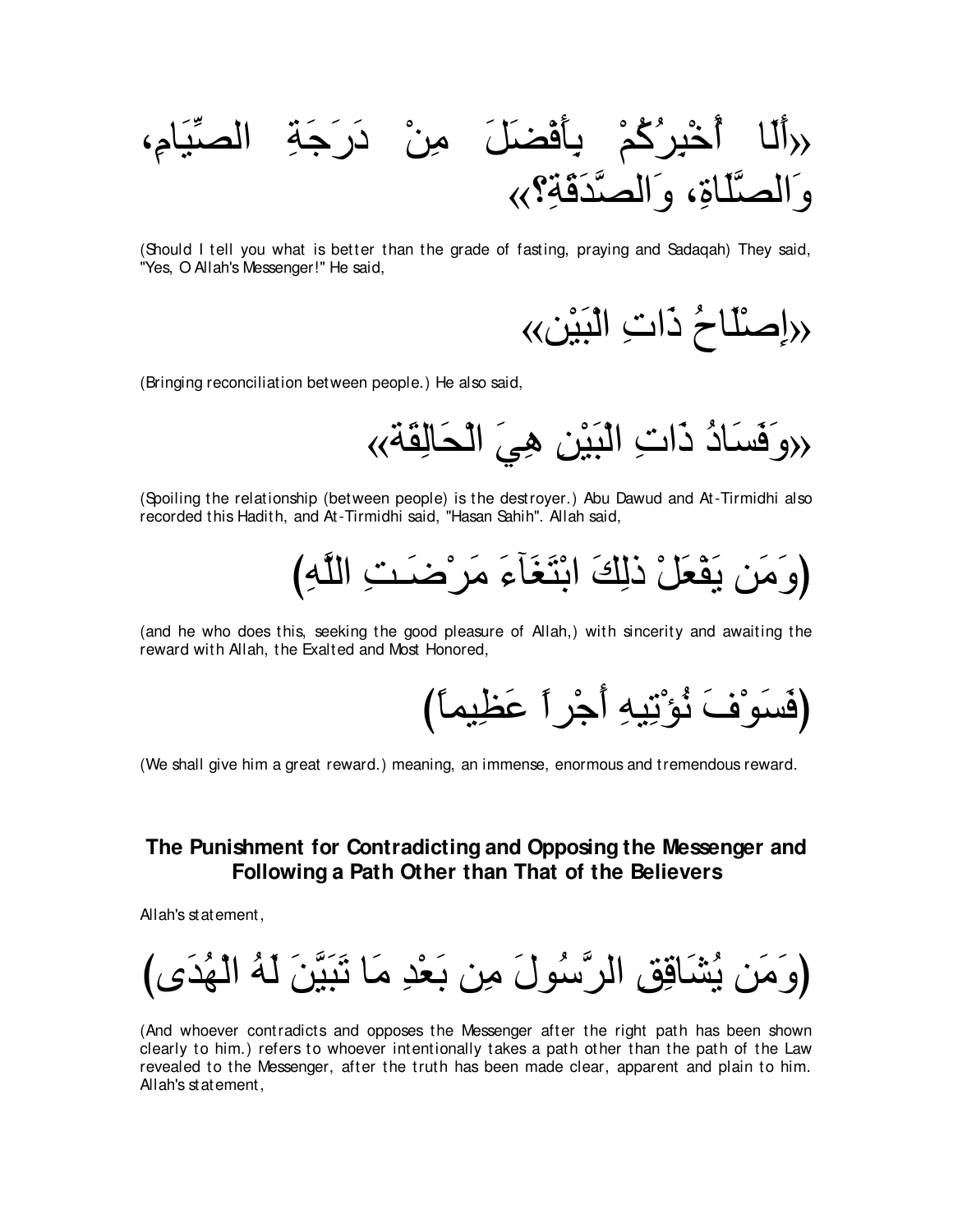(وَيَتَّبِعْ غَيْرَ سَبِيلِ الْمُؤْمِنِينَ)

(and follows other than the believers' way,) refers to a type of conduct that is closely related to contradicting the Messenger. This contradiction could be in the form of contradicting a text (from the Qur'an or Sunnah) or contradicting what the Ummah of Muhammad has agreed on. The Ummah of Muhammad is immune from error when they all agree on something, a miracle that serves to increase their honor, due to the greatness of their Prophet. There are many authentic Hadiths on this subject. Allah warned against the evil of contradicting the Prophet and his Ummah, when He said, e

(We shall keep him in the path he has chosen, and burn him in Hell --- what an evil destination!) meaning, when one goes on this wicked path, We will punish him by making the evil path appear good in his heart, and will beautify it for him so that he is tempted further. For instance, Allah said,

(فَدَرُنِي وَمَن يُكَدِّبُ يهَدَا الَحَدِينِٰ سَنَسٌتَدُرِ جُهُمُ
$$
\overrightarrow{\phantom{a}}
$$
وَمَنَ

(Then leave Me Alone with such as belie this Qur'an. We shall punish them gradually from directions they perceive not),

(So when they turned away (from the path of Allah), Allah turned their hearts away), and,

(And We shall leave them in their trespass to wander blindly). Allah made the Fire the destination of such people in the Hereafter. Indeed, the path of those who avoid the right guidance will only lead to the Fire on the Day of Resurrection, as evident by Allah's statements,

(It will be said to the angels): "Assemble those who did wrong, together with their companions (from the devils)), and,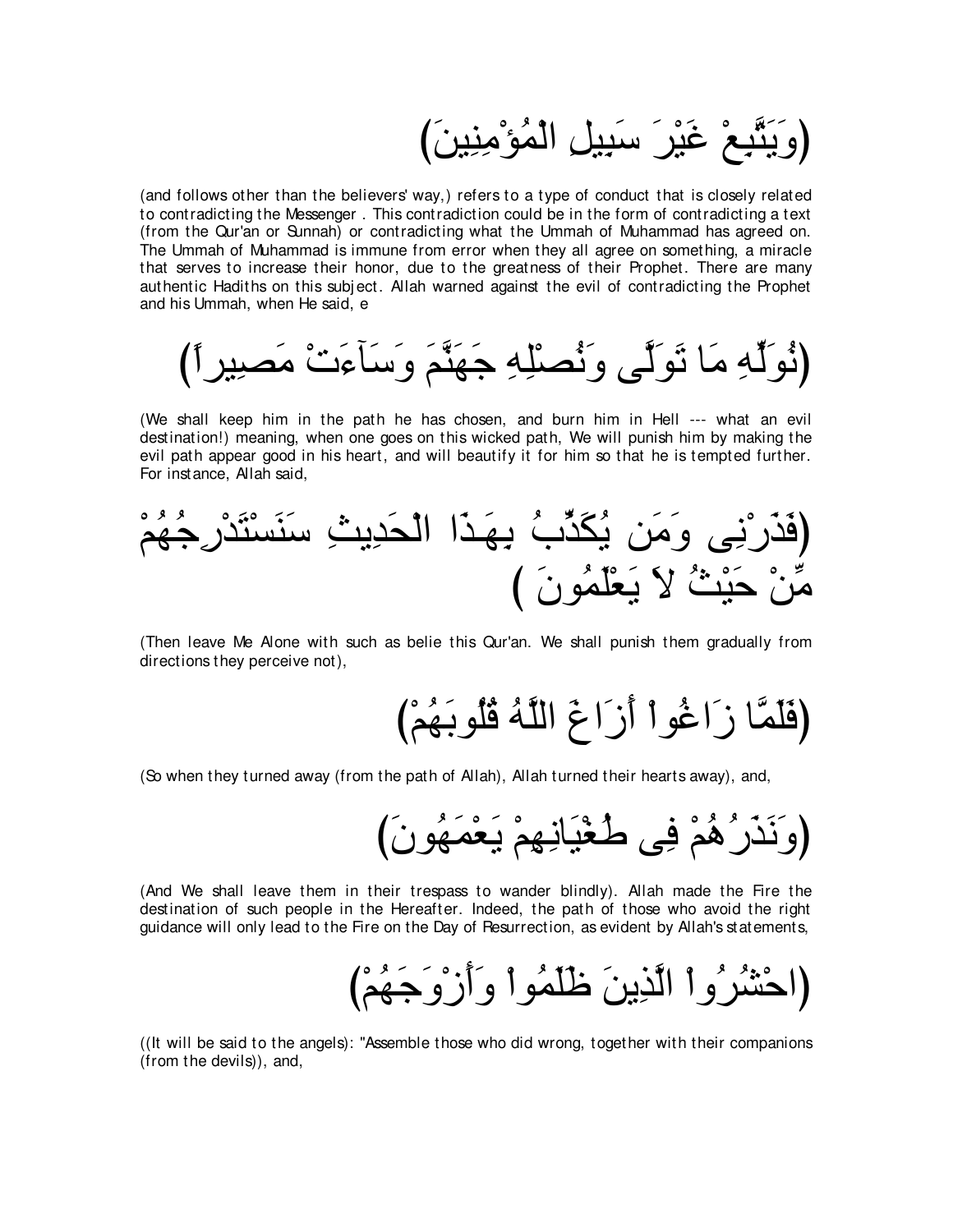مُونَ النَّارَ فَظُنُّواْ أَنَّهُمْ مُّوَاقِعُوهَا (و ر  $\sqrt{2}$ وَلَمْ يَجِذُواْ عَنْهَا مَصْرِفًا ﴾

(And the criminals, shall see the Fire and apprehend that they have to fall therein. And they will find no way of escape from there).

اللَّهَ لاَ يَغْفِرْ ۚ أَن يُشْرُكَ بِهِ وَيَغْفِرْ ُ  $\left( \begin{array}{c} u \\ v \end{array} \right)$ ُ، نَشْرُ كَ ْ بِاللَّهِ فَقَدْ دا  $\overline{a}$  $\mathbf c$ يدعون مِن دَونِه إلاّ إنَّتْ  $\bullet$ لْعَنَّهُ اللَّهُ وَقَالَ مر بدا  $\overline{a}$ و لا و ضد هُاْ عادان  $\Delta$ ه به <u>ففد</u>  $\mathbf{i}$ النثثة هد ه ه و د م و  $\overline{\mathbf{r}}$ ھم <u>४</u>  $\theta$ بو آ ىم  $\bullet$  $\sqrt[3]{\frac{2}{2}}$ تحتم ٽجر ي مِن الدن ا ه ر وَ عْدَ اللَّهِ حَقًّا وَ مَنْ أَصِدْقُ مِنَ اللَّهِ قِيلاً ﴾

(116. Verily, Allah forgives not (the sin of) setting up partners (in worship) with Him, but He forgives whom He wills, sins other than that, and whoever sets up partners in worship with Allah, has indeed strayed far away.) (117. They invoke nothing but female deities besides Him (Allah), and they invoke nothing but Shaytan, a persistent rebel!) (118. Allah cursed him. And he Shaytan said: "I will take an appointed portion of your servants.") (119. "Verily, I will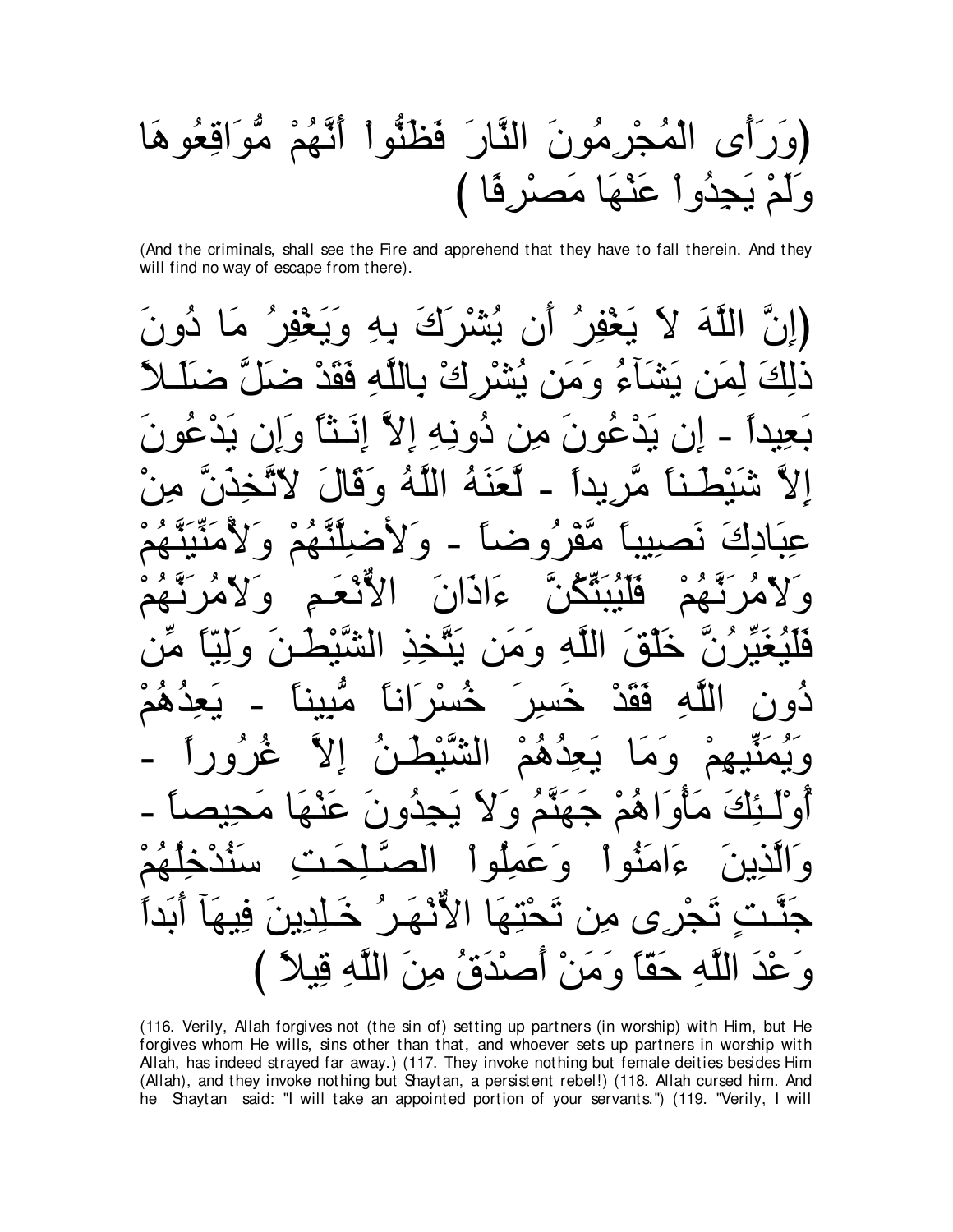mislead them, and surely, I will arouse in them false desires; and certainly, I will order them to slit the ears of cattle, and indeed I will order them to change the nature created by Allah.'' And whoever takes Shaytan as a Wali instead of Allah, has surely suffered a manifest loss.) (120. He Shaytan makes promises to them, and arouses in them false desires; and Shaytan's promises are nothing but deceptions.) (121. The dwelling of such (people) is Hell, and they will find no way of escape from it.) (122. And those who believe and do righteous good deeds, We shall admit them to the Gardens under which rivers flow (i.e. in Paradise) to dwell therein forever. Allah's promise is the truth; and whose words can be truer than those of Allah)

### **Shirk Shall not be Forgiven, in Reality the Idolators Worship Shaytan**

We talked about Allah's statement,

∠ラヱ⊥キ ゅ∠ョ ⊥ゲ⌒ヘ∇ピ∠Α∠ヱ ⌒ヮ⌒よ ∠ポ∠ゲ∇ゼ⊥Α ラ∠ぺ ⊥ゲ⌒ヘ∇ピ∠Α ∠Ι ∠ヮzヤャや zラ⌒まぴ び∠マ⌒ャ∠ク

(Verily, Allah forgives not (the sin of) setting up partners (in worship) with Him, but He forgives whom He wills, sins other than that,) before and mentioned the relevant Hadiths in the beginning of this Surah. Allah's statement,

び⇔やギΒ⌒バ∠よ ⇔Κ⇒∠ヤ∠ッ zモ∠ッ ∇ギ∠ボ∠プ ⌒ヮzヤャゅ⌒よ ∇ポ⌒ゲ∇ゼ⊥Α リ∠ョ∠ヱぴ

(and whoever sets up partners in worship with Allah, has indeed strayed far away.) means, he will have taken other than the true path, deviated from guidance and righteousness, destroyed himself in this life and the Hereafter, and lost contentment in this life and the Hereafter. Juwaybir said that Ad-Dahhak said about Allah's statement,

び⇔ゅん⇒∠ル⌒ま zΙ⌒ま ⌒ヮ⌒ルヱ⊥キ リ⌒ョ ∠ラヲ⊥ハ∇ギ∠Α ラ⌒まぴ

(They invoke nothing but female deities besides Him (Allah),) "The idolators claimed that the angels are Allah's daughters, saying, ` We only worship them so that they bring us closer to Allah.' So they took the angels as gods, made the shapes of girls and decided, ` These (idols) resemble the daughters of Allah (i.e., the angels), Whom we worship. ''' This is similar to Allah's statements,

び ンzゴ⊥バ∇ャや∠ヱ ∠ろ⇒zヤャや ⊥ユ⊥わ∇Α∠¬∠ゲ∠プ∠ぺぴ

(Have you then considered Al-Lat and Al-` Uzza)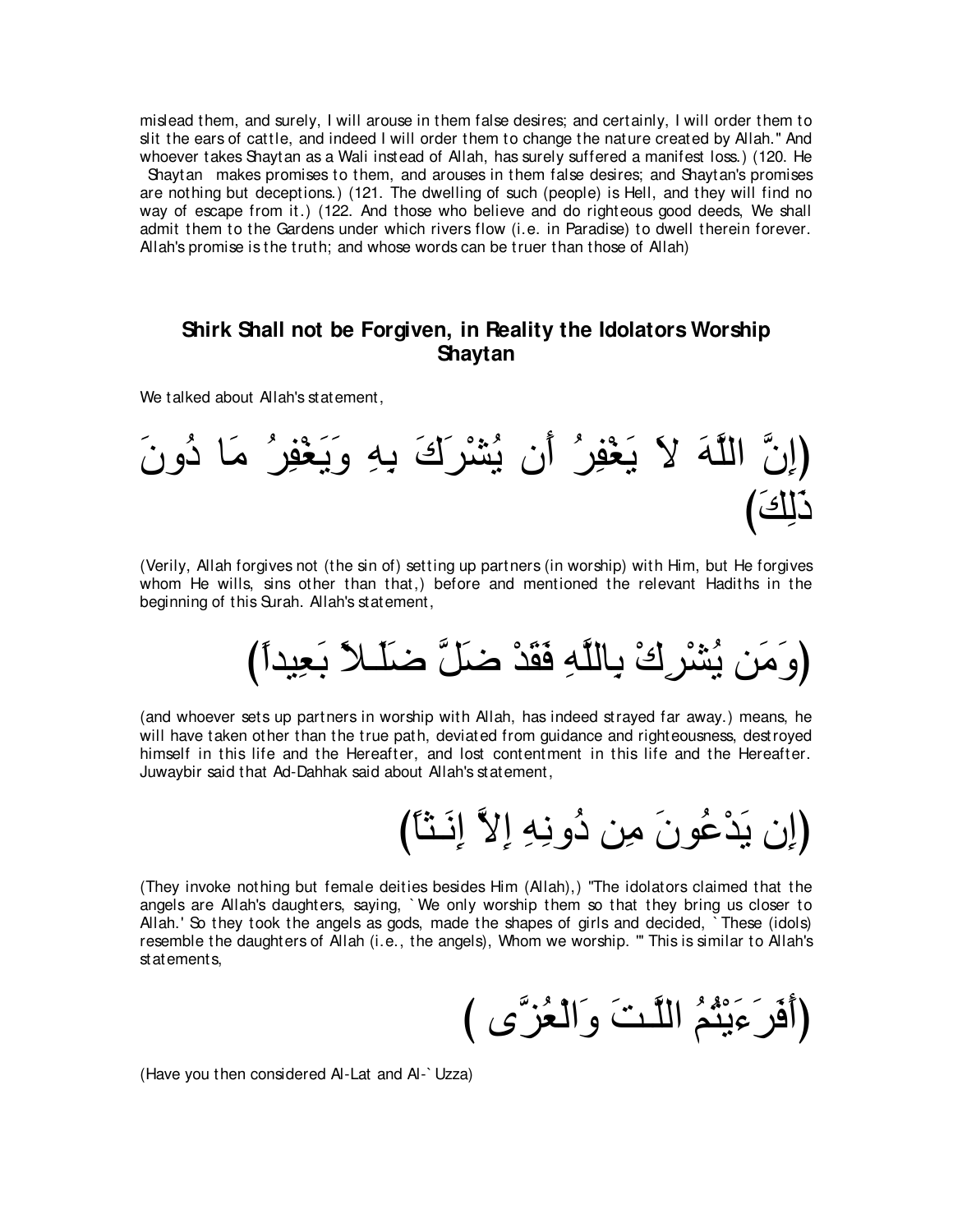(وَجَعَلُو ا الْمَلْـئِكَةَ الَّذِينَ هُمْ عِبَادُ الرَّحْمَـنِ إِنَّـثَـّا)

(And they make the angels who themselves are servants of the Most Gracious (Allah) females) and,

び⇔ゅら∠ジ∠ル ⌒るzレ⌒イ∇ャや ∠リ∇Β∠よ∠ヱ ⊥ヮ∠レ∇Β∠よ ∇やヲ⊥ヤ∠バ∠ィ∠ヱぴ

(And they have invented a kinship between Him and the Jinn). Allah's statement,

(وَإِن يَدْعُونَ إِلاَّ شَيْطُناً مَّرِيداً)

(and they invoke nothing but Shaytan, a persistent rebel!) means, Shaytan has commanded them to do this and made it seem fair and beautiful in their eyes. Consequently, they are worshipping Shaytan in reality, j ust as Allah said in another Ayah,



(Did I not command you, O Children of Adam, that you should not worship Shaytan) Allah said that, on the Day of Resurrection, the angels shall proclaim about the idolators who worshipped them in this life:

び∠ラヲ⊥レ⌒ョ∇ぽぁョ ユ⌒ヰ⌒よ ユ⊥ワ⊥ゲ∠ん⇒∇ミ∠ぺ zリ⌒イ∇ャや ∠ラヱ⊥ギ⊥ら∇バ∠Α ∇やヲ⊥ルゅ∠ミ ∇モ∠よぴ

(Nay, but they used to worship the Jinn; most of them were believers in them). Allah's statement,

(أَلَعَنَهُ اللّهُ)

(Allah cursed him), means, He expelled him and banished him from His mercy and His grace.

び⇔ゅッヱ⊥ゲ∇ヘzョ ⇔ゅらΒ⌒ダ∠ル ∠ポ⌒キゅ∠ら⌒ハ ∇リ⌒ョ zラ∠グ⌒ガzゎ∂Ιぴ

(I will take an appointed portion of your servants) means, a fixed and known share. Muqatil bin Hayyan commented, "From every one thousand, nine hundred and ninety-nine will go to the Fire and one to Paradise.''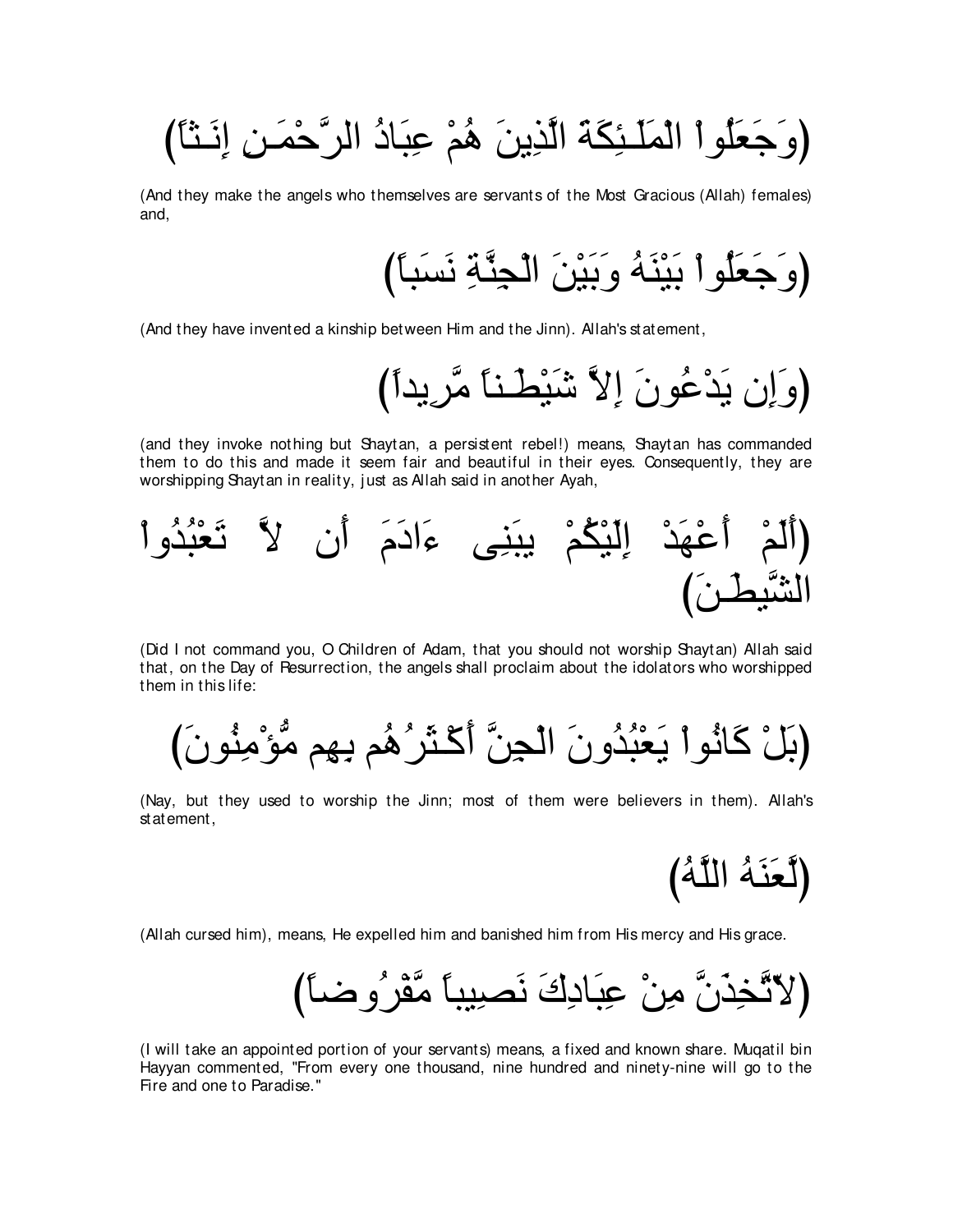(وَلَاضْلِلْنَّهُمْ)

(Verily, I will mislead them) from the true path,

(وَلاَمَنَّيْتَهُ ۚ ۚ

(and surely, I will arouse in them false desires;) tempting them to feign repentance, arousing false hopes in them, encouraging them to delay and procrastinate with righteous deeds, deceiving them.

(وَلاَمُرِنَّهُمْ فَلَيُبَنِّكُنَّ ءَاذَانَ الأَنْعَمِ)

(and certainly, I will order them to slit the ears of cattle,) meaning, slitting their ears to designate them as Bahirah, Sa'ibah, and a Wasilah, as Qatadah and As-Suddi stated.



(And indeed I will order them to change the nature created by Allah.) means tattooing. according to Al-Hasan bin Abi Al-Hasan Al-Basri. In his Sahih, Muslim recorded the prohibition of tattooing the face, which in one of its wordings states: "May Allah curse whoever does this." It is also recorded in the Sahih that Ibn Mas' ud said, "May Allah curse those who have tattoos and those who do it, who pluck their (facial) hairs and the one who does it for them, and those who make spaces between their teeth for the purpose of beauty, changing what Allah has created." He then said. "Why should not I curse whom the Messenger of Allah has cursed, when the Book of Allah commands it," referring to the Ayah,

لَم عَاتَـكُمُ الرَّسُولُ فَخُدُوهُ وَمَا نَهَكُمْ عَنْهُ فَانْتَـٰهُو أ

(And whatsoever the Messenger gives you, take it; and whatsoever he forbids you, abstain  $(from it)$ . Allah's statement,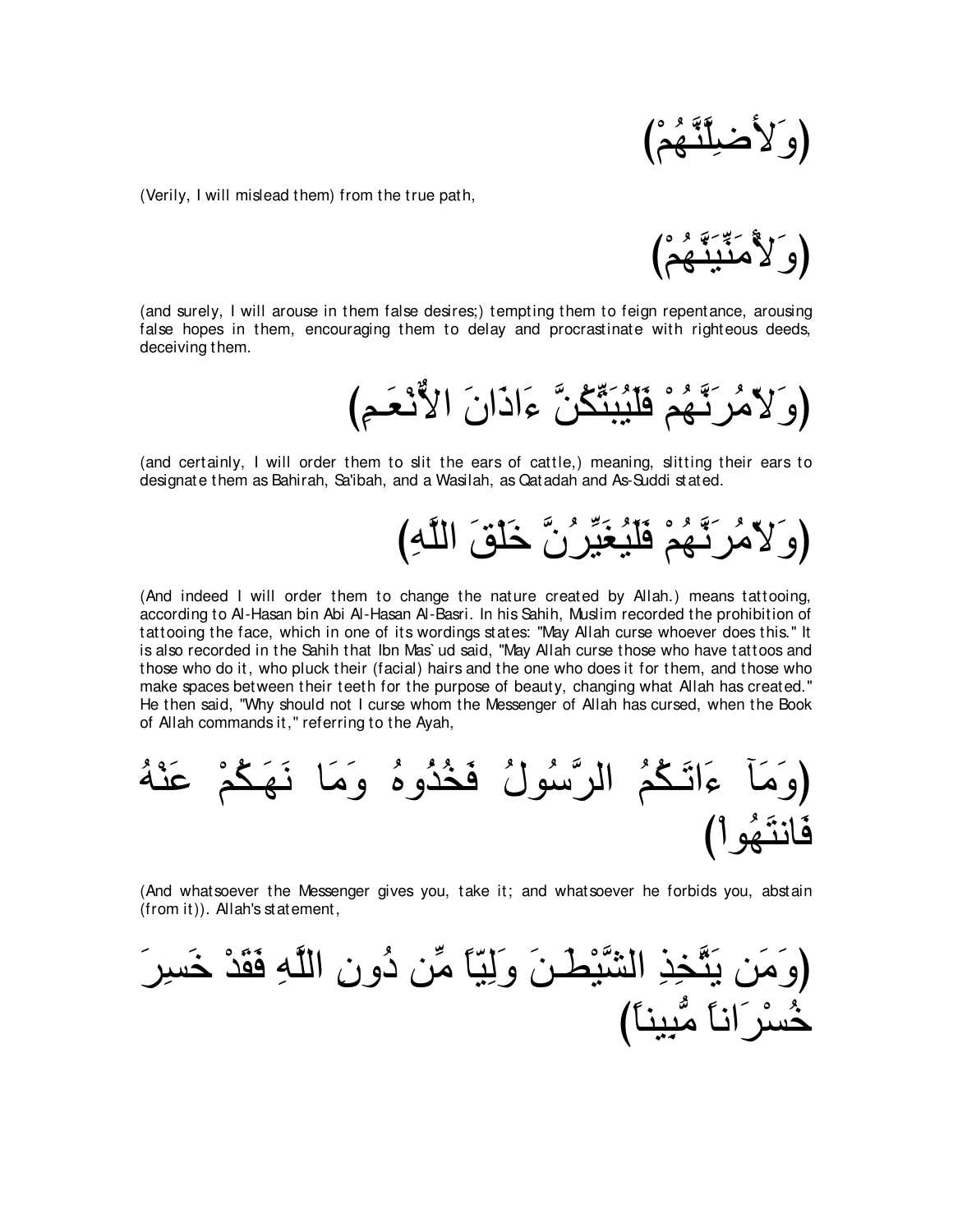(And whoever takes Shaytan as a Wali (protector or helper) instead of Allah, has surely suffered a manifest loss.) means, he will have lost this life and the Hereafter. Indeed, this is a type of loss that cannot be compensated or restored. Allah's statement,

(He Shaytan makes promises to them, and arouses in them false desires;) explains the true reality. Surely, Shaytan deceitfully promises his supporters and tempts them into believing that they are winners in this and the Hereafter. This is why Allah said,

(وَمَا يَعِدُهُمْ الشَّبْطَنُ إِلاَّ غُرُورِ أَ)

(and Shaytan's promises are nothing but deceptions.) Allah states that on the Day of Return,



(And Shaytan will say when the matter has been decided: "Verily, Allah promised you a promise of truth. And I too promised you, but I betrayed you. I had no authority over you), until,

(Verily, there is a painful torment for the wrongdoers.) Allah's statement.

و ْلَّبِنَكَ)

(of such (people)) refers to those who like and prefer what Shaytan is promising and assuring them of,

(The dwelling of such (people) is Hell), as their destination and abode on the Day of Resurrection,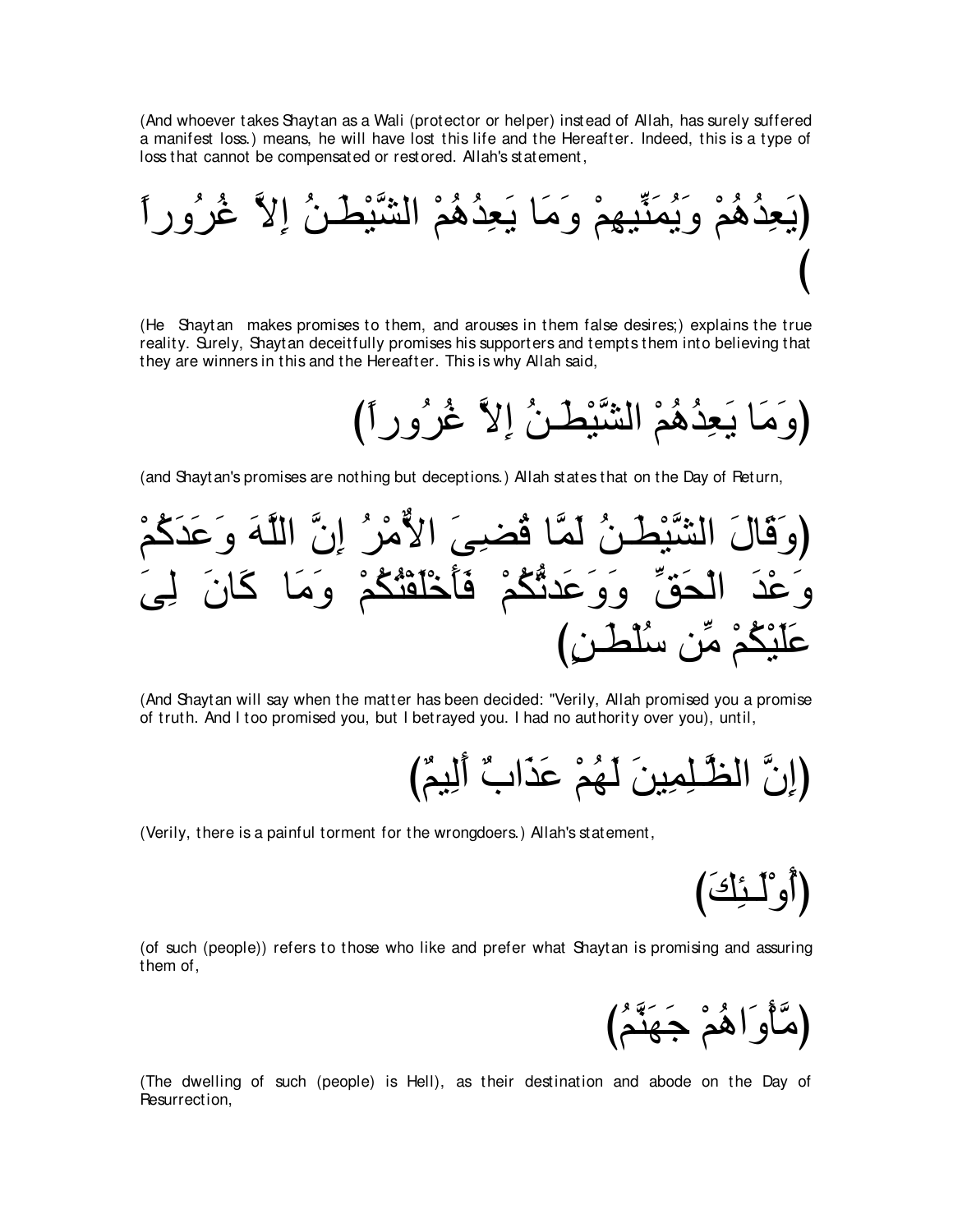(وَلاَ يَجِدُونَ عَذْهَا مَحِيصاً)

(and they will find no way of escape from it.), meaning, they will not be able to avoid, avert, evade or elude the Hellfire.

### **The Reward of Righteous Believers**

Allah then mentions the condition of the content righteous believers and the perfect honor they will earn in the end. Allah said,

び⌒れゅ∠エ⌒ヤ⇒zダャや ∇やヲ⊥ヤ⌒ヨ∠ハ∠ヱ ∇やヲ⊥レ∠ョや∠¬ ∠リΑ⌒グzャや∠ヱぴ

(And those who believe and do righteous good deeds,) meaning, their hearts were truthful and their limbs obedient with the righteous acts they were commanded, all the while abandoning the evil they were prohibited from doing.

び⊥ゲ⇒∠ヰ∇ルxΙや ゅ∠ヰ⌒わ∇エ∠ゎ リ⌒ョ ン⌒ゲ∇イ∠ゎ ∃ろ⇒zレ∠ィ ∇ユ⊥ヰ⊥ヤ⌒カ∇ギ⊥レ∠シぴ

(We shall admit them to Gardens under which rivers flow (Paradise)) meaning, they will think of where they want these rivers to flow and they will flow there,

び⇔やギ∠よ∠ぺ べ∠ヰΒ⌒プ ∠リΑ⌒ギ⌒ヤ⇒∠カぴ

(to dwell therein forever), without end or being removed from it.

びゅ6ボ∠ェ ⌒ヮzヤャや ∠ギ∇ハ∠ヱぴ

(Allah's promise is the truth), meaning, this is a true promise from Allah, and verily, Allah's promise shall come to pass. Allah then said,

び⇔ΚΒ⌒ホ ⌒ヮzヤャや ∠リ⌒ョ ⊥ベ∠ギ∇タ∠ぺ ∇リ∠ョ∠ヱぴ

(and whose words can be truer than those of Allah) meaning, none is more truthful in statement and narration than Allah. There is no deity worthy of worship, or Lord except Him. The Messenger of Allah used to proclaim in his speech,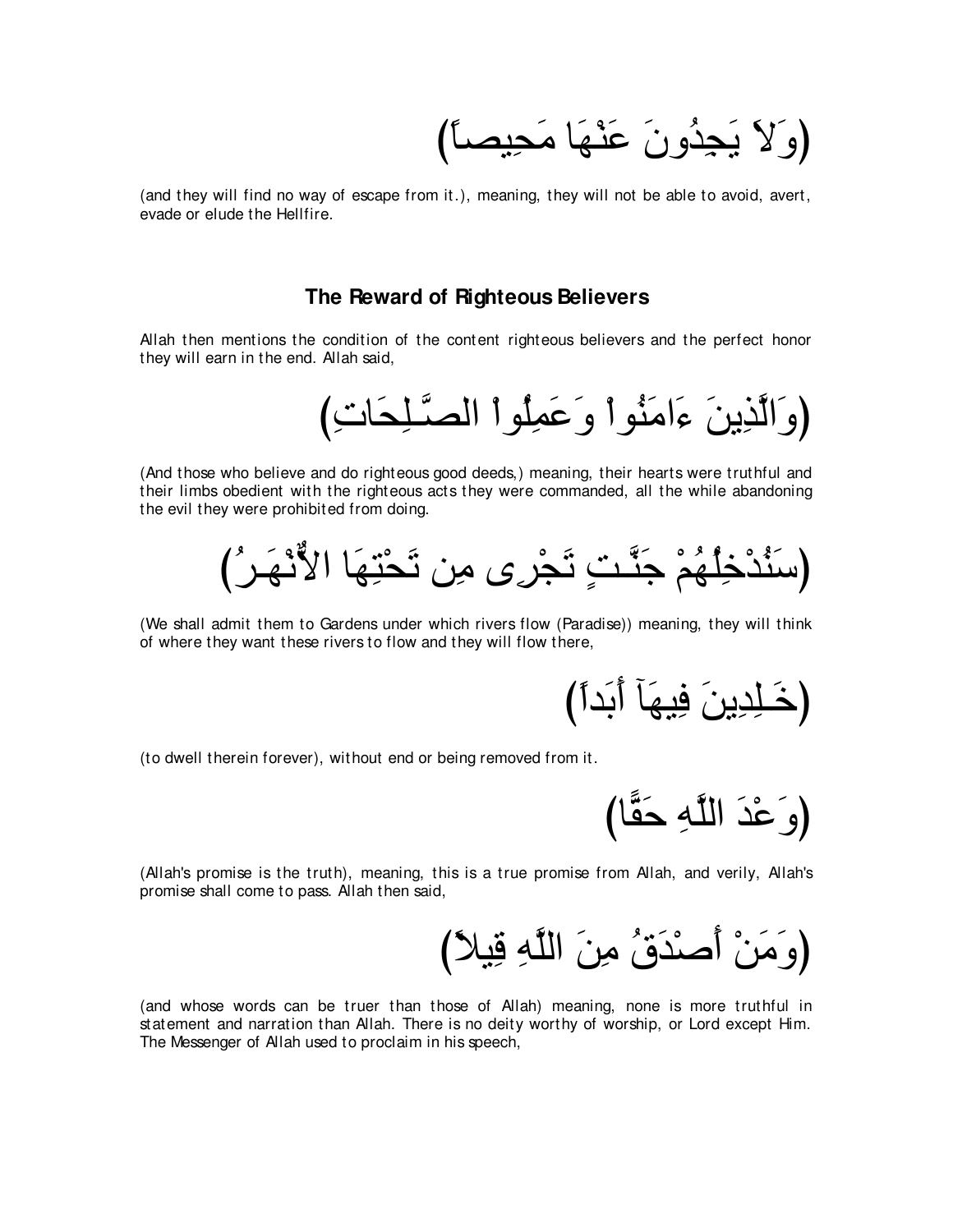(The most truthful speech is Allah's Speech, and the best quidance is the quidance of Muhammad. The worst matters are the newly invented (in religion), every newly invented matter is an innovation, and every innovation is a heresy, and every heresy is in the Fire.)

امَانِيِّ أَهْلِ الْكَذَ ه لا من ده د  $\Delta$ ها $\Delta$ الله  $\bullet$ ھە  $\bullet$ اللَّهُ بِكُلِّ شَيْ

(123. It will not be in accordance with your desires, nor those of the People of the Scripture, whosoever works evil, will have the recompense thereof, and he will not find any protector or helper besides Allah.) (124. And whoever does righteous good deeds, male or female, and is a believer, such will enter Paradise and not the least injustice, even to the size of a Naqir, will be done to them.) (125. And who can be better in religion than one who submits his face (himself) to Allah; and he is a Muhsin (a doer of good). And follows the religion of Ibrahim the Hanif (Monotheist). And Allah did take Ibrahim as a Khalil (an intimate friend)!) (126. And to Allah belongs all that is in the heavens and all that is in the earth. And Allah is Ever Encompassing all things.)

# Success is Only Achieved by Performing Righteous Deeds, not **Wishful Thinking**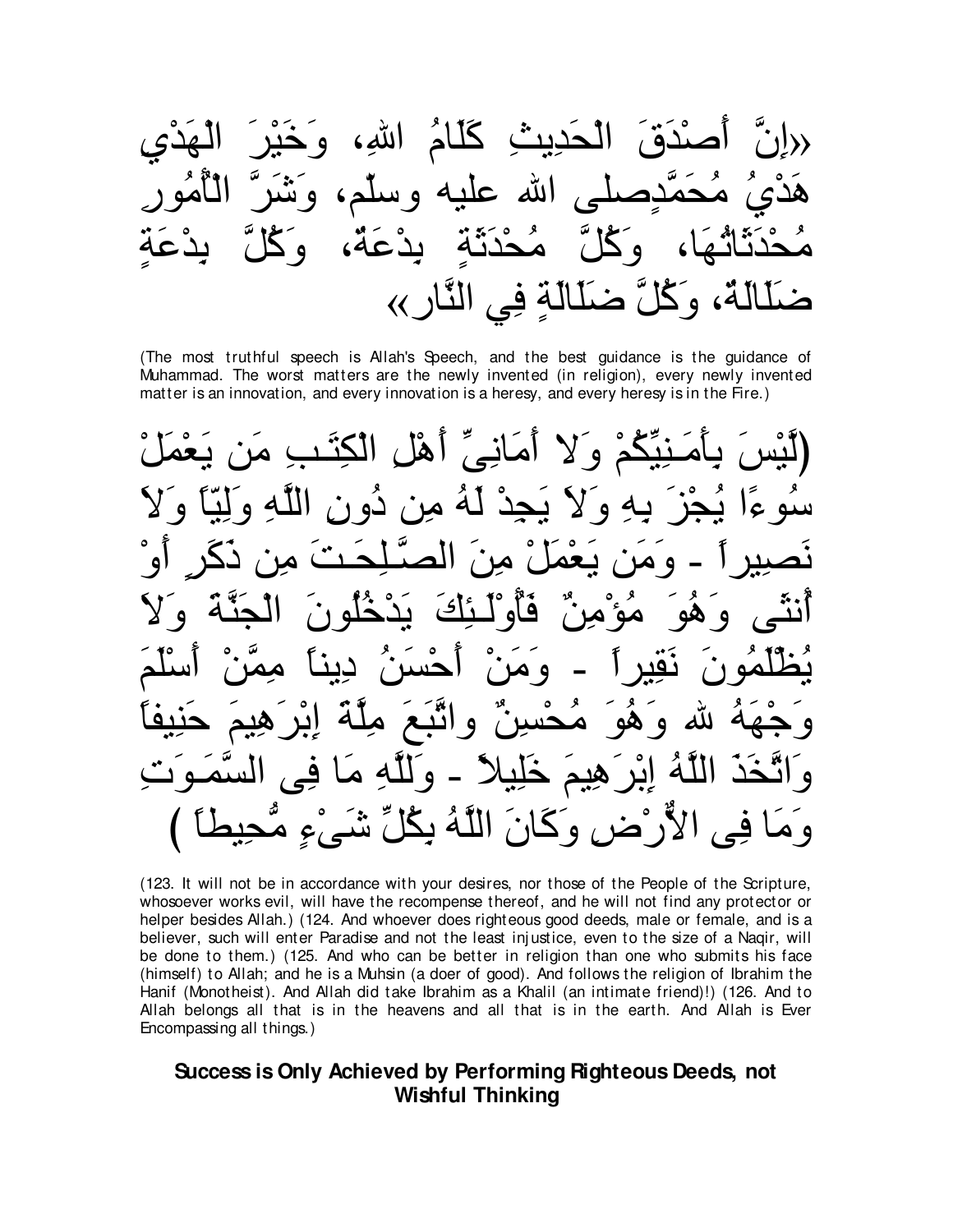Qatadah said, "We were told that the Muslims and the People of the Scriptures mentioned their own virtues to each other. People of the Scriptures said, ` Our Prophet came before your Prophet and our Book before your Book. Therefore, we should have more right to Allah than you have.' Muslims said, ` Rather, we have more right to Allah than you, our Prophet is the Final Prophet and our Book supersedes all the Books before it.' Allah sent down,

∇モ∠ヨ∇バ∠Α リ∠ョ ⌒ょ⇒∠わ⌒ム∇ャや ⌒モ∇ワ∠ぺ あヴ⌒ルゅ∠ョ∠ぺ Ι∠ヱ ∇ユ⊥ムあΒ⌒レ⇒∠ョ∠ほ⌒よ ∠ザ∇Βzャぴ び⌒ヮ⌒よ ∠ゴ∇イ⊥Α や⇔¬ヲ⊥シ

(It will not be in accordance with your desires (Muslims), nor those of the People of the Scripture (Jews and Christians), whosoever works evil, will have the recompense thereof),



(And who can be better in religion than one who submits his face (himself) to Allah; and he is a Muhsin.) Allah then supported the argument of the Muslims against their opponents of the other religions." Similar statements were attributed to As-Suddi, Masruq, Ad-Dahhak and Abu Salih. Al-` Awfi reported that Ibn ` Abbas commented on this Ayah 4:123 , "The followers of various religions disputed, the people of the Tawrah said, ` Our Book is the best Book and our Prophet (Musa) is the best Prophet. ' The people of the Injil said similarly, the people of Islam said, ` There is no religion except Islam, our Book has abrogated every other Book, our Prophet is the Final Prophet, and you were commanded to believe in your Books and adhere to our Book.' Allah j udged between them, saying, o

∇モ∠ヨ∇バ∠Α リ∠ョ ⌒ょ⇒∠わ⌒ム∇ャや ⌒モ∇ワ∠ぺ あヴ⌒ルゅ∠ョ∠ぺ Ι∠ヱ ∇ユ⊥ムあΒ⌒レ⇒∠ョ∠ほ⌒よ ∠ザ∇Βzャぴ び⌒ヮ⌒よ ∠ゴ∇イ⊥Α や⇔¬ヲ⊥シ

(It will not be in accordance with your desires, nor those of the People of the Scripture, whosoever works evil, will have the recompense thereof)." This Ayah indicates that the religion is not accepted on account of wishful thinking or mere hopes. Rather, the accepted religion relies on what resides in the heart and which is made truthful through actions. It is not true that when one utters a claim to something, he attains it merely on account of his claim. It is not true that every person who claims to be on the truth is considered as such, merely on account of his words, until his claim gains merit with proof from Allah. Hence Allah's statement,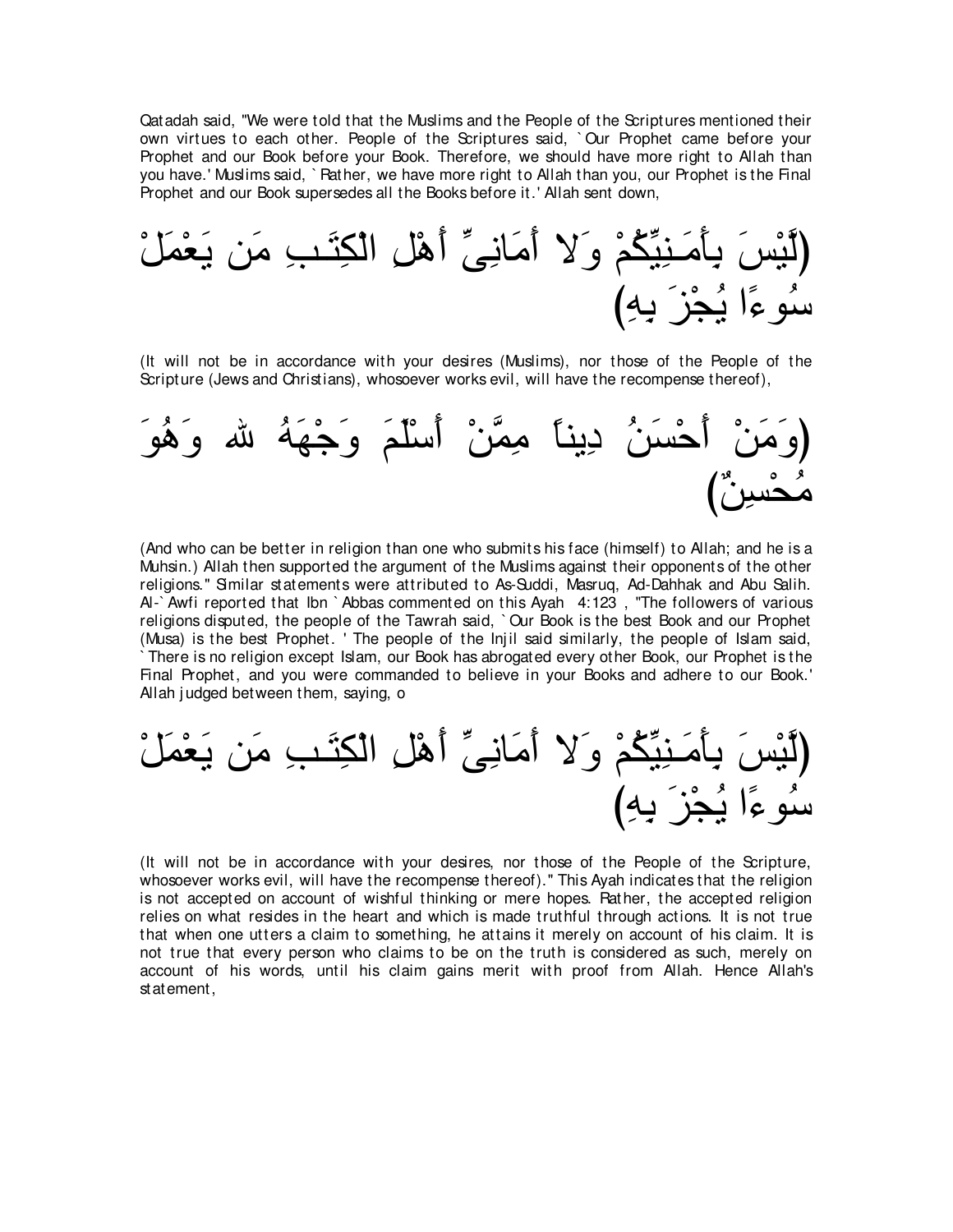(It will not be in accordance with your desires, nor those of the People of the Scripture, whosoever works evil, will have the recompense thereof), meaning safety will not be acquired by you or them just by wishful thinking. Pather, the key is in obeying Allah and following what He has legislated through the words of His honorable Messengers. This is why Allah said afterwards.

(whosoever works evil, will have the recompense thereof,) Smilarly, Allah said,

(So whosoever does good equal to the weight of an atom, shall see it. And whosoever does evil equal to the weight of an atom, shall see it.) and it was reported that when these Ayat were revealed, they became hard on many Companions. Ibn Abi Hatim recorded that `A'ishah said, "I said, `O Messenger of Allah! I know the hardest Ayah in the Qur'an.' He said, `What is it, O `A'ishah!' I said.

(whoever works evil, will have the recompense thereof,) He said,

(That is what strikes the believing servant, even the problems that bother him.)" Ibn Jarir and Abu Dawud also recorded this Hadith. Sa`id bin Mansur recorded that Abu Hurayrah said, "When the Ayah,

(مَن يَعْمَلْ سُوءًا يُجْزَ بِهِ)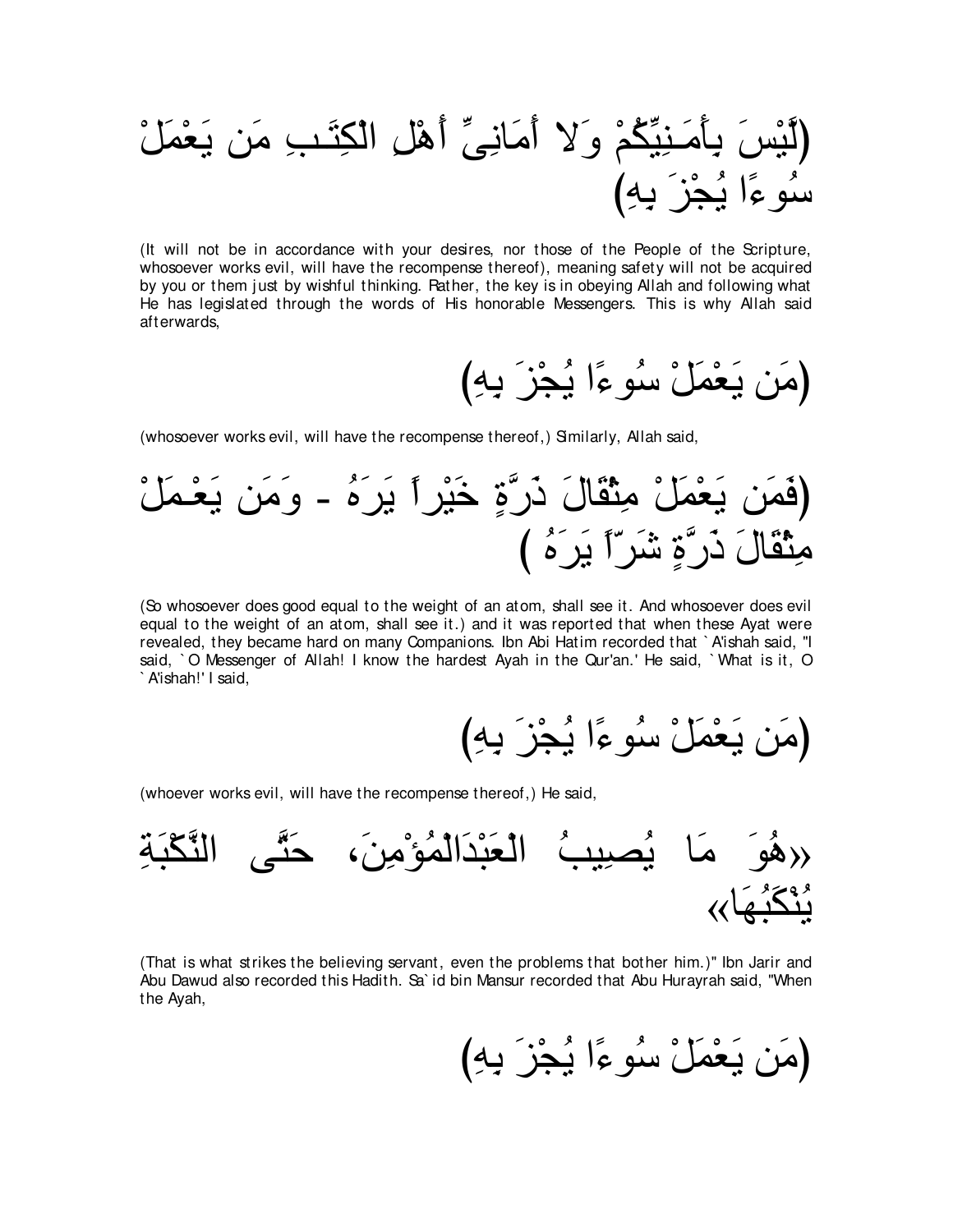(whosoever works evil, will have the recompense thereof,) was revealed, it was hard on Muslims. The Messenger of Allah said to them,

⌒ヮ⌒よ ⊥ゆゅ∠ダ⊥Α ゅ∠ョ あモ⊥ミ ヶ⌒プ zラ⌒み∠プ ∩やヲ⊥よ⌒ケゅ∠ホ∠ヱ やヱ⊥キあギ∠シ» ⌒る∠ら∇ム⇒zレャや∠ヱ ∩ゅ∠ヰ⊥ミゅ∠ゼ⊥Α ⌒る∠ミ∇ヲzゼャや ヴzわ∠ェ ∩⇔り∠ケゅzヘ∠ミ ⊥ユ⌒ヤ∇ジ⊥ヨ∇ャや «ゅ∠ヰ⊥ら∠ム∇レ⊥Α

(Be steadfast and seek closeness. Everything that afflicts the Muslim, even the thorn that pierces his skin and the hardship he suffers, will be an expiation for him.)'' This is the wording collected by Ahmad through Sufyan bin ` Uyaynah. Muslim and At-Tirmidhi also recorded it. Allah's statement,

(وَلاَ يَجِدْ لَهُ مِن دُونِ اللَّهِ وَلِيَّا وَلاَ نَصبِيرِ أَ)

(and he will not find any protector or helper besides Allah,) ` Ali bin Abi Talhah reported that Ibn ` Abbas said; "Unless he repents and Allah forgives him.'' Ibn Abi Hatim recorded it. Allah then said,

ヴ∠んル⊥ぺ ∇ヱ∠ぺ ∃ゲ∠ミ∠ク リ⌒ョ ∠ろ⇒∠エ⌒ヤ⇒zダャや ∠リ⌒ョ ∇モ∠ヨ∇バ∠Α リ∠ョ∠ヱぴ び∀リ⌒ョ∇ぽ⊥ョ ∠ヲ⊥ワ∠ヱ

(And whoever does righteous good deeds, male or female, and is a believer). Allah mentions the recompense for evil actions and that He will surely inflict its punishment on the servant, either in this life, which is better for him, or in the Hereafter, we seek refuge with Allah from this end. We also beg Allah for our well-being in this life and the Hereafter and for His forgiveness, mercy and pardon. Allah then mentions His kindness, generosity and mercy in accepting the good deeds from His servants, whether male or female, with the condition that they embrace the faith. He also stated that He will admit the believers into Paradise and will not withhold any of their righteous deeds, even the weight of a Naqir - speck on the back of a date-stone. Earlier, we discussed the Fatil - the scalish thread in the long slit of a date-stone, and both of these, along with the Qitmir -- the thin membrane over the date-stone were mentioned in the Qur'an. Allah then said,

ぶび ⊥ヮ∠ヰ∇ィ∠ヱ ∠ユ∠ヤ∇シ∠ぺ ∇リzヨ⌒ョ ⇔ゅレΑ⌒キ ⊥リ∠ジ∇ェ∠ぺ ∇リ∠ョ∠ヱぴ

(And who can be better in religion than one who submits his face to Allah.) meaning, performs the good actions in sincerity for his Lord with faith and awaiting the reward with Allah,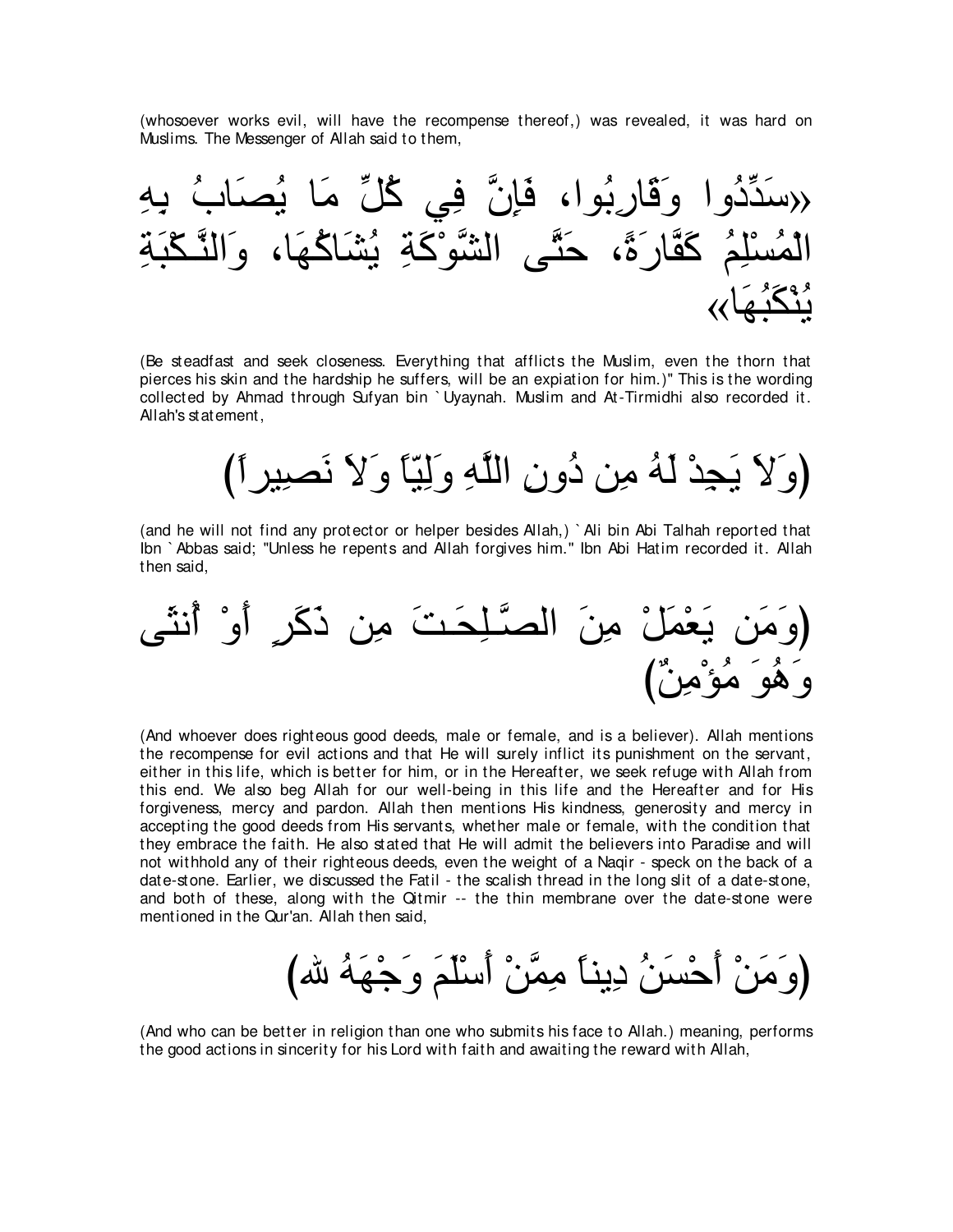び∀リ⌒ジ∇エ⊥ョ ∠ヲ⊥ワ∠ヱぴ

(and he is a Muhsin) following the correct guidance that Allah legislated in the religion of truth which He sent His Messenger with. These are the two conditions, in the absence of which no deed will be accepted from anyone; sincerity and correctness. The work is sincere when it is performed for Allah alone and it becomes correct when it conforms to the Shari` ah. So, the deed becomes outwardly correct with following the Sunnah and inwardly correct with sincerity. When any deed lacks either of these two conditions, the deed becomes null and void. For instance, when one lacks the pillar of sincerity in his work, he becomes a hypocrite who shows off for people. Whoever does not follow the Shari` ah, he becomes an ignorant, wicked person. When one combines both pillars, his actions will be the deeds of the faithful believers whose best deeds are accepted from them and their errors erased. Consequently, Allah said,

び⇔ゅヘΒ⌒レ∠ェ ∠ユΒ⌒ワ∠ゲ∇よ⌒ま ∠るzヤ⌒ョ ∠ノ∠らzゎやヱぴ

(And follows the religion of Ibrahim the Hanif (Monotheist). ) referring to Muhammad and his following, until the Day of Resurrection. Allah said,



(Verily, among mankind who have the best claim to Ibrahim are those who followed him, and this Prophet), and,

ゅ∠ョ∠ヱ ゅ⇔ヘΒ⌒レ∠ェ ∠ユΒ⌒ワ∠ゲ∇よ⌒ま ∠るzヤ⌒ョ ∇ノ⌒らzゎや ⌒ラ∠ぺ ∠マ∇Β∠ャ⌒ま べ∠レ∇Β∠ェ∇ヱ∠ぺ zユ⊥をぴ び ∠リΒ⌒ミ⌒ゲ∇ゼ⊥ヨ∇ャや ∠リ⌒ョ ∠ラゅ∠ミ

(Then, We have sent the Revelation to you (saying): "Follow the religion of Ibrahim the Hanif (Monotheist) and he was not of the Mushrikin). The Hanif, intentionally and with knowledge, avoids Shirk, he goes attentively to the truth, allowing no one to hinder him or stop him from it.

#### **Ibrahim is Allah's Khalil**

Allah's statement,

び⇔ΚΒ⌒ヤ∠カ ∠ユΒ⌒ワ∠ゲ∇よ⌒ま ⊥ヮzヤャや ∠グ∠ガzゎや∠ヱぴ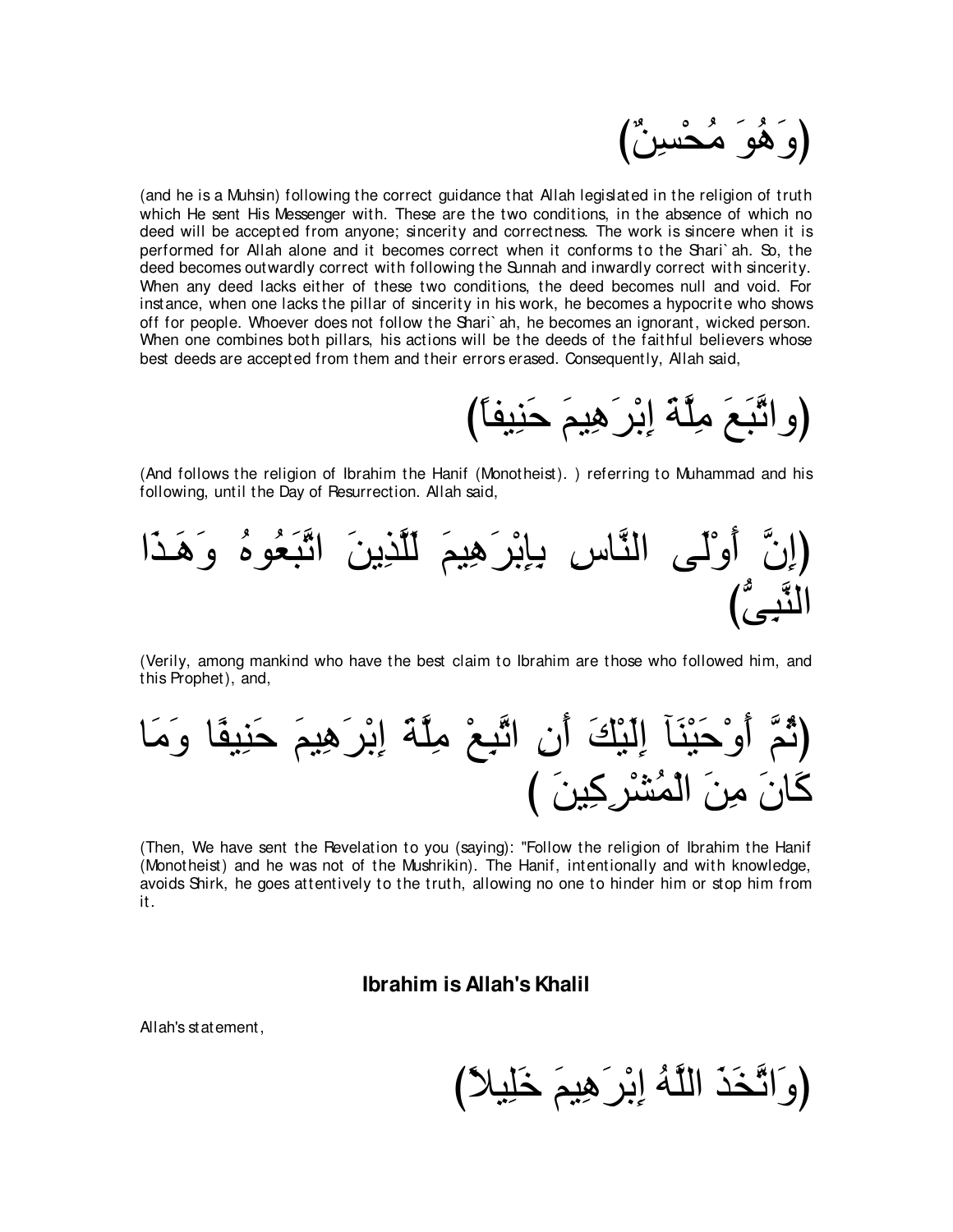(And Allah did take Ibrahim as a Khalil (an intimate friend)!) encourages following Ibrahim Al-Khalil, because he was and still is an Imam whose conduct is followed and imitated. Indeed, Ibrahim reached the ultimate closeness to Allah that the servants seek, for he attained the grade of Khalil, which is the highest grade of love. He acquired all this due to his obedience to His Lord, j ust as Allah has described him,

(وَإِبْرَهِيمَ الَّذِي وَقَى )

(And of Ibrahim, the one who fulfilled),

びzリ⊥ヰzヨ∠ゎ∠ほ∠プ ∃ろ⇒∠ヨ⌒ヤ∠ム⌒よ ⊥ヮぁよ∠ケ ∠ユΒ⌒ワ∠ゲ∇よ⌒ま ヴ∠ヤ∠わ∇よや ⌒ク⌒ま∠ヱぴ

(And (remember) when the Lord of Ibrahim tried him with (certain) commands, which he fulfilled), and,

∠リ⌒ョ ⊥マ∠Α ∇ユ∠ャ∠ヱ ゅ⇔ヘΒ⌒レ∠ェ ⌒ヮzヤ⌒ャ ゅ⇔わ⌒レ⇒∠ホ ⇔るzョ⊥ぺ ∠ラゅ∠ミ ∠ユΒ⌒ワ∠ゲ∇よ⌒ま zラ⌒まぴ び ∠リΒ⌒ミ⌒ゲ∇ゼ⊥ヨ∇ャや

(Verily, Ibrahim was an Ummah, obedient to Allah, a Hanif, and he was not one of the Mushrikin). Al-Bukhari recorded that ` Amr bin Maymun said that when Mu` adh came back from Yemen, he led them in the Fajr prayer and recited,

び⇔ΚΒ⌒ヤ∠カ ∠ユΒ⌒ワ∠ゲ∇よ⌒ま ⊥ヮzヤャや ∠グ∠ガzゎや∠ヱぴ

(And Allah did take Ibrahim as a Khalil!) One of the men present commented, "Surely, the eye of Ibrahim's mother has been comforted.'' Ibrahim was called Allah's Khalil due to his Lord's great love towards him, on account of the acts of obedience he performed that Allah loves and prefers. We should mention here that in the Two Sahihs, it is recorded that Abu Sa` id Al-Khudri said that when the Messenger of Allah gave them his last speech, he said,

⌒モ∇ワ∠ぺ ∇リ⌒ョ や⇔グ⌒ガzわ⊥ョ ⊥ろ∇レ⊥ミ ∇ヲ∠ヤ∠プ ⊥サゅzレャや ゅ∠ヰぁΑ∠ぺ ∩⊥ギ∇バ∠よ ゅzョ∠ぺ» ∠る∠プゅ∠エ⊥ホ ヶ⌒よ∠ぺ ∠リ∇よや ⌒ゲ∇ム∠よ ゅ∠よ∠ぺ ⊥れ∇グ∠ガzゎゅ∠ャ ∩ゅ⇔ヤΒ⌒ヤ∠カ ⌒チ∇ケ∠ほ∇ャや «ぶや ⊥モΒ⌒ヤ∠カ ∇ユ⊥ム⊥ら⌒ェゅ∠タ ∇リ⌒ムャ∠ヱ ∩ゅ⇔ヤΒ⌒ヤ∠カ

(O people! If I were to take a Khalil from the people of the earth, I would have taken Abu Bakr bin Abi Quhafah as my Khalil. However, your companion (meaning himself) is the Khalil of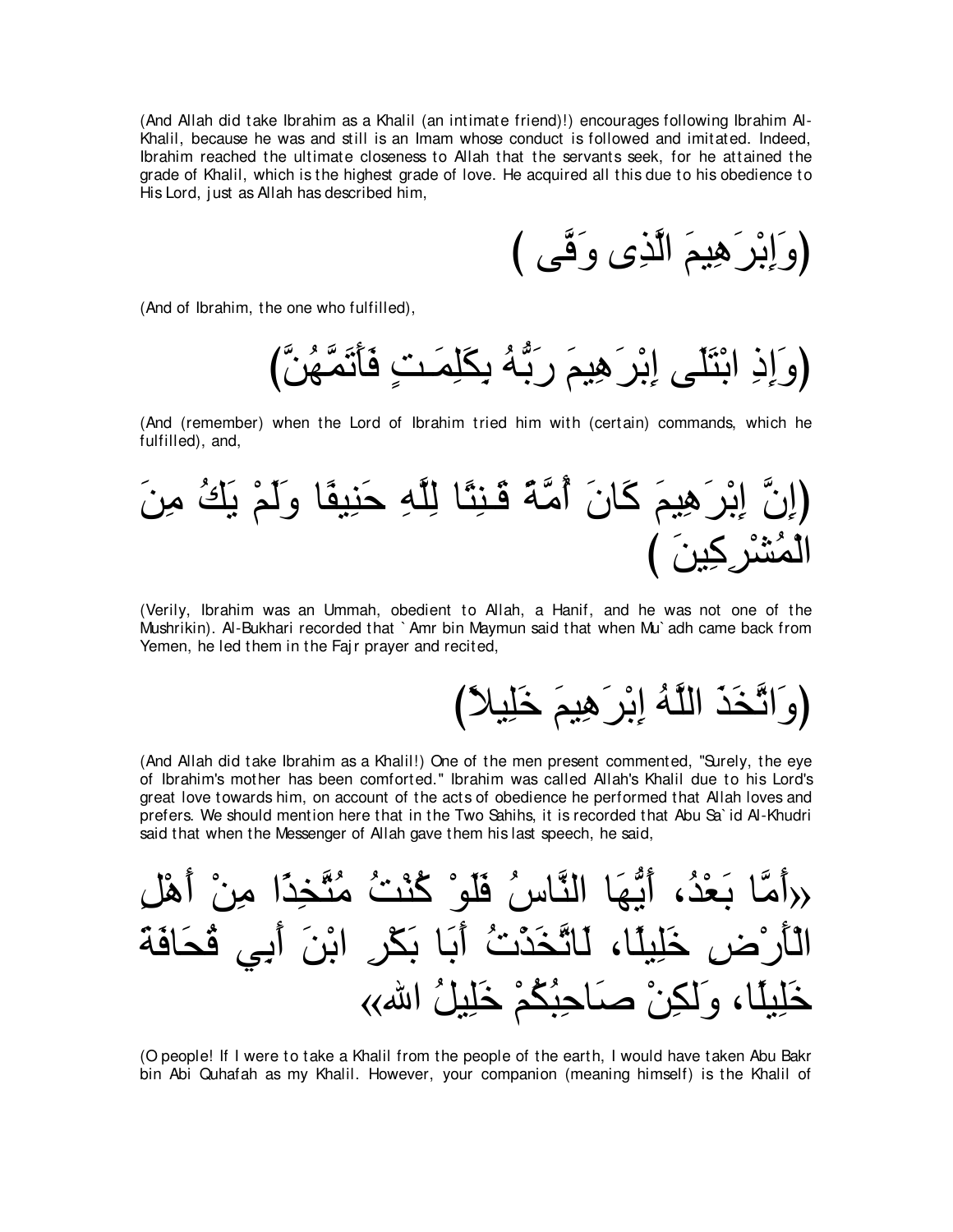Allah.) Jundub bin ` Abdullah Al-Bajali, ` Abdullah bin ` Amr bin Al-` As and ` Abdullah bin Mas` ud narrated that the Prophet said,

«ゅ⇔ヤΒ⌒ヤ∠カ ∠ユΒ⌒ワや∠ゲ∇よ⌒ま ∠グ∠ガzゎや ゅ∠ヨ∠ミ ∩ゅ⇔ヤΒ⌒ヤ∠カ ヶ⌒ル∠グ∠ガzゎや ∠ぶや zラ⌒ま»

(Allah has chosen me as His Khalil, j ust as He has chosen Ibrahim as His Khalil.) Allah's statement,

び⌒チ∇ケxΙや ヴ⌒プ ゅ∠ョ∠ヱ ⌒れ∠ヲ⇒∠ヨzジャや ヴ⌒プ ゅ∠ョ ⌒ヮzヤャ∠ヱぴ

(And to Allah belongs all that is in the heavens and all that is in the earth.) means, everything and everyone are His property, servants and creation, and He has full authority over all of this. There is no one who can avert Allah's decision or question His judgment. He is never asked about what He does due to His might, ability, fairness, wisdom, compassion and mercy. Allah's statement,

# (وَكَانَ اللَّهُ بِكُلِّ شَيْءٍ مُّحِيطًا)

(And Allah is Ever Encompassing all things.) means, His knowledge encompasses everything and nothing concerning His servants is ever hidden from Him. Nothing, even the weight of an atom, ever escapes His observation in the heavens and earth, nor anything smaller or bigger than that.

حَقَّةُو نَكَ فِي النِّسَاءِ قُلِ اللَّهُ يُقْتِيكُمْ فِيهِنَّ و<sup>َ</sup>مَا بُنَّلَى عَلَيْكُمْ فِى الْكِتَـٰبِ فِى يَتَـٰمَى النِّسَاءِ اللَّـنِى لاَ تُوْتُونَـهُنَّ مَا كُتِبَ لَـهُنَّ وَتَرْغَبُونَ أن تَنكِحُوهُنَّ وَالْمُسْتَضْعَفِينَ مِنَ الْوِلْدَنِ وَأَنِ تَقُومُواْ لِلْيَتَّمَى بِالْقِسْطِ وَمَا تَقْعَلُواْ مِنْ خَيْرِ فَإِنَّ اللَّهَ كَانَ بِهِ عَلِيماً )

(127. They ask your legal instruction concerning women. Say: "Allah instructs you about them, and about what is recited unto you in the Book concerning the orphan girls whom you give not what they deserve and yet whom you desire to marry, and the children who are weak and oppressed, and that you stand firm for justice to orphans. And whatever good you do, Allah is Ever All-Aware of it.)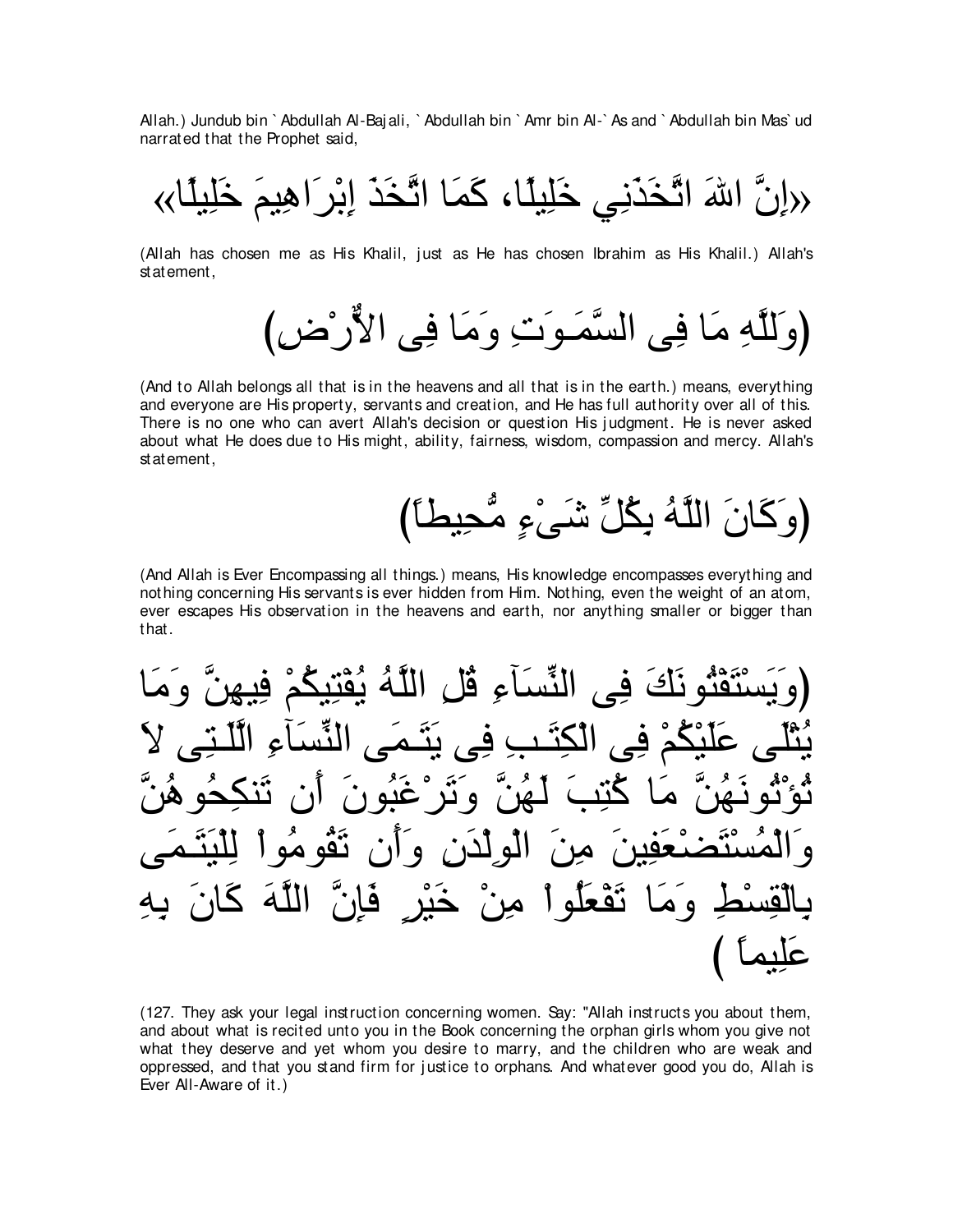#### **The Ruling Concerning Female Orphans**

Al-Bukhari recorded that ` A'ishah said about the Ayah,

びzリ⌒ヰΒ⌒プ ∇ユ⊥ムΒ⌒わ∇ヘ⊥Α ⊥ヮzヤャや ⌒モ⊥ホ ⌒¬べ∠ジあレャや ヴ⌒プ ∠マ∠ルヲ⊥わ∇ヘ∠わ∇ジ∠Α∠ヱぴ

(They ask your instruction concerning women. Say, "Allah instructs you about them...) until,

びzリ⊥ワヲ⊥エ⌒ムレ∠ゎ ラ∠ぺ ∠ラヲ⊥ら∠ビ∇ゲ∠ゎ∠ヱぴ

(whom you desire to marry...) "It is about the man who is taking care of a female orphan, being her caretaker and inheritor. Her money is joined with his money to such an extent, that she shares with him even the branch of a date that he has. So he likes (for material gain) to marry her himself, and hates to marry her to another man who would have a share in his money, on account of her share in his money. Therefore, he refuses to let her marry anyone else. So, this Ayah was revealed.'' Muslim also recorded it. Ibn Abi Hatim recorded that ` A'ishah said, "The people asked Allah's Messenger (about orphan girls), so Allah revealed,

ゅ∠ョ∠ヱ zリ⌒ヰΒ⌒プ ∇ユ⊥ムΒ⌒わ∇ヘ⊥Α ⊥ヮzヤャや ⌒モ⊥ホ ⌒¬べ∠ジあレャや ヴ⌒プ ∠マ∠ルヲ⊥わ∇ヘ∠わ∇ジ∠Α∠ヱぴ び⌒ょ⇒∠わ⌒ム∇ャや ヴ⌒プ ∇ユ⊥ム∇Β∠ヤ∠ハ ヴ∠ヤ∇わ⊥Α

(They ask your instruction concerning women. Say, "Allah instructs you about them and about what is recited unto you in the Book...") What is meant by Allah's saying, ` And about what is recited unto you in the Book' is the former verse which said,

ゅ∠ョ ∇やヲ⊥エ⌒ムルゅ∠プ ヴ∠ヨ⇒∠わ∠Β∇ャや ヴ⌒プ ∇やヲ⊥ト⌒ジ∇ボ⊥ゎ zΙ∠ぺ ∇ユ⊥わ∇ヘ⌒カ ∇ラ⌒ま∠ヱぴ び⌒¬べ∠ジあレャや ∠リあョ ∇ユ⊥ム∠ャ ∠ゆゅ∠デ

(If you fear that you shall not be able to deal j ustly with the orphan girls, then marry (other) women of your choice.)'' ` A'ishah said, "Allah's statement,

びzリ⊥ワヲ⊥エ⌒ムレ∠ゎ ラ∠ぺ ∠ラヲ⊥ら∠ビ∇ゲ∠ゎ∠ヱぴ

(whom you desire to marry...) also refers to the desire of the guardian not to marry an orphan girl under his supervision when she lacks property or beauty. The guardians were forbidden to marry their orphan girls possessing property and beauty without being just to them, as they generally refrain from marrying them (when they are neither beautiful nor wealthy).'' The basis of this is recorded in Two Sahihs. Consequently, when a man is the caretaker of a female orphan, he might like to marry her himself. In this case, Allah commands him to give her a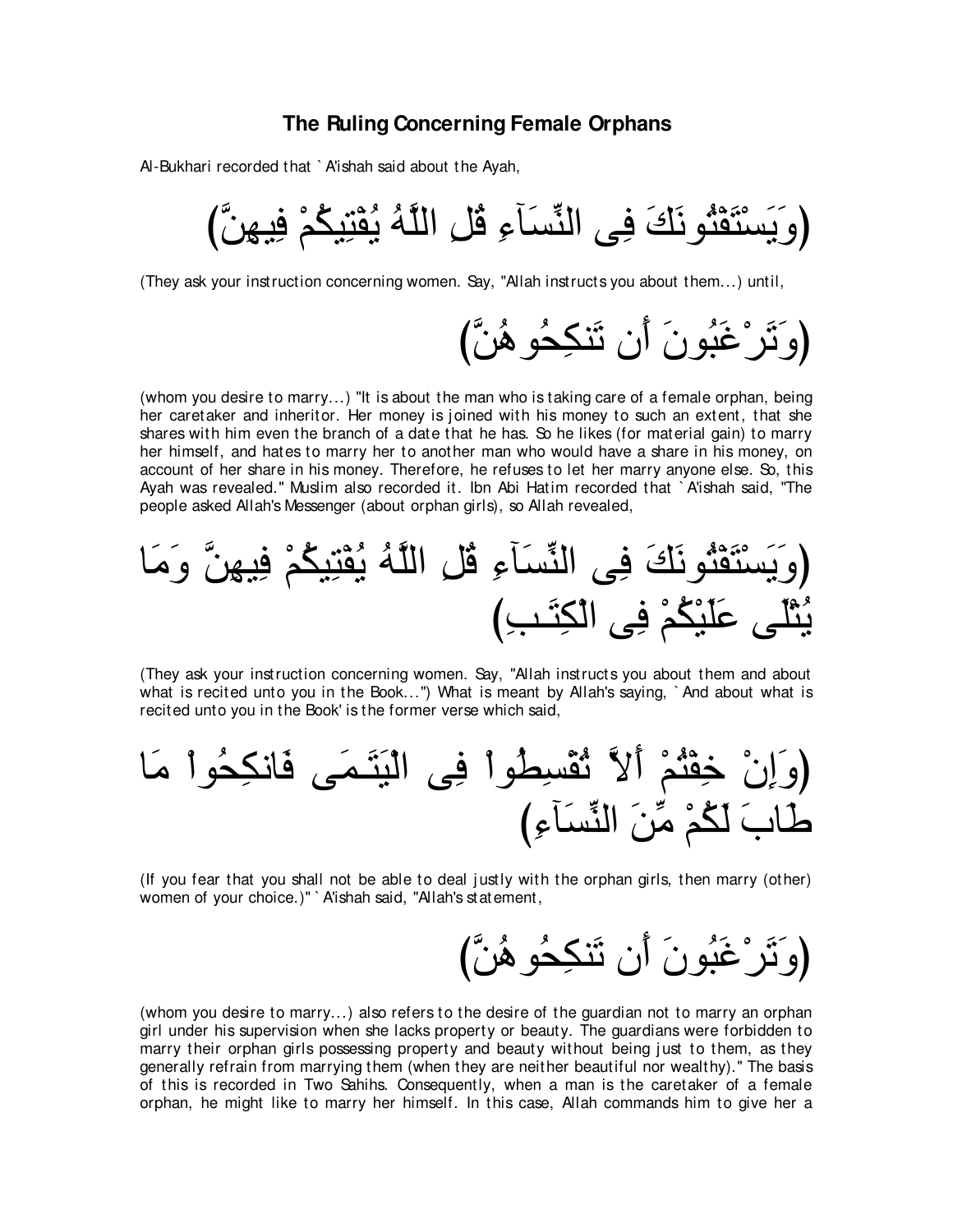suitable dowry that other women of her status get. If he does not want to do that, then let him marry other women, for Allah has made this matter easy for Muslims. Sometimes, the caretaker does not desire to marry the orphan under his care, because she is not attractive to his eve. In this case, Allah forbids the caretaker from preventing the female orphan from marrying another man for fear that her husband would share in the money that is mutually shared between the caretaker and the girl. ` Ali bin Abi Talhah said that Ibn ` Abbas said, "During the time of Jahiliyyah, the caretaker of a female orphan would cover her with his rope, and when he did that, no man would marry her. If she was beautiful and he desired to marry her, he married her and took control of her wealth. If she was not beautiful, he did not allow her to marry until she died, and when she died he inherited her money. Allah prohibited and outlawed this practice. '' He also said about Allah's statement,

び⌒ラ∠ギ∇ャ⌒ヲ∇ャや ∠リ⌒ョ ∠リΒ⌒ヘ∠バ∇ツ∠わ∇ジ⊥ヨ∇ャや∠ヱぴ

(and the children who are weak and oppressed,) that during the time of Jahiliyyah, they used to deny young children and females a share of inheritance. So Allah's statement,

(لا ثُوْثُونَهُنَّ مَا كُتِبَ لَهُنَّ)

(you give not what they deserve) thus prohibiting this practice and designating a fixed share for each,

(لِلذَّكَ*رِ* مِثْلُ حَظِّ الأَنْثَيَيْنِ)

(To the male, a portion equal to that of two females..) whether they were young or old, as Sa` id bin Jubayr and others stated. Sa` id bin Jubayr said about Allah's statement,

び⌒テ∇ジ⌒ボ∇ャゅ⌒よ ヴ∠ヨ⇒∠わ∠Β∇ヤ⌒ャ ∇やヲ⊥ョヲ⊥ボ∠ゎ ラ∠ぺ∠ヱぴ

(and that you stand firm for justice to orphans.) "Just as when she is beautiful and wealthy you would want to marry her and have her for yourself, so when she is not wealthy or beautiful, marry her and have her for yourself." Allah's statement,



r(And whatever good you do, Allah is Ever All-Aware of it.) encourages performing the good deeds and fulfilling the commandments, and states that Allah is knowledgeable of all of this and He will reward for it in the best and most perfect manner.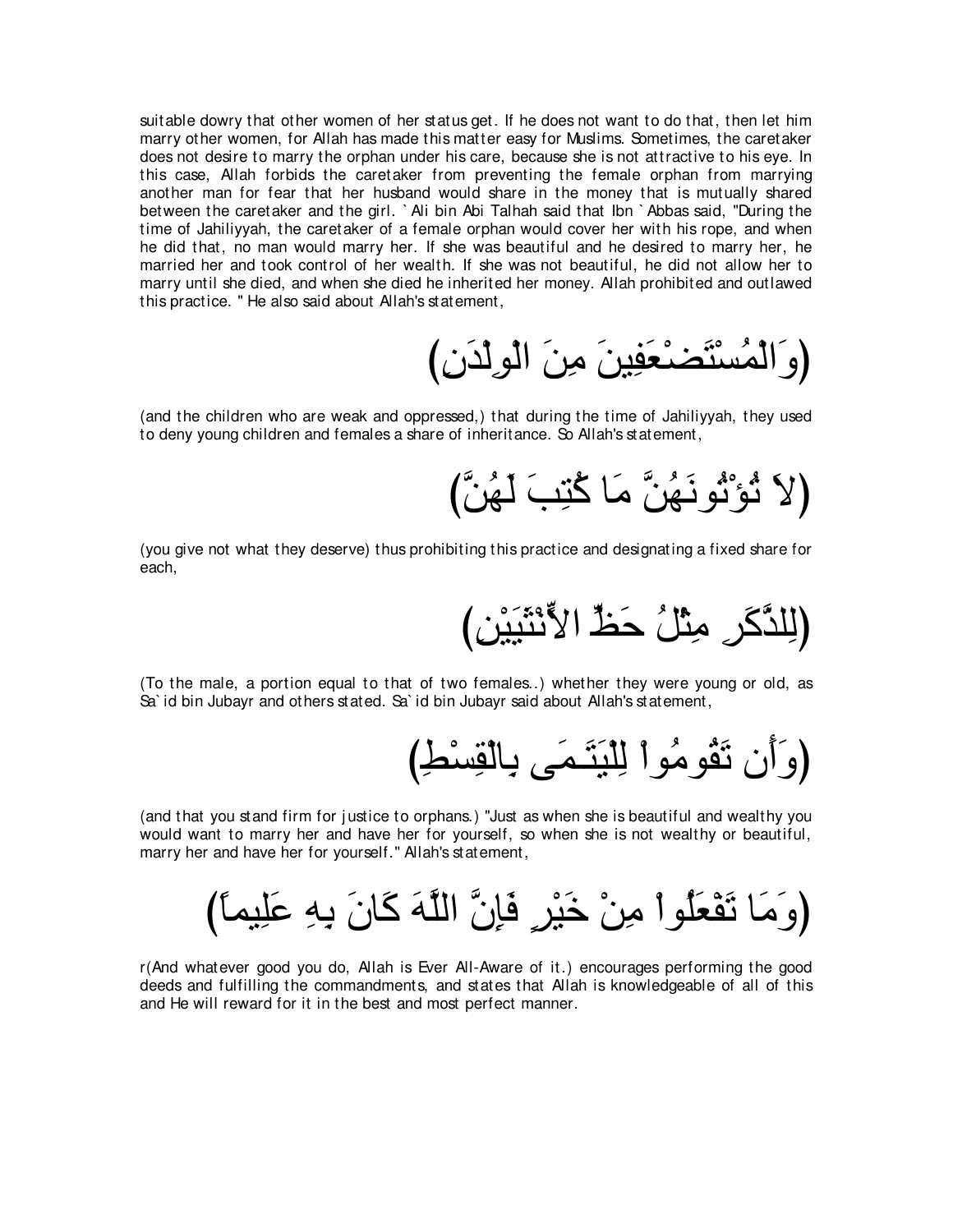

(128. And if a woman fears cruelty or desertion on her husband's part, there is no sin on them both if they make terms of peace between themselves; and making peace is better. And human souls are swayed by greed. But if you do good and have Taqwa, verily, Allah is Ever Well-Acquainted with what you do.) (129. You will never be able to do perfect justice between wives even if it is your ardent desire, so do not incline too much to one of them so as to leave the other hanging. And if you do justice, and do all that is right and have Tagwa, then Allah is Ever Oft-Forgiving, Most Merciful.) (130. But if they separate (by divorce), Allah will provide abundance for everyone of them from His bounty. And Allah is Ever All-Sufficient for His creatures' needs, All-Wise.)

#### The Ruling Concerning Desertion on the Part of the Husband

Allah states, and thus legislates accordingly, that sometimes, the man inclines away from his wife, sometimes towards her and sometimes he parts with her. In the first case, when the wife fears that her husband is steering away from her or deserting her, she is allowed to forfeit all or part of her rights, such as provisions, clothing, dwelling, and so forth, and the husband is allowed to accept such concessions from her. Hence, there is no harm if she offers such concessions, and if her husband accepts them. This is why Allah said,

(there is no sin on them both if they make terms of peace between themselves;) He then said,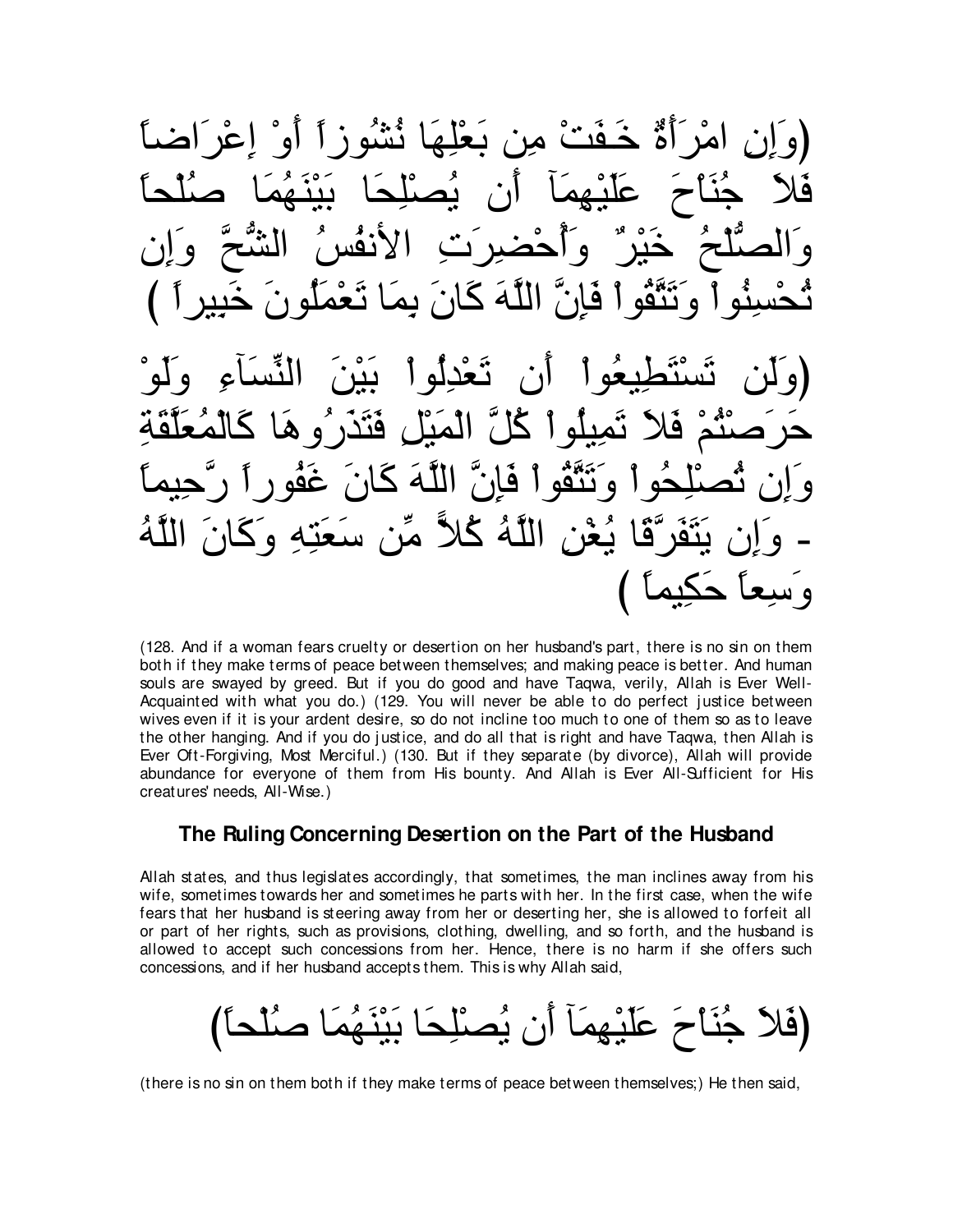び∀ゲ∇Β∠カ ⊥ウ∇ヤぁダャや∠ヱぴ

(and making peace is better) than divorce. Allah's statement,

びzウぁゼャや ⊥ザ⊥ヘルΕや ⌒れ∠ゲ⌒ツ∇ェ⊥ぺ∠ヱぴ

(And human souls are swayed by greed.) means, coming to peaceful terms, even when it involves forfeiting some rights, is better than parting. Abu Dawud At-Tayalisi recorded that Ibn ` Abbas said, "Sawdah feared that the Messenger of Allah might divorce her and she said, ` O Messenger of Allah! Do not divorce me; give my day to ` A'ishah.' And he did, and later on Allah sent down,

⇔ゅッや∠ゲ∇ハ⌒ま ∇ヱ∠ぺ ⇔やコヲ⊥ゼ⊥ル ゅ∠ヰ⌒ヤ∇バ∠よ リ⌒ョ ∇ろ∠ヘ⇒∠カ ∀り∠ぺ∠ゲ∇ョや ⌒ラ⌒ま∠ヱぴ びべ∠ヨ⌒ヰ∇Β∠ヤ∠ハ ∠ゥ∇ゅ∠レ⊥ィ ∠Κ∠プ

(And if a woman fears cruelty or desertion on her husband's part, there is no sin on them both) Ibn ` Abbas said, "Whatever (legal agreement) the spouses mutually agree to is allowed.''. At-Tirmidhi recorded it and said, "Hasan Gharib''. In the Two Sahihs, it is recorded that ` A'ishah said that when Sawdah bint Zam` ah became old, she forfeited her day to ` A'ishah, and the Prophet used to spend Sawdah's night with ` A'ishah. There is a similar narration also collected by Al-Bukhari. Al-Bukhari also recorded that ` A'ishah commented;

び⇔ゅッや∠ゲ∇ハ⌒ま ∇ヱ∠ぺ ⇔やコヲ⊥ゼ⊥ル ゅ∠ヰ⌒ヤ∇バ∠よ リ⌒ョ ∇ろ∠ヘ⇒∠カ ∀り∠ぺ∠ゲ∇ョや ⌒ラ⌒ま∠ヱぴ

(And if a woman fears cruelty or desertion on her husband's part), that it refers to, "A man who is married to an old woman, and he does not desire her and wants to divorce her. So she says, ` I forfeit my right on you.' So this Ayah was revealed.''

#### **Meaning of "Making Peace is Better**

Allah said,

び∀ゲ∇Β∠カ ⊥ウ∇ヤぁダャや∠ヱぴ

(And making peace is better). ` Ali bin Abi Talhah related that Ibn ` Abbas said that the Ayah refers to, "When the husband gives his wife the choice between staying with him or leaving him, as this is better than the husband preferring other wives to her.'' However, the apparent wording of the Ayah refers to the settlement where the wife forfeits some of the rights she has over her husband, with the husband agreeing to this concession, and that this settlement is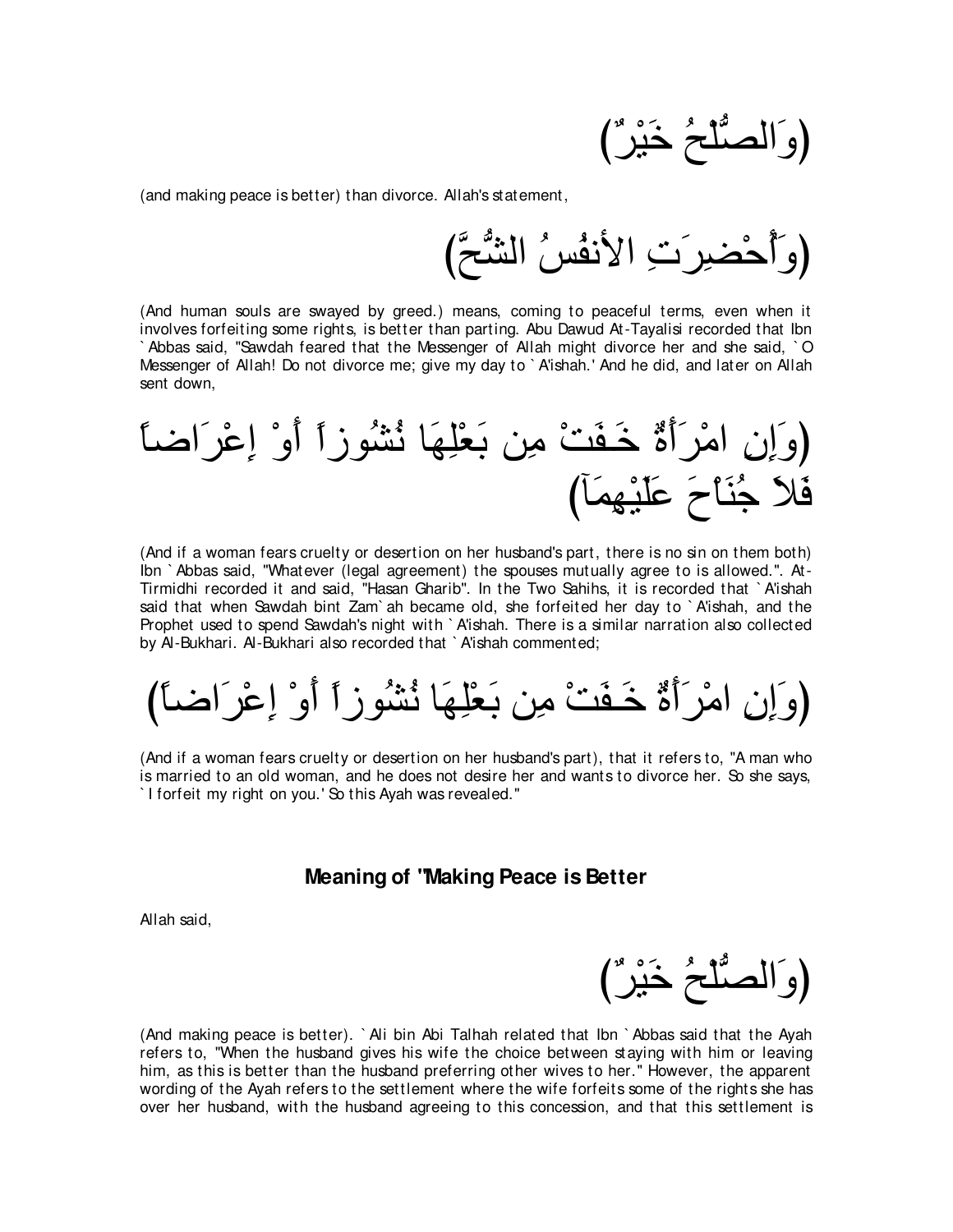better than divorce. For instance, the Prophet kept Sawdah bint Zam` ah as his wife after she offered to forfeit her day for ` A'ishah. By keeping her among his wives, his Ummah may follow this kind of settlement. Since settlement and peace are better with Allah than parting, Allah said,

(وَالصَّلْحُ خَيْرٌ )

(and making peace is better). Divorce is not preferred with Allah. The meaning of Allah's statement,



(But if you do good and have Taqwa, verily, Allah is Ever Well-Acquainted with what you do) if you are patient with the wife you dislike and treat her as other wives are treated, then Allah knows what you do and will reward you for it perfectly. Allah's statement,



(You will never be able to do perfect j ustice between wives even if it is your ardent desire,) means, O people! You will never be able to be perfectly j ust between wives in every respect. Even when one divides the nights justly between wives, there will still be various degrees concerning love, desire and sexual intimacy, as Ibn ` Abbas, ` Ubaydah As-Salmani, Muj ahid, Al-Hasan Al-Basri and Ad-Dahhak bin Muzahim stated. Imam Ahmad and the collectors of the Sunan recorded that ` A'ishah said, "The Messenger of Allah used to treat his wives equally and proclaim,



(O Allah! This is my division in what I own, so do not blame me for what You own and I do not own) referring to his heart. This was the wording that Abu Dawud collected, and its chain of narrators is Sahih. Allah's statement,

(فَلا تَمِيلُو ا كُلَّ الْمَيْلِ)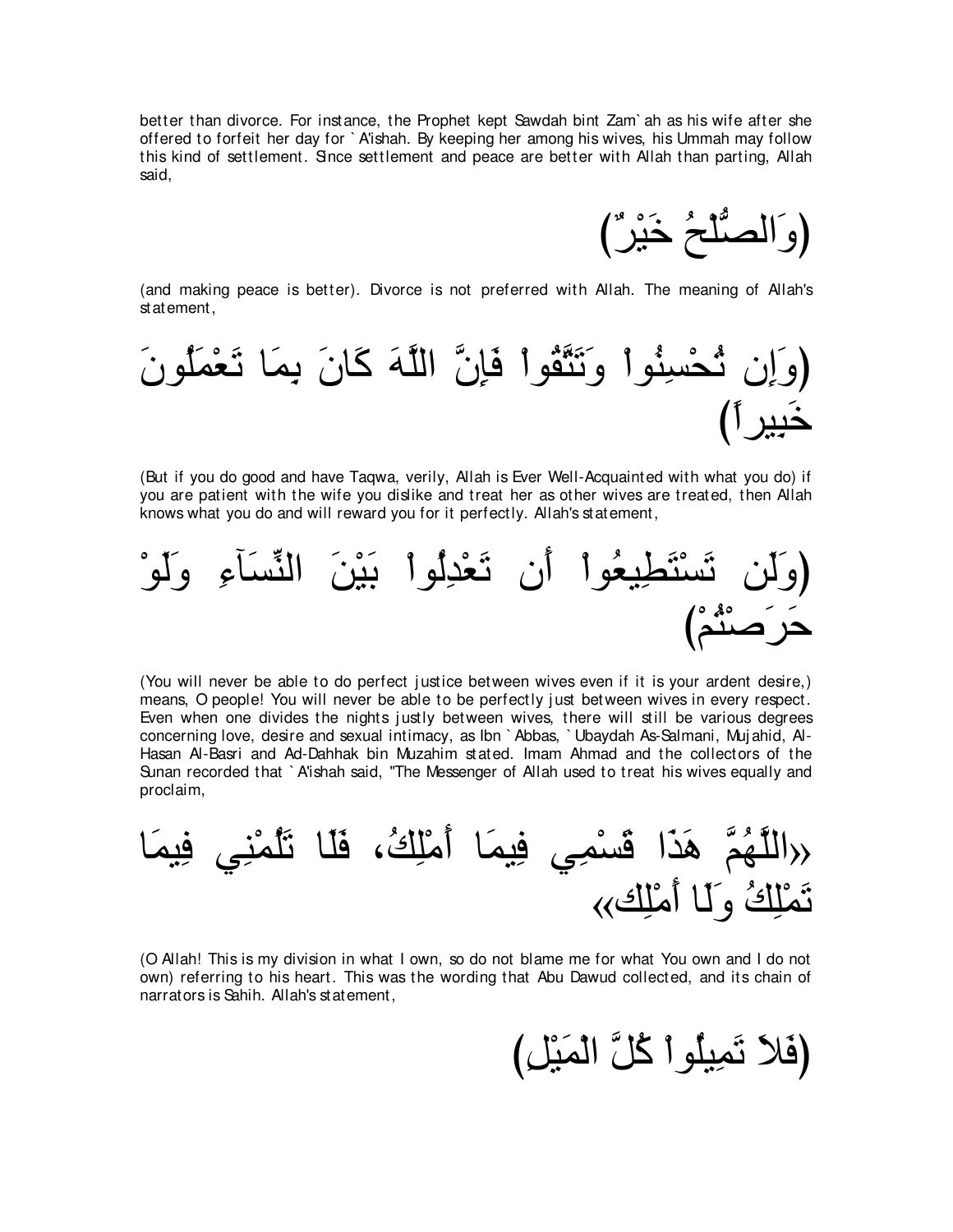(so do not incline too much to one of them) means, when you like one of your wives more than others, do not exaggerate in treating her that way,



(so as to leave the other hanging. ) referring to the other wives. Ibn ` Abbas, Muj ahid, Sa` id bin Jubayr, Al-Hasan, Ad-Dahhak, Ar-Rabi` bin Anas, As-Suddi and Muqatil bin Hayyan said that Mu` allaqah hanging means, "She is neither divorced nor married.'' Abu Dawud At-Tayalisi recorded that Abu Hurayrah said that the Messenger of Allah said,



(Whoever has two wives and inclines to one of them (too much), will come on the Day of Resurrection with one of his sides dragging.) Allah's statement,



(And if you do j ustice, and do all that is right and have Taqwa, then Allah is Ever Oft-Forgiving, Most Merciful.) The Ayah states: If you do j ustice and divide equally in what you have power over, while fearing Allah in all conditions, then Allah will forgive you the favoritism that you showed to some of your wives. Allah then said,



(But if they separate (divorce), Allah will provide abundance for everyone of them from His bounty. And Allah is Ever All-Sufficient for His creatures' needs, All-Wise. ) This is the third case between husband and wife, in which divorce occurs. Allah states that if the spouses separate by divorce, then Allah will suffice them by giving him a better wife and her a better husband. The meaning of,

(وَكَانَ اللَّهُ وَسِعاً حَكِيماً)

(And Allah is Ever All-Sufficient for His creatures' needs, All-Wise.) is: His favor is tremendous, His bounty is enormous and He is All-Wise in all His actions, decisions and commandments.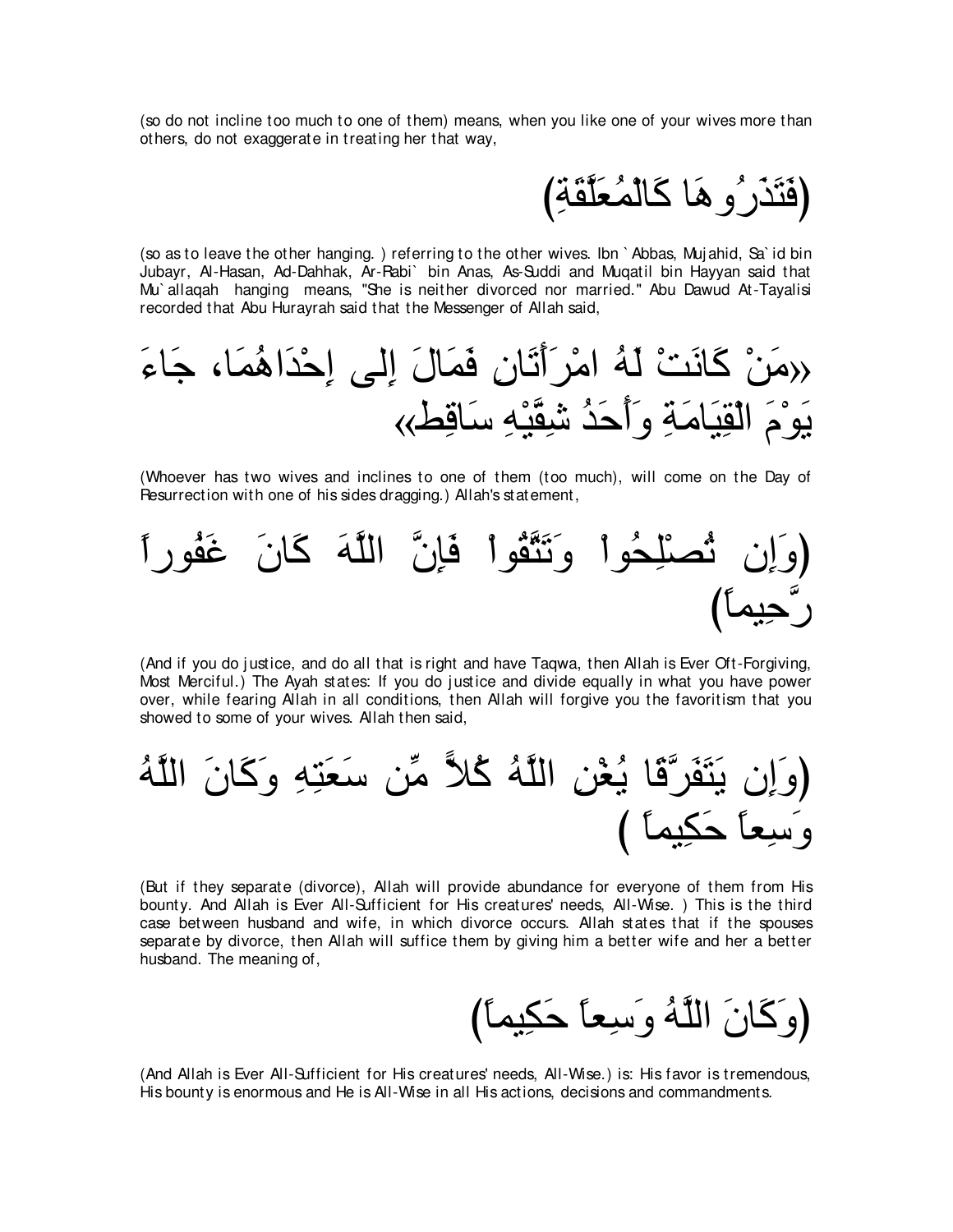$\dot{\mathbf{e}}$ وٽ وما قُلْلَكُمْ و ھر'  $\bullet$  $\ddot{a}$ **ijc** Á  $\sqrt{ }$ ی ِ فدب  $\Delta$ ُم' الدُّثْنَا \*<br>ئە  $\bullet$   $\ddot{\bullet}$  $\bullet$ ا د 4  $\subset$ 

(131. And to Allah belongs all that is in the heavens and all that is in the earth. And verily, We have recommended to the People of the Scripture before you, and to you that you have Tagwa of Allah. But if you disbelieve, then unto Allah belongs all that is in the heavens and all that is in the earth, and Allah is Ever Rich (free of any needs), Worthy of all praise.) (132. And to Allah belongs all that is in the heavens and all that is in the earth. And Allah is Ever All-Sufficient as Disposer of affairs.) (133. If He wills, He can take you away, O people, and bring others. And Allah is Ever All-Potent over that.) (134. Whoever desires the rewards of this life, then with Allah is the reward of this worldly life and of the Hereafter. And Allah is Ever All-Hearer, All-Seer.)

#### The Necessity of Taqwa of Allah

Allah states that He is the Owner of the heavens and earth and that He is the Supreme Authority over them. Hence Allah's statement,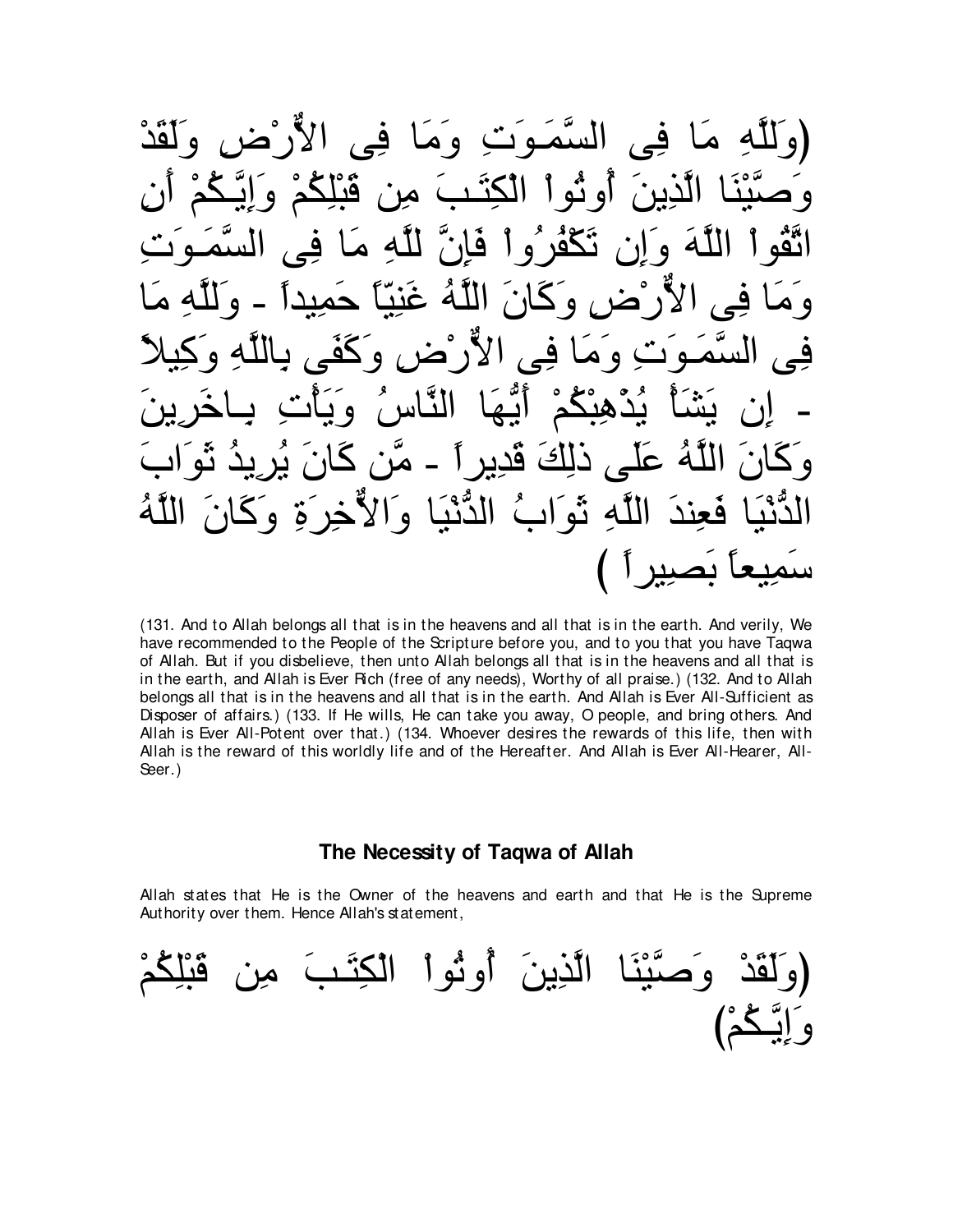(And verily, We have recommended to the People of the Scripture before you, and to you) meaning, We have recommended to you what We recommended to the People of Scriptures; Taqwa of Allah, by worshipping Him Alone without partners. Allah then said,



(But if you disbelieve, then unto Allah belongs all that is in the heavens and all that is in the earth). In another Ayah, Allah said that Musa said to his people,



("If you disbelieve, you and all on the earth together, then verily, Allah is Rich (free of any need), Owner of all praise.''). Allah said,



(So they disbelieved and turned away. But Allah was not in need (of them). And Allah is Rich (free of any need), Worthy of all praise) meaning, He is far too Rich than to need His servants, and worthy of all praise in all His decisions and commandments. The meaning of Allah's statement,



(And to Allah belongs all that is in the heavens and all that is in the earth. And Allah is Ever All-Sufficient as a Disposer of affairs.) He has perfect watch over every soul, knowing what it deserves, He is the Watcher, and Witness of all things. Allah's statement,

∠ラゅ∠ミ∠ヱ ∠リΑ⌒ゲ∠カゅ⇒⌒よ ⌒れ∇ほ∠Α∠ヱ ⊥サゅzレャや ゅ∠ヰぁΑ∠ぺ ∇ユ⊥ム∇ら⌒ワ∇グ⊥Α ∇ほ∠ゼ∠Α ラ⌒まぴ び ⇔やゲΑ⌒ギ∠ホ ∠マ⌒ャク ヴ∠ヤ∠ハ ⊥ヮzヤャや

(If He wills, He can take you away, O people, and bring others. And Allah is Ever All-Potent over that.) means, He is able to take you away and replace you with other people if you disobey Him. In a similar Ayah, Allah said,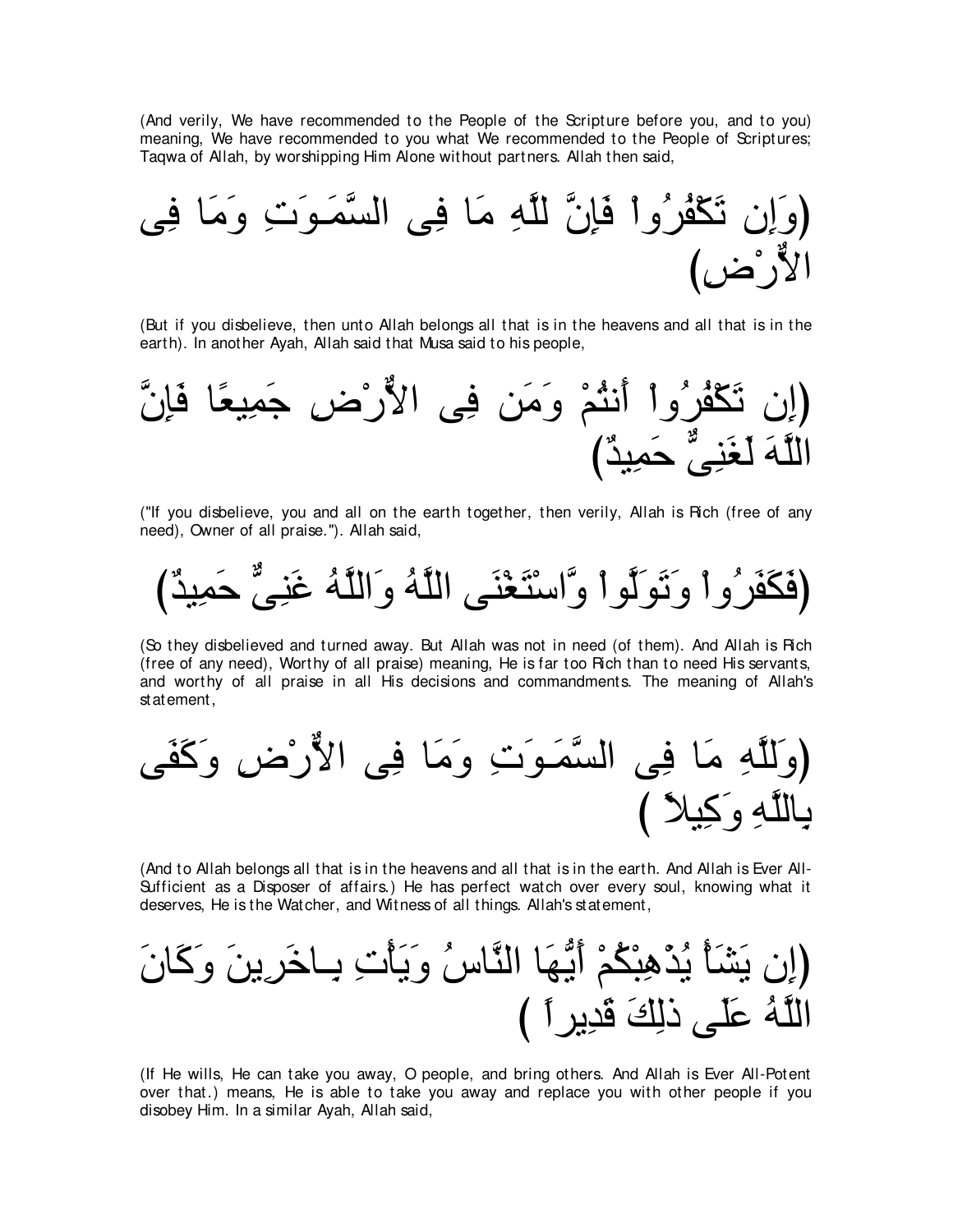(الْفُقَرَآءُ وَإِن تَتَوَلَّوْا يَسْتَبْدِلْ قَوْماً غَيْرَكُمْ ثُمَّ لاَ<br>يَكُونُوا)

(And if you turn away, He will exchange you for some other people and they will not be your likes) Allah's statement.

(Whoever desires the rewards of this life, then with Allah is the reward of this worldly life and of the Hereafter.) means, O those whose ultimate desire is this life, know that Allah owns the rewards of this life and the Hereafter. Therefore, if you ask Allah for both, He will enrich you, award you and suffice for you. As Allah said,

(But of mankind there are some who say: "Our Lord! Give us in this world!" and for such there will be no portion in the Hereafter. And of them there are some who say: "Our Lord! Give us in this world that which is good and in the Hereafter that which is good, and save us from the torment of the Fire!" For them there will be alloted a share for what they have earned),

(Whosoever desires (by his deeds) the reward of the Hereafter, We give him increase in his reward), and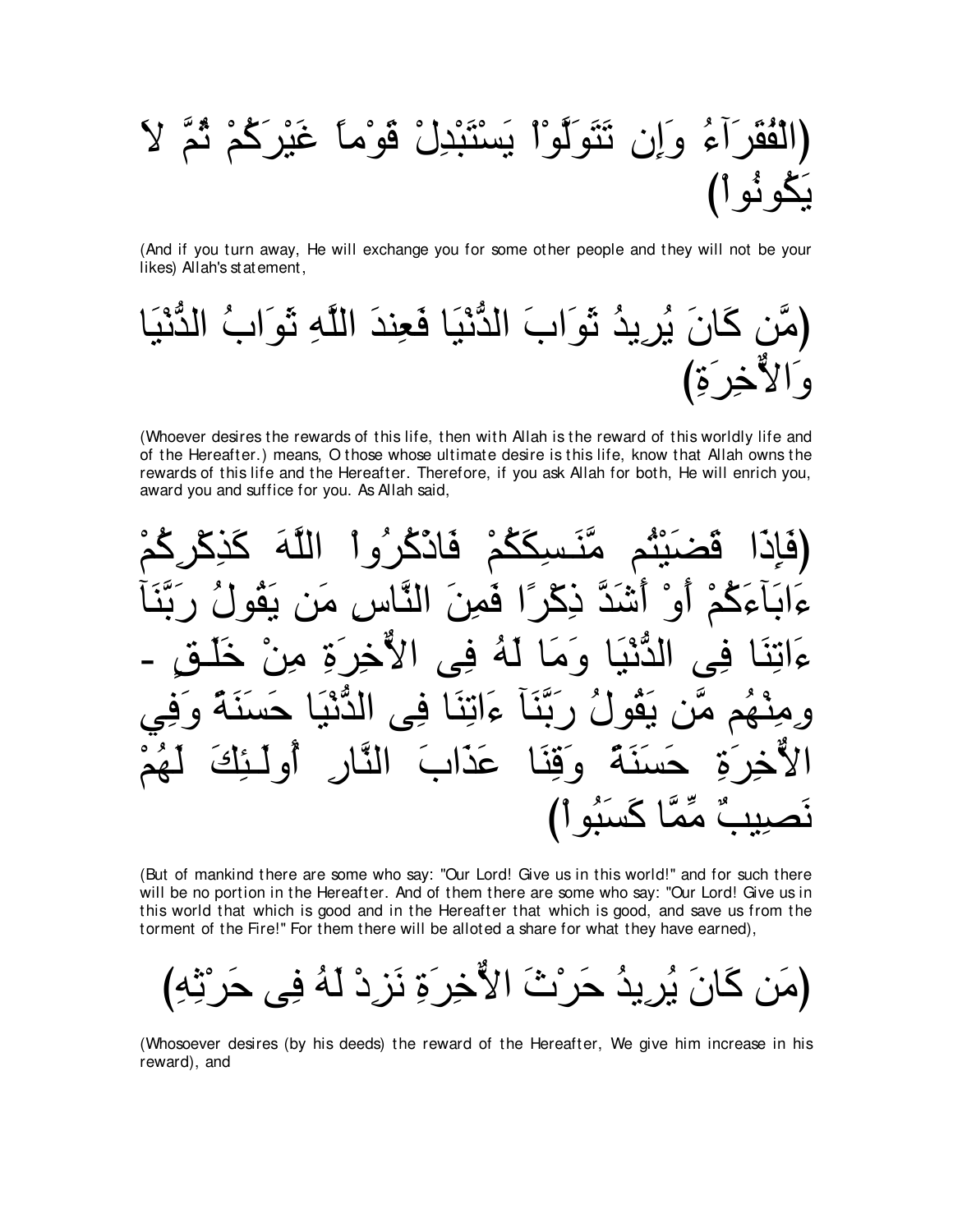(مَّن گانَ يُرِيدُ الَعَجِلَةَ عَجَّلُنَا لَهُ فيِهَا مَا نَشَاَءُ
$$
\therefore
$$

(Whoever desires the quick-passing (transitory enjoyment of this world), We readily grant him what We will for whom We like) until.

(See how We prefer one above another (in this world)). So Allah said here,

(And Allah is Ever All-Hearer, All-Seer.)



(135. O you who believe! Stand out firmly for justice, as witnesses to Allah, even though it be against yourselves, or your parents, or your kin, be he rich or poor, Allah is a better Protector to both. So follow not the lusts, lest you may avoid justice; and if you Talwu or Tu ridu, it, verily, Allah is Ever Well-Acquainted with what you do.)

# Commanding Justice and Conveying the Witness for Allah

Allah commands His believing servants to stand up for justice and fairness and not to deviate from it, right or left. They should not fear the blame of anyone or allow anyone to prevent them from doing something for the sake of Allah. They are also required to help, support and aid each other for Allah's sake. Allah's statement,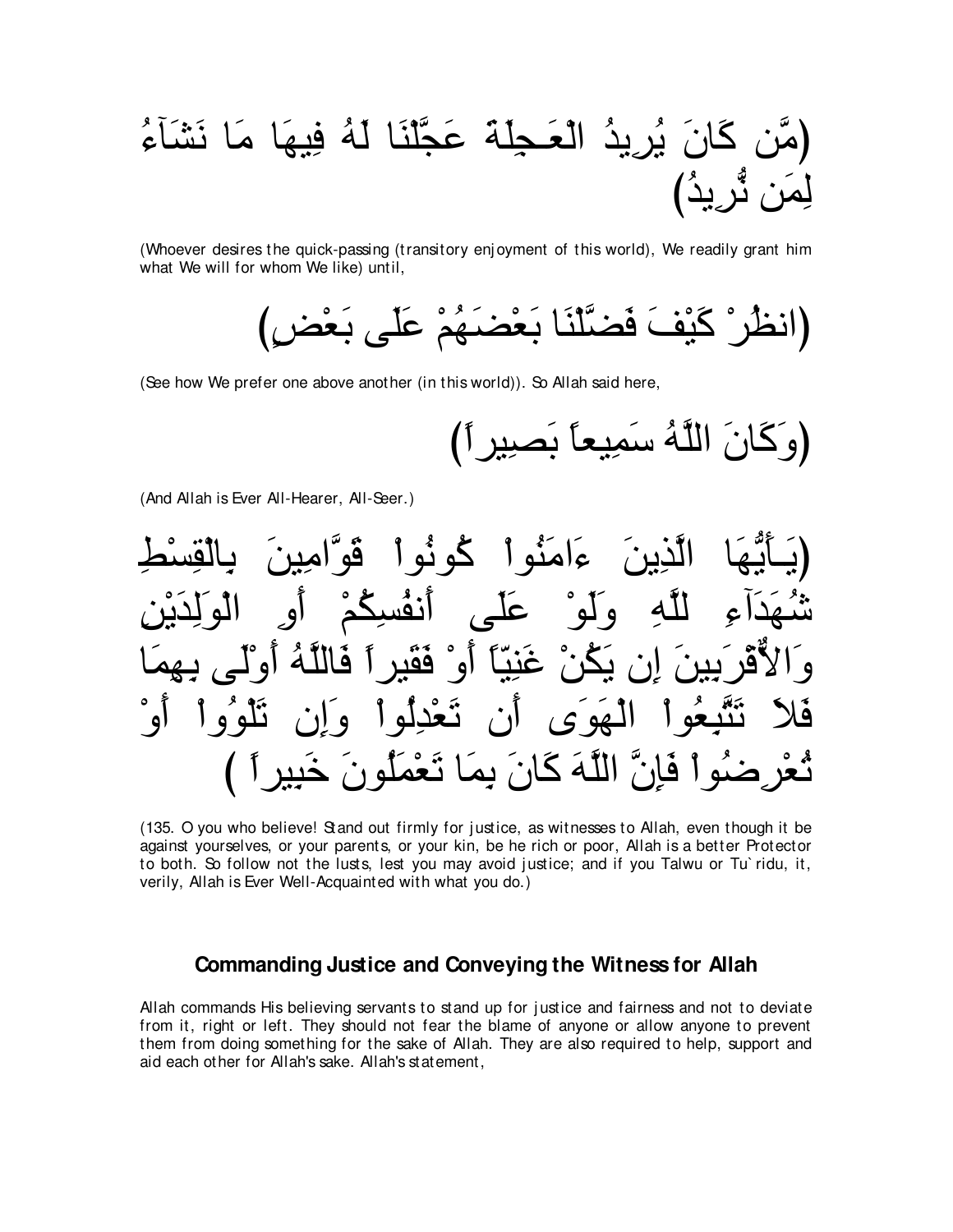(شُهَدَأُعِ لَلَّهِ*)* 

(as witnesses to Allah) is similar to His statement,

(وَ أَقِيمُو أَ الشَّهَدَةَ لِلَّهِ)

(And establish the testimony for Allah). Testimony should be delivered precisely, for the sake of Allah, thus making the testimony correct, truly j ust, and free of alterations, changes or deletions. This is why Allah said,

(وَلَوْ عَلَى أَنفُسِكُمْ)

(even though it be against yourselves,) meaning, give correct testimony, and say the truth when you are asked about it, even if harm will effect you as a consequence. Indeed, Allah shall make a way out and give relief for those who obey Him in every matter. Allah's statement,

(أَوِ الْوَلِدَيْنِ وَالأَقْرَبِينَ)

(or your parents, or your kin,) means, even if you have to testify against your parents and kin, do not compromise for their sake. Rather, give the correct and just witness even if they are harmed in the process, for the truth presides above everyone and is preferred to everyone. Allah's statement,

(إن يَكُنْ غَنِيّاً أَوْ فَقَيراً فَاللَّهُ أَوْلَى بِـهِمَا)

(be he rich or poor, Allah is a better Protector to both.) means, do not favor someone (in your testimony) because he is rich, or feel pity for him because he is poor, for Allah is their caretaker, a better Protector of them than you, and has better knowledge of what is good for them. Allah's statement,

び∇やヲ⊥ャ⌒ギ∇バ∠ゎ ラ∠ぺ ン∠ヲ∠ヰ∇ャや ∇やヲ⊥バ⌒らzわ∠ゎ ∠Κ∠プぴ

(So follow not the lusts, lest you may avoid justice;) means, let not desire, lust or the hatred you have against others, lure you into injustice in your affairs. Pather, stand for justice in all situations. Allah said;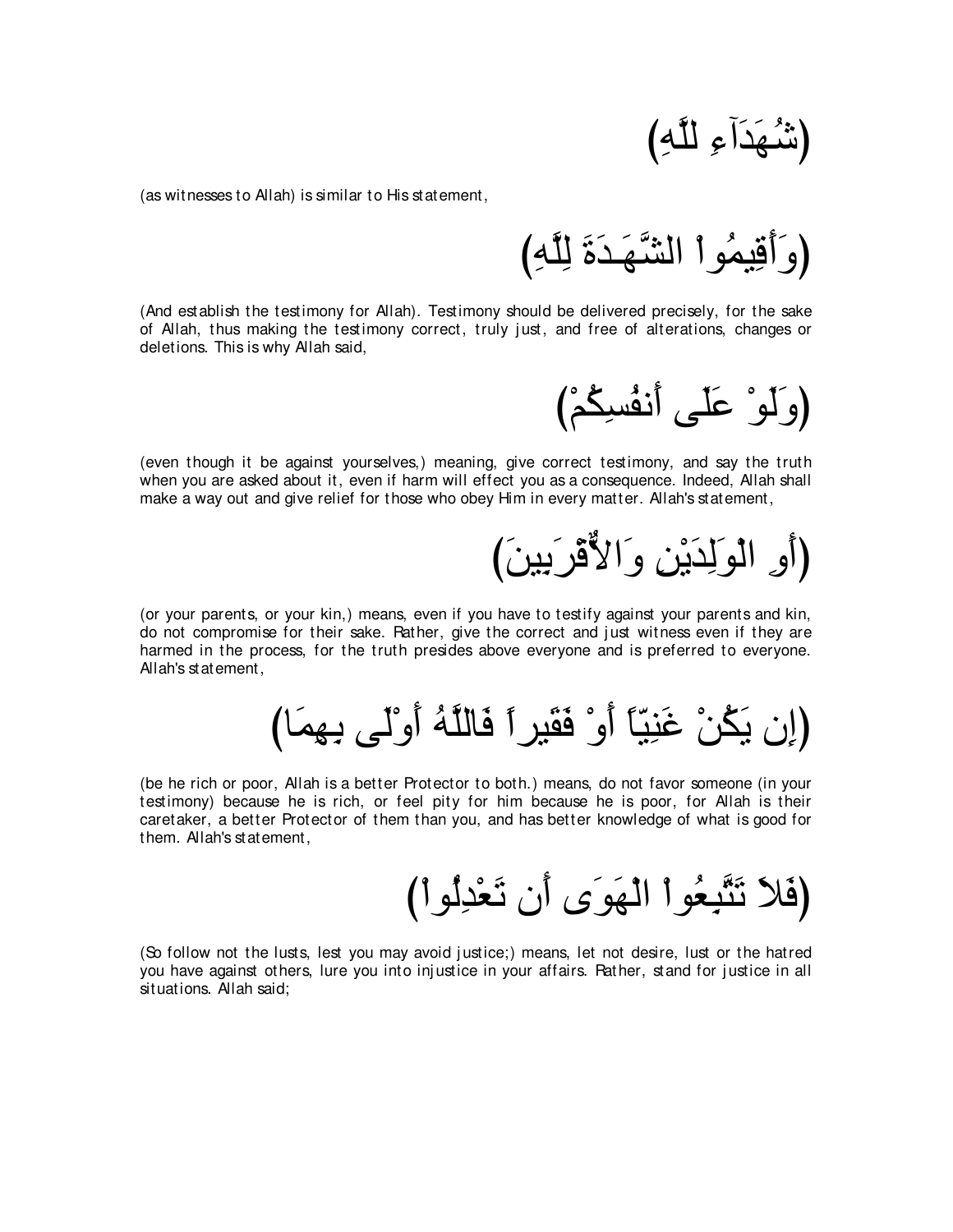∇やヲ⊥ャ⌒ギ∇ハや ∇やヲ⊥ャ⌒ギ∇バ∠ゎ zΙ∠ぺ ヴ∠ヤ∠ハ ∃ュ∇ヲ∠ホ ⊥ラべ∠レ∠セ ∇ユ⊥ムzレ∠ョ⌒ゲ∇イ∠Α ∠Ι∠ヱぴ びン∠ヲ∇ボzわヤ⌒ャ ⊥ゆ∠ゲ∇ホ∠ぺ ∠ヲ⊥ワ

(And let not the enmity and hatred of others make you avoid justice. Be just: that is nearer to piety) when the Prophet sent ` Abdullah bin Rawahah to collect the tax on the fruits and produce of the Jews of Khaybar, they offered him a bribe so that he would go easy on them. He said; "By Allah! I have come to you from the dearest of the creation to me (Muhammad), and you are more hated by me than an equivelent number of apes and swine. However, my love for him (the Prophet) and hatred for you shall not prevent me from being just with you." On that, they said, "This (justice) is the basis which the heavens and earth were created. " We will mention this Hadith later in Surat Al-Ma'idah (chapter 5) Allah willing. Allah's statement afterwards,

# (وَإِن تَلْوُوا أَوْ نُعْرِضُوا)

(and if you Talwu or Tu` ridu) means, "Distort your testimony and change it'', according to Muj ahid and several others among the Salaf. Talwu, includes distortion and intentional lying. For instance, Allah said,

び⌒ょ⇒∠わ⌒ム∇ャゅ⌒よ ユ⊥ヰ∠わ∠レ⌒ジ∇ャ∠ぺ ∠ラヱ⊥ヲ∇ヤ∠Α ゅ⇔ボΑ⌒ゲ∠ヘ∠ャ ∇ユ⊥ヰ∇レ⌒ョ zラ⌒ま∠ヱぴ

(And verily, among them is a party who Yalwuna (distort) the Book with their tongues (as they read)). Tu` ridu, includes hiding and withholding the testimony. Allah said,

び⊥ヮ⊥ら∇ヤ∠ホ ∀ユ⌒をや∠¬ ⊥ヮzル⌒み∠プ ゅ∠ヰ∇ヨ⊥わ∇ム∠Α リ∠ョ∠ヱぴ

(Who hides it, surely, his heart is sinful) The Prophet said,

∇ラ∠ぺ ∠モ∇ら∠ホ ⌒ヮ⌒ゎ∠キゅ∠ヰ∠ゼ⌒よ ヶ⌒ゎ∇ほ∠Α ヵ⌒グzャや ⌒¬や∠ギ∠ヰぁゼャや ⊥ゲ∇Β∠カ» «ゅ∠ヰ∠ャ∠ほ∇ジ⊥Α

(The best witness is he who discloses his testimony before being asked to do so.) Allah then warned,

(فَإِنَّ اللَّهَ كَانَ بِمَا تَعْمَلُونَ خَبِيرِ أَ)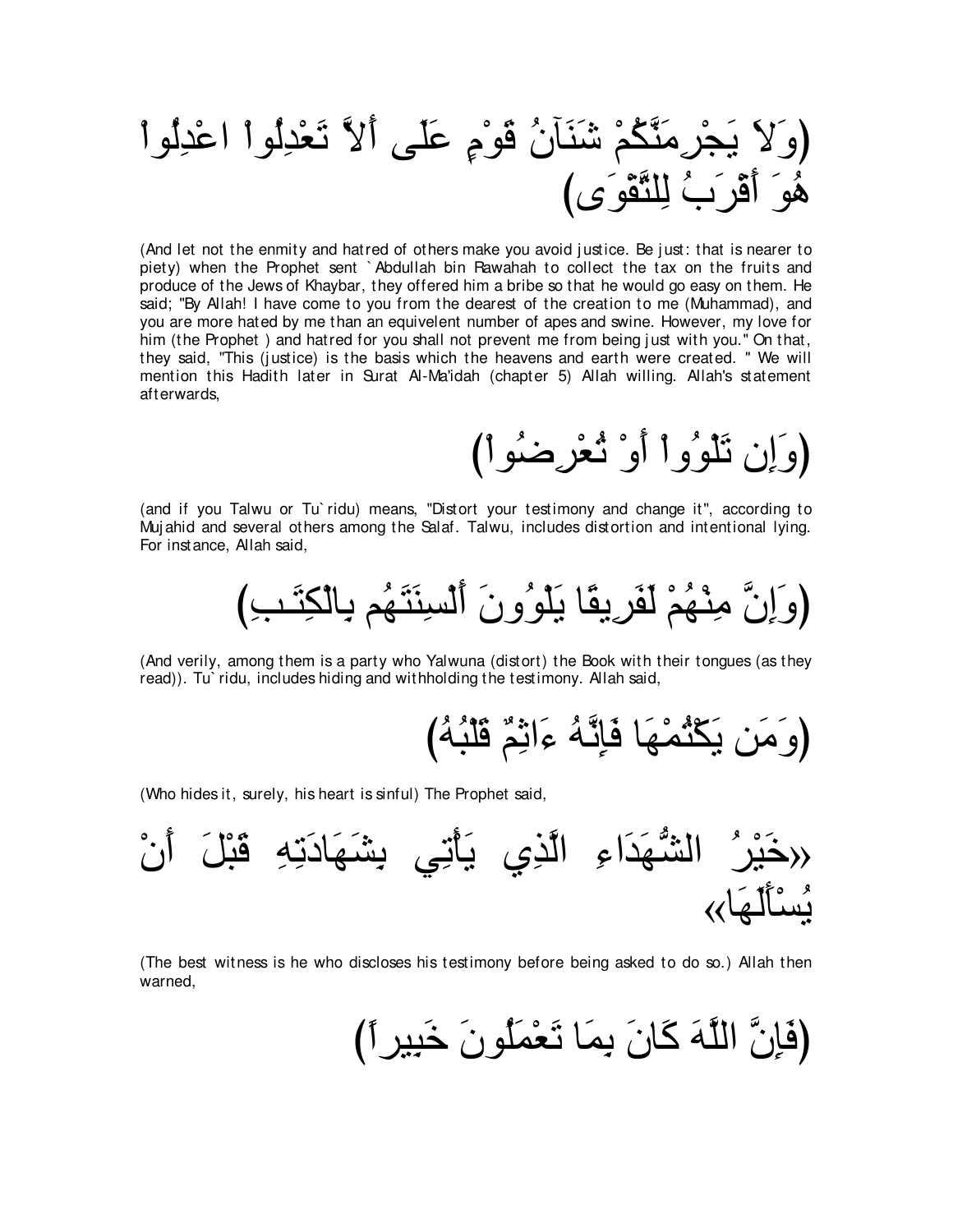(Verily, Allah is Ever Well-Acquainted with what you do.) and will reward or punish you accordingly.



(136. O you who believe! Believe in Allah, and His Messenger, and the Book (the Qur'an) which He has sent down to His Messenger, and the Scripture which He sent down to those before; and whosoever disbelieves in Allah, His Angels, His Books, His Messengers, and the Last Day, then indeed he has strayed far away.)

#### The Order to Have Faith after Believing

Allah commands His faithful servants to adhere to all the elements of faith, its branches, pillars and cornerstones. This is not stated as mere redundancy, but from the view of completing faith and the continual maintenence of it. For instance, the believer proclaims in every prayer,

(Guide us to the straight way.) which means, make us aware of the straight path and increase us in guidance and strengthen us on it. In this Ayah 4:136, Allah commands the believers to believe in Him and in His Messenger, just as He said elsewhere,

الَّذِينَ ءَامَنُو أَ اتَّقُو أَ اللَّهَ وَ ءَامِنُو أَ بِرِ َسُولِهِ)

(O you who believe! Have Taqwa of Allah, and believe in His Messenger, ). Allah's statement,

(and the Book which He has sent down to His Messenger,) refers to the Qur'an, while,

(وَ الْكِتَـٰبِ الَّذِي أَنَزِ لَ مِن قَبْلُ)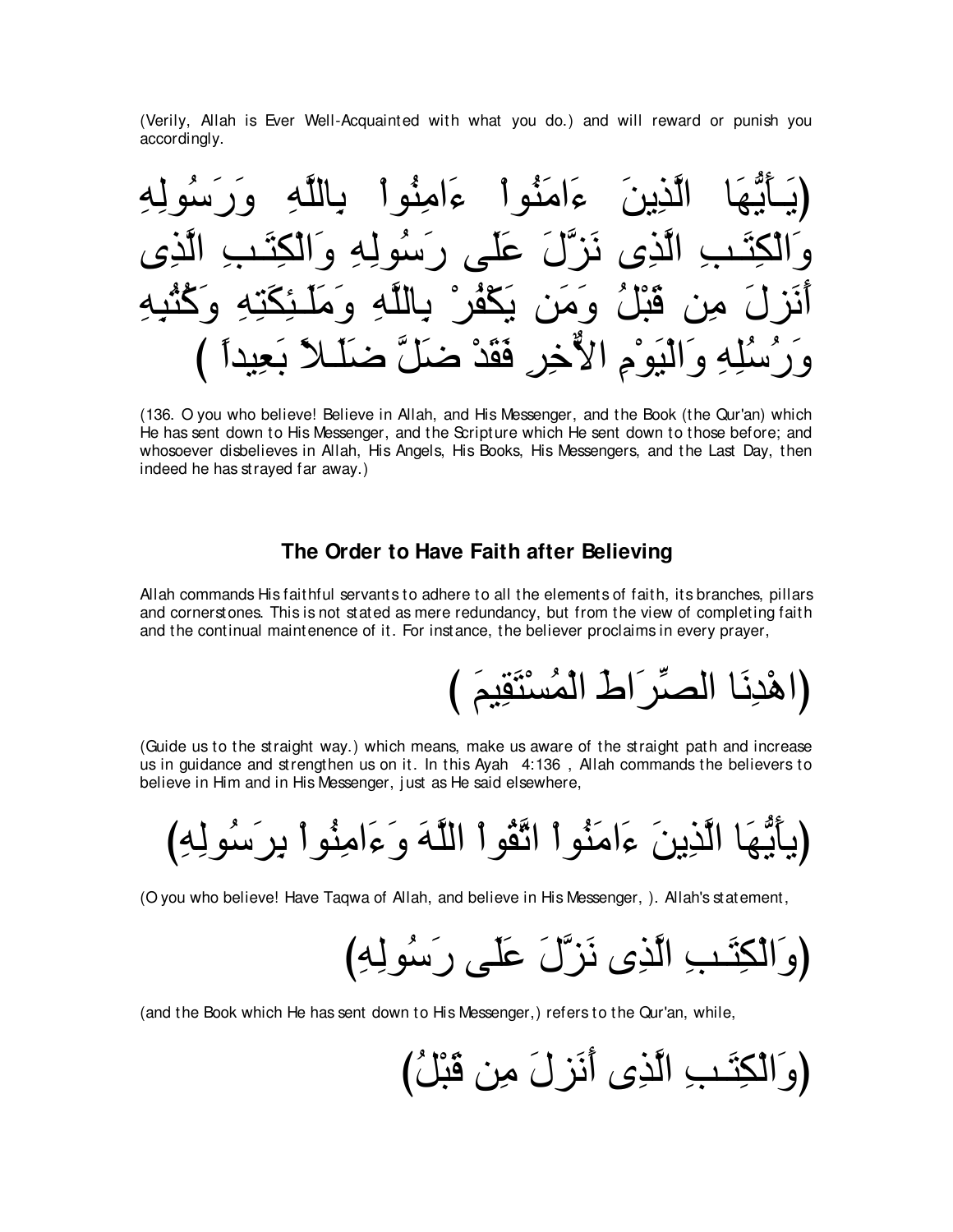(and the Scripture which He sent down to those before (him);) refers to the previously revealed divine Books. Allah then said,



(and whosoever disbelieves in Allah, His Angels, His Books, His Messengers, and the Last Day, then indeed he has strayed far away.) meaning, he will have deviated from the correct guidance and strayed far away from its path.

عندهُمَ د  $\sim$ الله ج  $\mathbf{z}$ م ـ

(137. Verily, those who believe, then disbelieve, then believe (again), and (again) disbelieve, and go on increasing in disbelief; Allah will not forgive them, nor guide them on the (right) way.) (138. Give to the hypocrites the tidings that there is for them a painful torment.) (139. Those who take disbelievers for friends instead of believers, do they seek honor with them Verily, then to Allah belongs all honor). (140. And it has already been revealed to you in the Book that when you hear the verses of Allah being denied and mocked at, then sit not with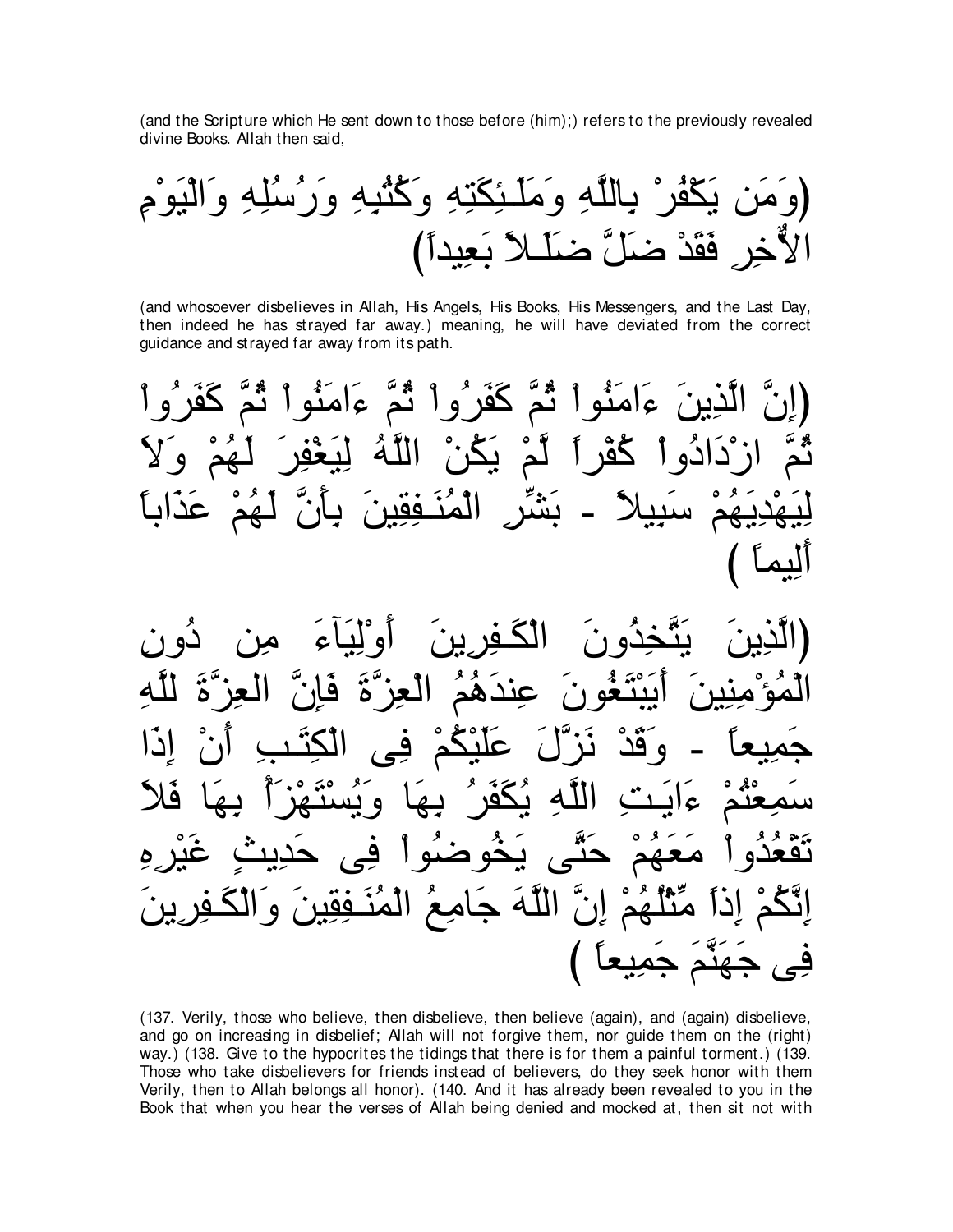them, until they engage in talk other than that; certainly in that case you would be like them. Surely, Allah will collect the hypocrites and disbelievers all together in Hell.)

#### **Characteristics of the Hypocrites and Their Destination**

Allah states that whoever embraces the faith, reverts from it, embraces it again, reverts from it and remains on disbelief and increases in it until death, then he will never have a chance to gain accepted repentance after death. Nor will Allah forgive him, or deliver him from his plight to the path of correct guidance. This is why Allah said,

(لَمْ يَكُنْ اللَّهُ لِيَعْفِرَ لَهُمْ وَلاَ لِيَهْدِيَهُمْ سَبِيلاً *)* 

(Allah will not forgive them, nor guide them on the (right) way). Ibn Abi Hatim recorded that his father said that Ahmad bin ` Abdah related that Hafs bin Jami' said that Samak said that ` Ikrimah reported that Ibn ` Abbas commented;



(and go on increasing in disbelief), "They remain on disbelief until they die.'' Muj ahid said similarly. Allah then said,

(بَشَّر الْمُذَفِقِينَ بِأَنَّ لَهُمْ عَذَاباً أَلِيماً )

(Give to the hypocrites the tidings that there is for them a painful torment.) Hence, the hypocrites have this characteristic, for they believe, then disbelieve, and this is why their hearts become sealed. Allah describes the hypocrites as taking the disbelievers as friends instead of the believers, meaning they are the disbelievers' supporters in reality, for they give them their loyalty and friendship in secret. They also say to disbelievers when they are alone with them, "We are with you, we only mock the believers by pretending to follow their religion." Allah said, while chastising them for being friends with the disbelievers,

(أَيَبْتَغُونَ عِندَهُمُ الْعِز<sup>ِ</sup>ّةَ)

(do they seek honor, with them) Allah then states that honor, power and glory is for Him Alone without partners, and for those whom Allah grants such qualities to. Allah said,

(مَن كَانَ يُرِيدُ الْعِزَّةَ فَلِلَّهِ الْعِزَّةُ جَمِيعاً)

(Whosoever desires honor, then to Allah belong all honor), and,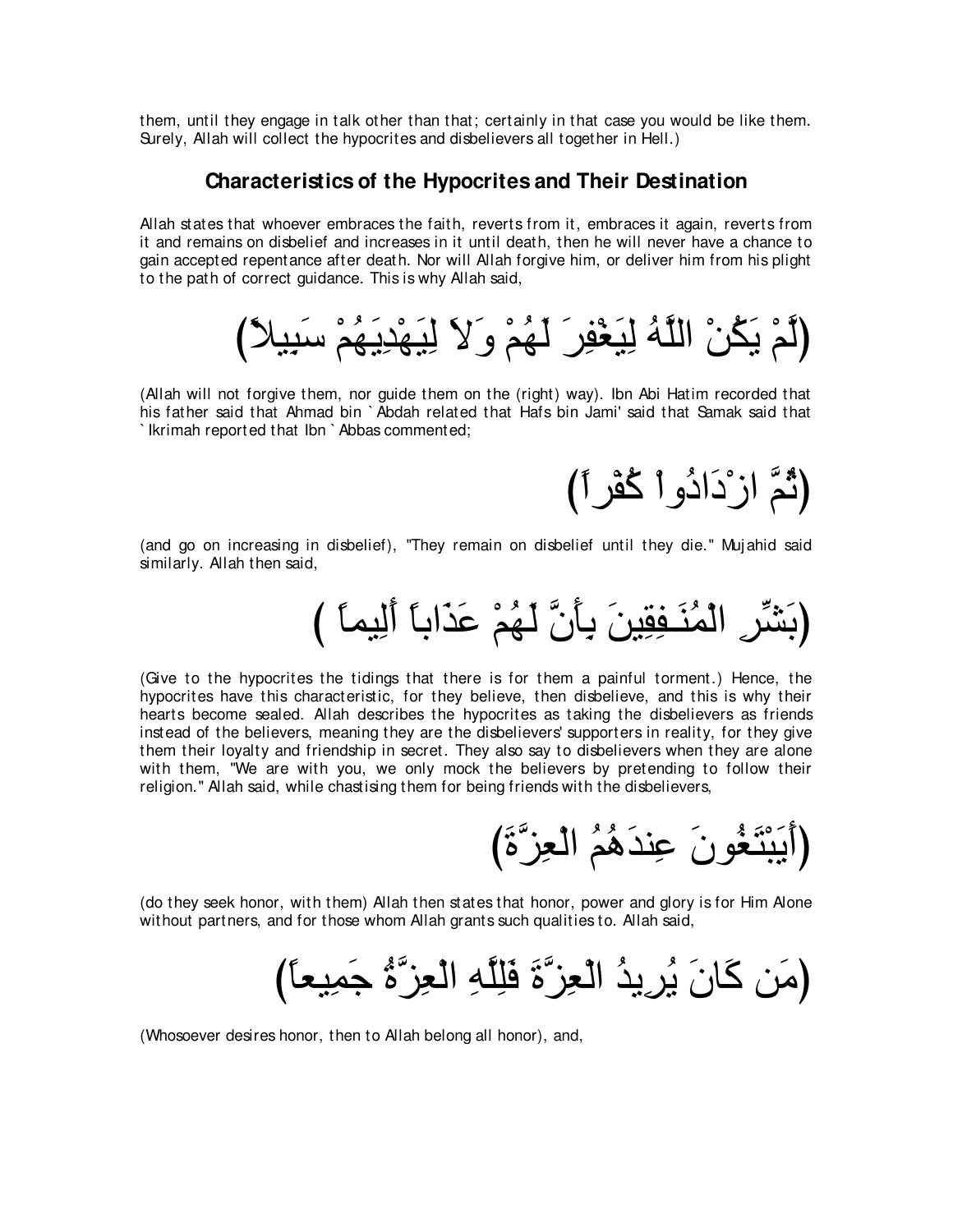zリ⌒ム⇒∠ャ∠ヱ ∠リΒ⌒レ⌒ョ∇ぽ⊥ヨ∇ヤ⌒ャ∠ヱ ⌒ヮ⌒ャヲ⊥シ∠ゲ⌒ャ∠ヱ ⊥りzゴ⌒バ∇ャや ⌒ヮzヤ⌒ャ∠ヱぴ び∠ラヲ⊥ヨ∠ヤ∇バ∠Α ∠Ι ∠リΒ⌒ボ⌒ヘ⇒∠レ⊥ヨ∇ャや

(But honor belongs to Allah, and to His Messenger, and to the believers, but the hypocrites know not). The statement that honor is Allah's Alone, is meant to encourage the servants to adhere to their servitude to Allah and to be among His faithful servants who will gain victory in this life and when the Witnesses stand up to testify on the Day of Resurection. Allah's statement,

⌒ろ⇒∠Αや∠¬ ∇ユ⊥わ∇バ⌒ヨ∠シ や∠ク⌒ま ∇ラ∠ぺ ⌒ょ⇒∠わ⌒ム∇ャや ヴ⌒プ ∇ユ⊥ム∇Β∠ヤ∠ハ ∠メzゴ∠ル ∇ギ∠ホ∠ヱぴ ヴzわ∠ェ ∇ユ⊥ヰ∠バ∠ョ ∇やヱ⊥ギ⊥バ∇ボ∠ゎ ∠Κ∠プ ゅ∠ヰ⌒よ ⊥ぺ∠ゴ∇ヰ∠わ∇ジ⊥Α∠ヱ ゅ∠ヰ⌒よ ⊥ゲ∠ヘ∠ム⊥Α ⌒ヮzヤャや び∇ユ⊥ヰ⊥ヤ∇んあョ ⇔やク⌒ま ∇ユ⊥ムzル⌒ま ⌒ロ⌒ゲ∇Β∠ビ ∃ゑΑ⌒ギ∠ェ ヴ⌒プ ∇やヲ⊥ッヲ⊥ガ∠Α

(And it has already been revealed to you in the Book that when you hear the verses of Allah being denied and mocked at, then sit not with them, until they engage in talk other than that; certainly in that case you would be like them.) The Ayah means, if you still commit this prohibition after being aware of its prohibition, sitting with them where Allah's Ayat are rej ected, mocked at and denied, and you sanction such conduct, then you have participated with them in what they are doing. So Allah said,

び∇ユ⊥ヰ⊥ヤ∇んあョ ⇔やク⌒ま ∇ユ⊥ムzル⌒まぴ

((But if you stayed with them) certainly in that case you would be like them.) concerning the burden they will earn. What has already been revealed in the Book -- as the Ayah says -- is the Ayah in Surat Al-An` am 6 , which was revealed in Makkah,



(And when you see those who engage in false conversation about Our verses (of the Qur'an) by mocking at them, stay away from them). Muqatil bin Hayyan said that this Ayah 4:140 abrogated the Ayah in Surat Al-An` am, referring to the part that says here,

び∇ユ⊥ヰ⊥ヤ∇んあョ ⇔やク⌒ま ∇ユ⊥ムzル⌒まぴ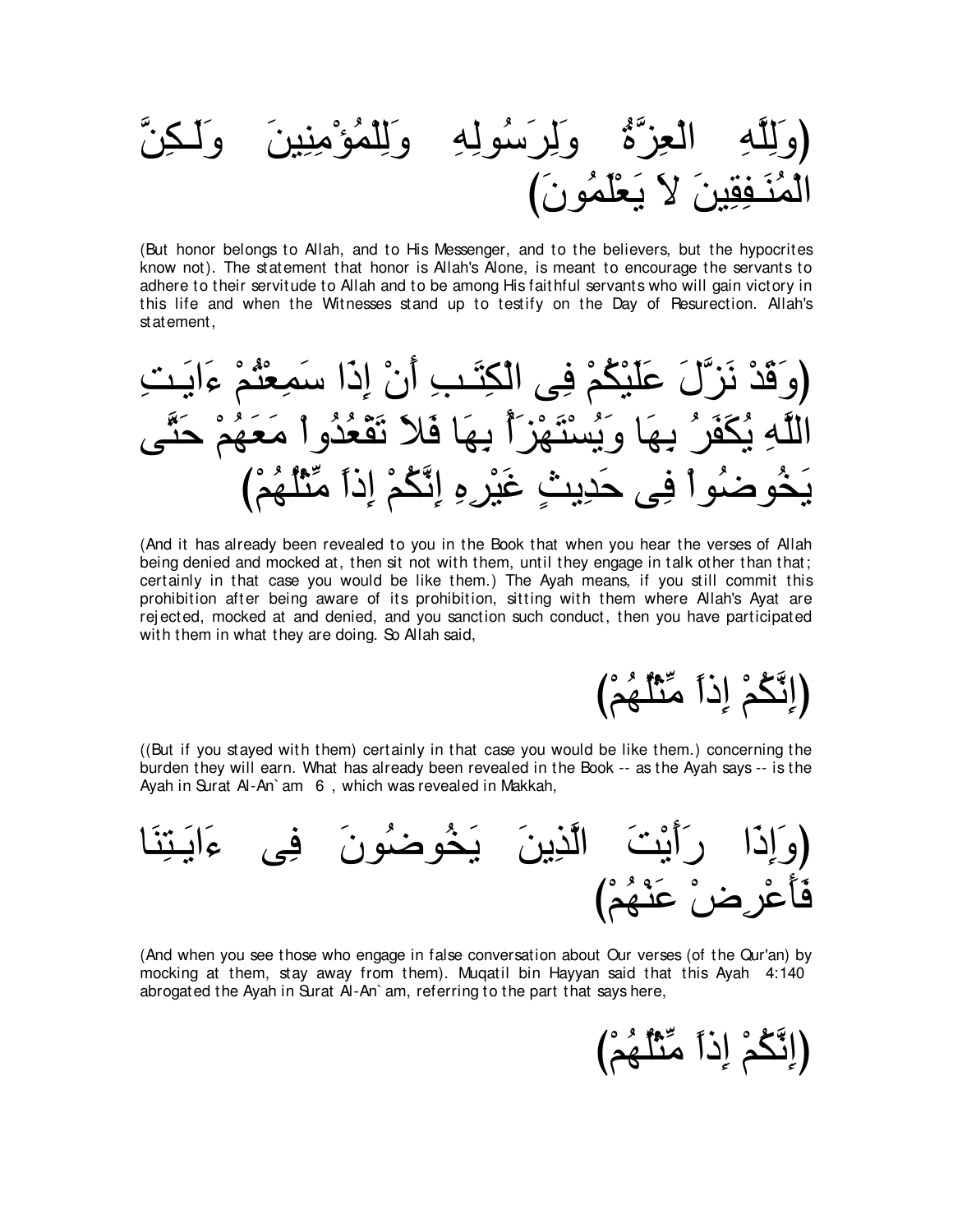((But if you stayed with them) certainly in that case you would be like them), and Allah's statement in Al-An'am,



(Those who fear Allah, keep their duty to Him and avoid evil, are not responsible for them (the disbelievers) in any case, but (their duty) is to remind them, that they may have Taqwa). Allah's statement,



(Surely, Allah will collect the hypocrites and disbelievers all together in Hell.) means, just as the hypocrites participate in the Kufr of disbelievers, Allah will join them all together to reside in the Fire for eternity, dwelling in torment, punishment, enchained, restrained and in drinking boiling water.

(الَّذِينَ يَتَرَ بَّصُنُو نَ بِكُمْ فَإِن كَانَ لَكُمْ فَتْحٌ مِّر نَكْنْ مُعَكَّمْ وَإِن كَانٍ لِهِ عَلَنْكُمْ ونَمْنَعْكُمْ عو د القبمة ولن يجعر يننكم ىو عَلَّى الْمُؤْمِنِينَ سَبِي

(141. Those who wait and watch about you; if you gain a victory from Allah, they say: "Were we not with you" But if the disbelievers gain a success, they say (to them): "Did we not gain mastery over you and did we not protect you from the believers" Allah will judge between you (all) on the Day of Resurrection. And never will Allah grant to the disbelievers a way (to triumph) over the believers.)

#### **Hypocrites Wait and Watch what Happens to Muslims**

Allah states that the hypocrites watch and await the harm that occurs to the believers. awaiting the time when the Muslim circumstances and religion are dissolved and the state of Kufr takes over.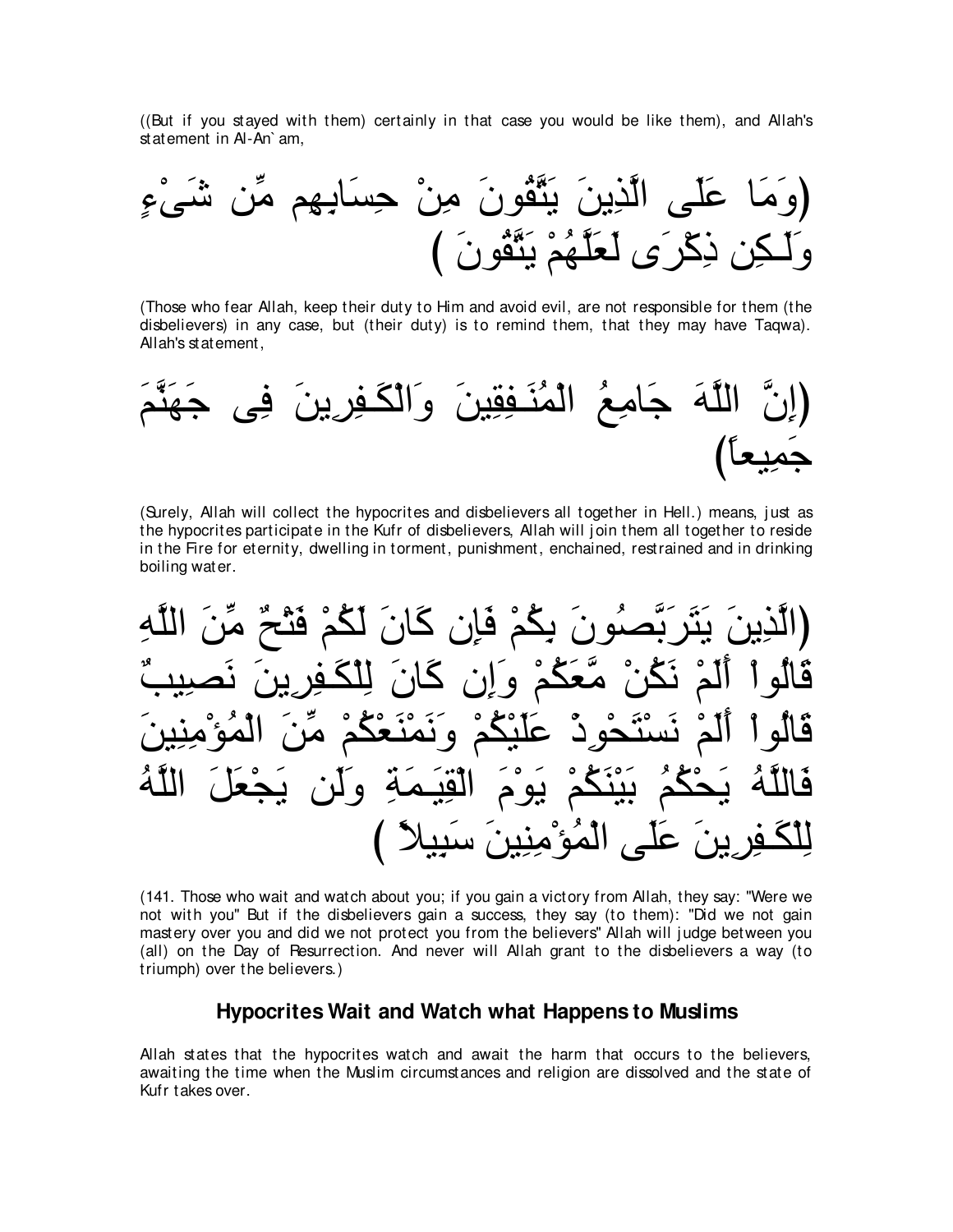(فَإِن كَانَ لَكُمْ فَثْحٌ مِّنَ اللَّهِ)

(if you gain a victory from Allah) triumph, aid and booty,

(قَالُوا أَلَمْ نَكُنْ مَّعَكُمْ)

(they say, "Were we not with you'') trying to come closer to the believers with this statement. However,

(وَ اِن كَانَ لِلْكَـفِرِ بِنَ نَصِيِبِّ)

(But if the disbelievers gain a success,) by gaining victory over the believers sometimes, j ust as occurred during Uhud, for surely, the Messengers are tested, but the final victory is theirs.



(they say (to them), "Did we not gain mastery over you and did we not protect you from the believers'') meaning, did we not help you in secret and try our best to confuse the believers and weaken their resolve, until you gained victory over them This statement of the hypocrites is an attempt to strengthen relations with the disbelievers, because they pretend to be friends with both parties so that they will be safe from their harm, due to their weak faith and lack of certainty. Allah said,

(فَاللَّهُ يَحْكُمُ بَيْنَكُمْ يَو<sup>ْ</sup>مَ الْقِيَـمَةِ)

(Allah will judge between you (all) on the Day of Pesurrection) meaning, by what He knows about you, O hypocrites. Therefore, do not be deceived by being shaded under the protection of Islamic Law in this life, which is such only out of Allah's wisdom. Surely, on the Day of Resurrection, your pretending shall not benefit you, because on that Day, the secrets of the souls will be disclosed and the contents of the hearts will be collected. Allah said,

(وَلِّن يَجْعَلَ اللَّهُ لِلْكَفِرِينَ عَلَى الْمُوْمِنِينَ سَبِيلاً *إِ* 

(And never will Allah grant to the disbelievers a way (to triumph) over the believers). ` Abdur-Razzaq recorded that Yasi` Al-Kindi said, "A man came to ` Ali bin Abi Talib and said, ` What about this Ayah,

(وَلِّن يَجْعَلَ اللَّهُ لِلْكَفِرِينَ عَلَى الْمُوْْمِنِينَ سَبِيلاً )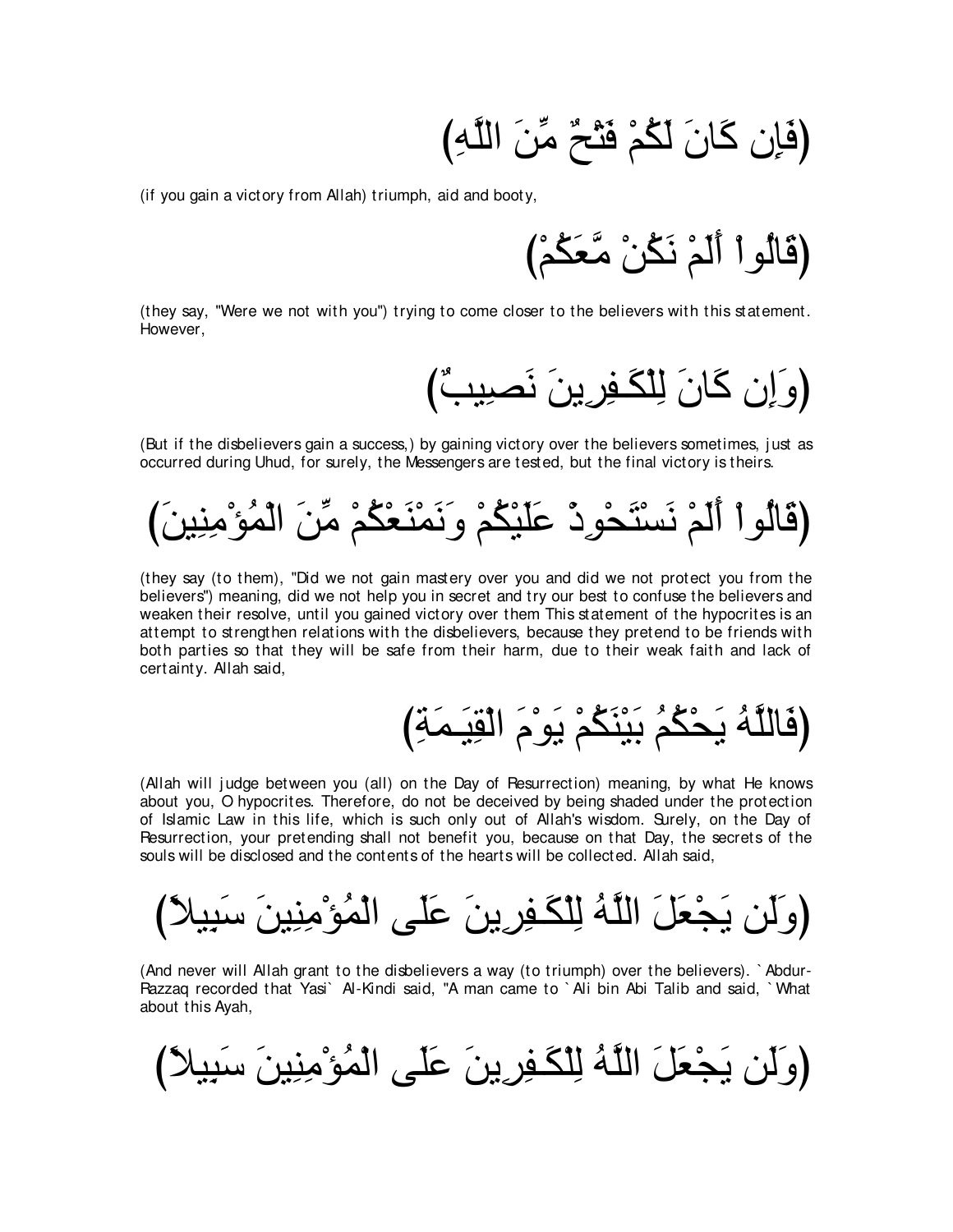(And never will Allah grant to the disbelievers a way (to triumph) over the believers.) ` Ali said, Come closer, come closer. Allah will judge between you on the Day of Resurrection, and He will not grant victory for the disbelievers over the believers.' " Ibn Jurayj recorded that `Ata' Al-Khurasani said that Ibn ` Abbas said that,

(وَلَن يَجْعَلَ اللَّهُ لِلْكَـفِرِينَ عَلَى الْمُوْ ْمِنِينَ سَبِي

(And never will Allah grant to the disbelievers a way (to triumph) over the believers.) "Will occur on the Day of Resurrection." As-Suddi recorded that Abu Malik Al-Ashja' i said that it occurs on the Day of Resurrection. As-Suddi said that "way'' means, proof. It is possible that the meaning of, ` and never will Allah grant to the disbelievers a way (to triumph) over the believers', is in this life by being unable to exterminate the believers completely, although they sometimes gain victory over some Muslims. However, the Final Triumph will be for the believers in this life and the Hereafter. Allah said,

لنَنصُرُ رُسُلَنَا وَاللَّذِينَ ءَامَنُواْ فِي الحيوةِ الدَّنْيَا)

(Verily, We will indeed make victorious Our Messengers and those who believe in the worldly life) This provides a rebuttal to the wishes of the hypocrites for the destruction of the believers, and their loyalty to the disbelievers, fearing for themselves if they are victorious. In another Ayah, Allah said,

(فَتَرَى الّذِينَ فِي قُلُوبِهِم مَّرَضٌ يُسَرِ عُونَ فِيهِمْ)

(And you see those in whose hearts there is a disease (of hypocrisy), they hurry to their friendship), until,

(ٽـدِمِين)

(Regretful)

الْمُذَفِقِينَ يُخَدِعُونَ اللَّهَ وَهُوَ خَادِعُهُمْ وَإِذَا قَامُو ا اِلّـى الصَّلَوةِ قَامُو ا كُسَالَـى يُر آءُو نَ النَّاسَ وَ لاَ يَدْكُر ُو نَ اللَّهَ إِلاَّ قَلِيلاً - مُّدَبْدَيِينَ بَيْنَ ذَلِكَ لاَ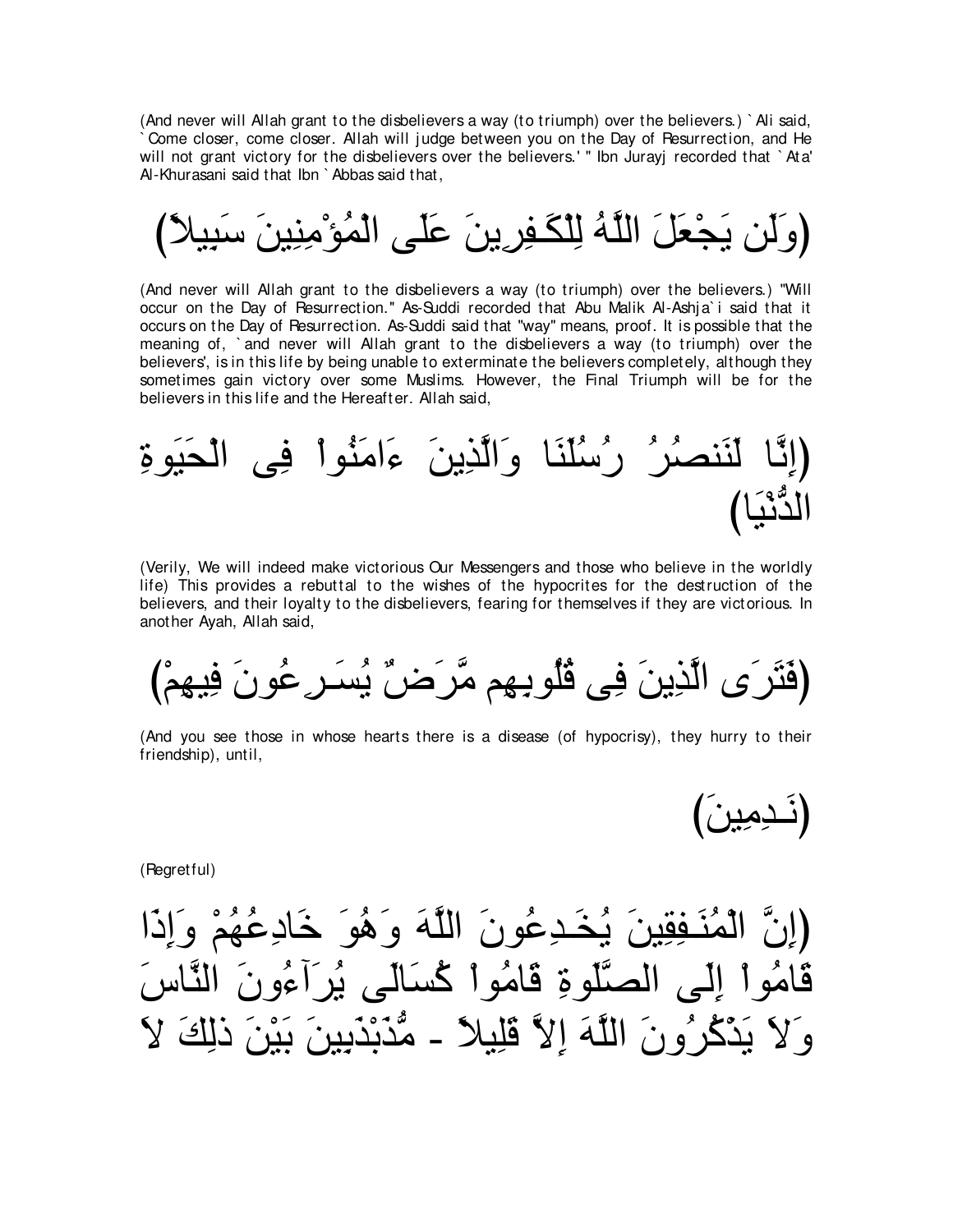إلى هَـوْ'لاءِ وَلاَ إِلَـى هَـوْ'لاءِ وَمَن يُضْلِل اللَّهُ فَلَن تَجِدَ لَهُ سَبِيلاً )

(142. Verily, the hypocrites seek to deceive Allah, but it is He Who deceives them. And when they stand up for Salah, they stand with laziness and to be seen of men, and they do not remember Allah but little.) (143. (They are) swaying between this and that, belonging neither to these nor to those; and he whom Allah sends astray, you will not find for him a way.)

# **The Hypocrites Try to Deceive Allah and Sway Between Believers and Disbelievers**

In the beginning of Surat Al-Baqarah 2 , we mentioned Allah's statement,

(يُخَـدِعُو نَ اللَّهَ وَ الَّذِينَ ءَامَنُو ا)

(They (think to) deceive Allah and those who believe). Here, Allah states,

び∇ユ⊥ヰ⊥ハ⌒キゅ∠カ ∠ヲ⊥ワ∠ヱ ∠ヮzヤャや ∠ラヲ⊥ハ⌒ギ⇒∠ガ⊥Α ∠リΒ⌒ボ⌒ヘ⇒∠レ⊥ヨ∇ャや zラ⌒まぴ

(Verily, the hypocrites seek to deceive Allah, but it is He Who deceives them.) There is no doubt that Allah can never be deceived, for He has perfect knowledge of the secrets and what the hearts conceal. However, the hypocrites, due to their ignorance, scarce knowledge and weak minds, think that since they were successful in deceiving people, using Islamic Law as a cover of safety for themselves, they will acquire the same status with Allah on the Day of Resurrection and deceive Him too. Allah states that on that Day, the hypocrites will swear to Him that they were on the path of righteousness and correctness thinking that such statement will benefit them with Allah. For instance, Allah said,

∠ラヲ⊥ヘ⌒ヤ∇エ∠Α ゅ∠ヨ∠ミ ⊥ヮ∠ャ ∠ラヲ⊥ヘ⌒ヤ∇エ∠Β∠プ ⇔ゅバΒ⌒ヨ∠ィ ⌒ヮzヤャや ⊥ユ⊥ヰ⊥ん∠バ∇ら∠Α ∠ュ∇ヲ∠Αぴ び∇ユ⊥ム∠ャ

(On the Day when Allah will resurrect them all together; then they will swear to Him as they swear to you) Allah's statement,

(وَ هُوَ خَادِعُهُمْ)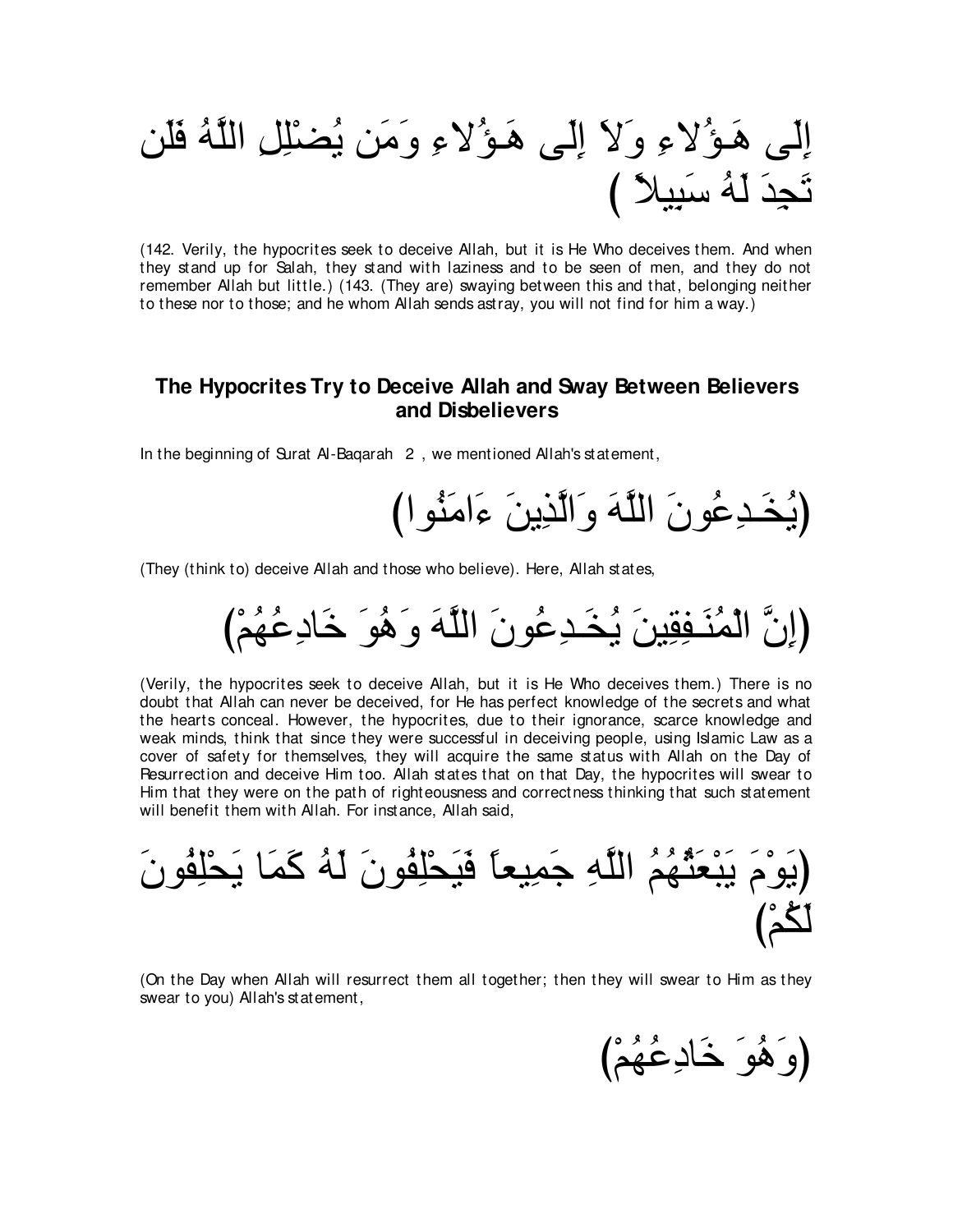(but it is He Who deceives them) means, He lures them further into inj ustice and misguidance. He also prevents them from reaching the truth in this life and on the Day of Resurrection. Allah said,

∇やヲ⊥レ∠ョや∠¬ ∠リΑ⌒グzヤ⌒ャ ⊥ろ⇒∠ボ⌒ヘ⇒∠レ⊥ヨ∇ャや∠ヱ ∠ラヲ⊥ボ⌒ヘ⇒∠レ⊥ヨ∇ャや ⊥メヲ⊥ボ∠Α ∠ュ∇ヲ∠Αぴ び∇ユ⊥ミ⌒ケヲぁル リ⌒ョ ∇ザ⌒ら∠わ∇ボ∠ル ゅ∠ルヱ⊥ゲ⊥ヌルや

(On the Day when the hypocrites men and women will say to the believers: "Wait for us! Let us get something from your light!'' It will be said: "Go back to your rear! Then seek a light!'') until,

び⊥ゲΒ⌒ダ∠ヨ∇ャや ∠ザ∇ゃ⌒よ∠ヱぴ

(And worst indeed is that destination). A Hadith states;

(ہمَن سَمَّعَ سَمَّعَ الَثُهُ يهِ، وَمَنٌ رَاءَى رَاءَى الَّلَّهُ
$$
\mu
$$
هَ

(Whoever wants to be heard of, Allah will make him heard of, and whoever wants to be seen, Allah will show him.) Allah's statement,

びヴ∠ャゅ∠ジ⊥ミ ∇やヲ⊥ョゅ∠ホ ⌒りヲ∠ヤzダャや ヴ∠ャ⌒ま ∇やヲ⊥ョゅ∠ホ や∠ク⌒ま∠ヱぴ

(And when they stand up for Salah, they stand with laziness). This is the characteristic of the hypocrites with the most honored, best and righteous act of worship, the prayer. When they stand for prayer, they stand in laziness because they neither truly intend to perform it nor do they believe in it, have humility in it, or understand it. This is the description of their outward attitude! As for their hearts, Allah said,

び∠サゅzレャや ∠ラヱ⊥¬へ∠ゲ⊥Αぴ

(to be seen of men) meaning, they do not have sincerity when worshipping Allah. Rather, they show off to people so that they gain closeness to them. They are often absent from the prayers that they can hide away from, such as the ` Isha' prayer and the Dawn prayer that are prayed in darkness. In the Two Sahihs, it is recorded that the Messenger of Allah said,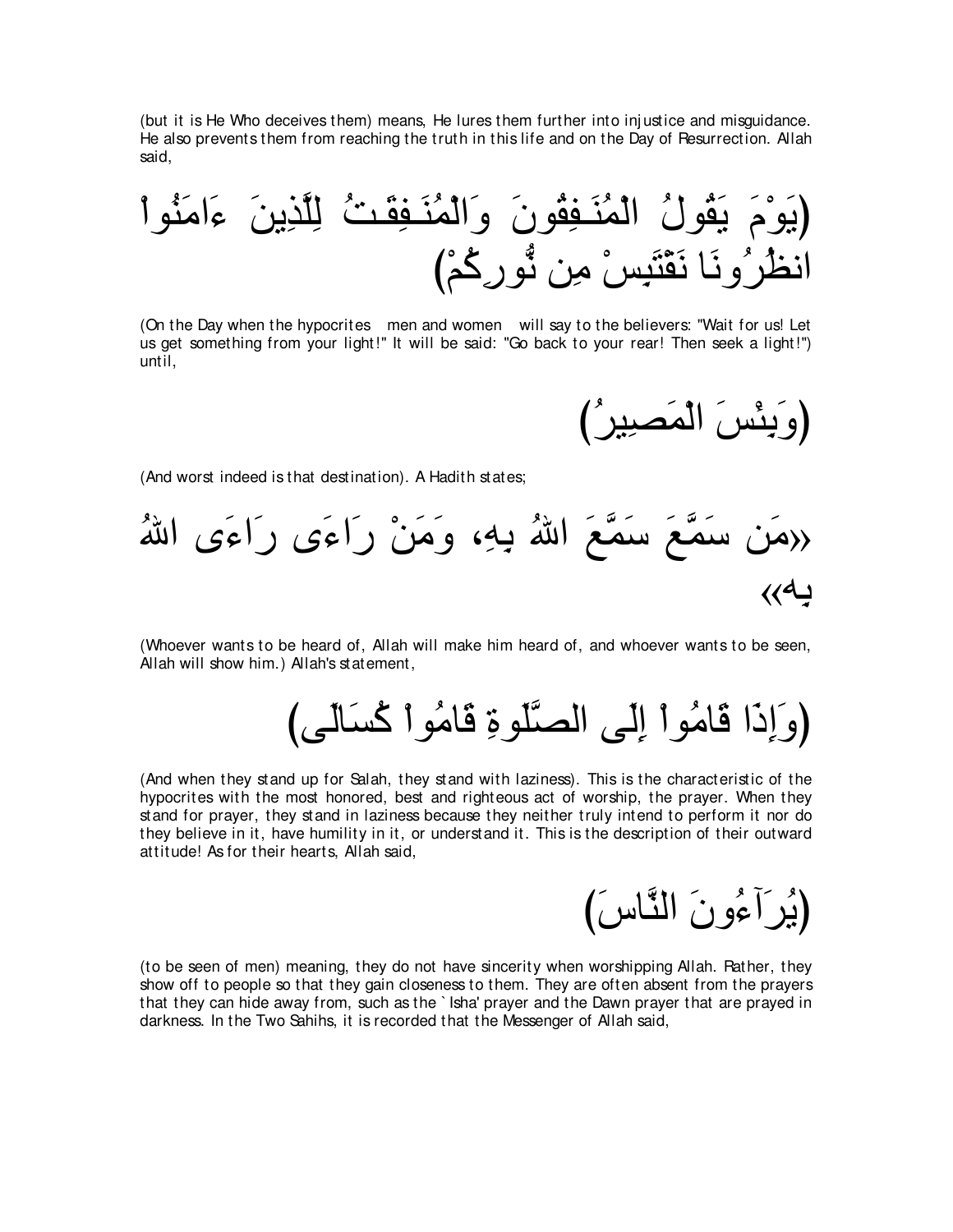سَّلَاة عَلَّـ ∕ الْمُنَافقينَ صَلَّـاةُ وَصَلَاةُ الْفَجْرِ، وَلَوْ يَعْلَمُونَ مَا فِيهِمَا لَّأَتَوْهُمَا وَلَوْ حَبْوًا، وَلَقَدْ هَمَمْتُ أَنْ امُرَ بِالصَّلَاةِ فَثْقَامُ، ثُمَّ امُرَ رَجُلًا فَيُصَلِّي بِالنَّاسِ، ثُمَّ أَنْطَلِقَ مَعِيَ يرجَال ِ مَعَهُمْ حُزَمٌ مِنْ حَطَبٍ، إلى قَوْمٍ لَ**ا** يَشْهَدُونَ الصَّلَّاةَ، فَأَحَرِّقَ عَلَيْهِمْ بُيُوتَهُمْ بِالنَّارِ﴾

. (The heaviest prayers on the hypocrites are the ` Isha' and Dawn prayers. If they know their rewards, they will attend them even if they have to crawl. I was about to order someone to pronounce the Adhan for the prayer, then order someone to lead the prayer for the people, then order some men to collect fire-wood (fuel); then I would burn the houses around men who did not attend the (compulsory congregational) prayer.) In another narration, the Prophet said,

بِبِدِهِ، لَو` علم أحدَهُمَّ أنَّهُ سَمِينًا أَوْ مِرْمَاتَيْنِ حَسَنَتَيْنِ، لَشَهِدَ الصَّلَاةَ، وَلَوْلَا مَا فِي الْبُيُوتِ مِنَ النَّسَاءِ وَالدُّرِيَّـةِ لَحَرَّقْتُ مُ<sup>م</sup>ُ جَمُّمْ بِالنَّا

(By Him, in Whose Hand my soul is, if anyone of them had known that he would get a bone covered with good meat or two (small) pieces of meat between two ribs, he would have turned up for the prayer, and had it not been that the houses have women and children in them, I would burn their homes around them.) Allah's statement,

# (وَ لاَ يَدْكُر <sub>ُ</sub>و نَ اللَّهَ إِلاَّ قَلِيلاً )

(And they do not remember Allah but little) means, during the prayer they do not feel humbleness or pay attention to what they are reciting. Rather, during their prayer, they are inattentive, jesting and avoid the good that they are meant to receive from prayer. Imam Malik reported that Al-` Ala' bin ` Abdur-Rahman said that Anas bin Malik said that the Messenger of Allah said,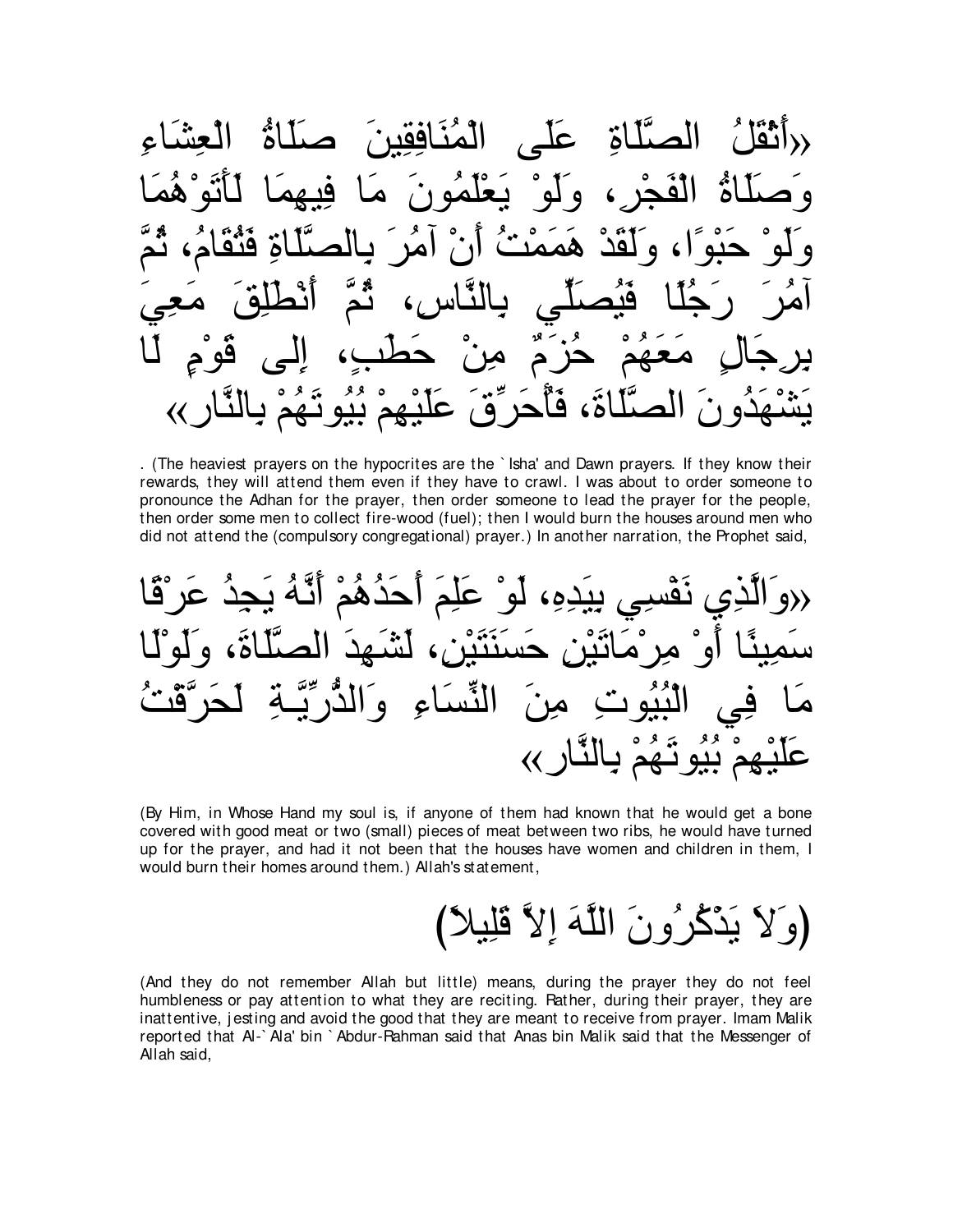(زِلَّكَ صَلَّاهُ المُنَافِق، تِلَكَ صَلَّاهُ الُمُنَافِق، تِلَكَ
$$
\overline{\phantom{a}}
$$
وَقَّلِ مَلَّلَّهُ الُمُنَافِق، تِلَّكَ وَرَنَي بَرِقُبُ الُنَّمُسَ، حَتَّى إِدَا وَلَنَّ بَيْنَ قَرَنَيَ وَرُنَي الَنَنَّيُرِلَكَ، لَا

(This is the prayer of the hypocrite, this is the prayer of the hypocrite, this is the prayer of the hypocrite. He sits watching the sun until when it goes down between the two horns of the devil, he stands up pecks out four Rak` ahs (for ` Asr) without remembering Allah during them except little.) Muslim, At-Tirmidhi and An-Nasa'i also recorded it. At-Tirmidhi said "Hasan Sahih''. Allah's statement,

(مُّدَبْدَبِينَ بَيْنَ ذَلِكَ لاَ إِلَى هَوْ لاءِ)

((They are) swaying between this and that, belonging neither to these) means that the hypocrites are swaying between faith and disbelief. So they are neither with believers inwardly or outwardly nor with disbelievers inwardly or outwardly. Rather, they are with the believers outwardly and with the disbelievers inwardly. Some of them would suffer fits of doubt, leaning towards these sometimes and towards those sometimes,

∇ユ⌒ヰ∇Β∠ヤ∠ハ ∠ユ∠ヤ∇ニ∠ぺ へ∠ク⌒ま∠ヱ ⌒プ⌒ヮΒ ∇や∇ヲ∠ゼzョ ユ⊥ヰ∠ャ ∠¬べ∠ッ∠ぺ べ∠ヨzヤ⊥ミぴ び∇やヲ⊥ョゅ∠ホ

(Whenever it flashes for them, they walk therein, and when darkness covers them, they stand still). Muj ahid said;

び⌒¬Ι⊥ぽ⇒∠ワ ヴ∠ャ⌒ま ∠Ι ∠マ⌒ャク ∠リ∇Β∠よ ∠リΒ⌒よ∠グ∇よ∠グぁョぴ

((They are) swaying between this and that, belonging neither to these) "The Companions of Muhammad ,

(وَلاَ إِلَى هَـؤُلاءِ)

(nor to those): the Jews.'' Ibn Jarir recorded that Ibn ` Umar said that the Prophet said,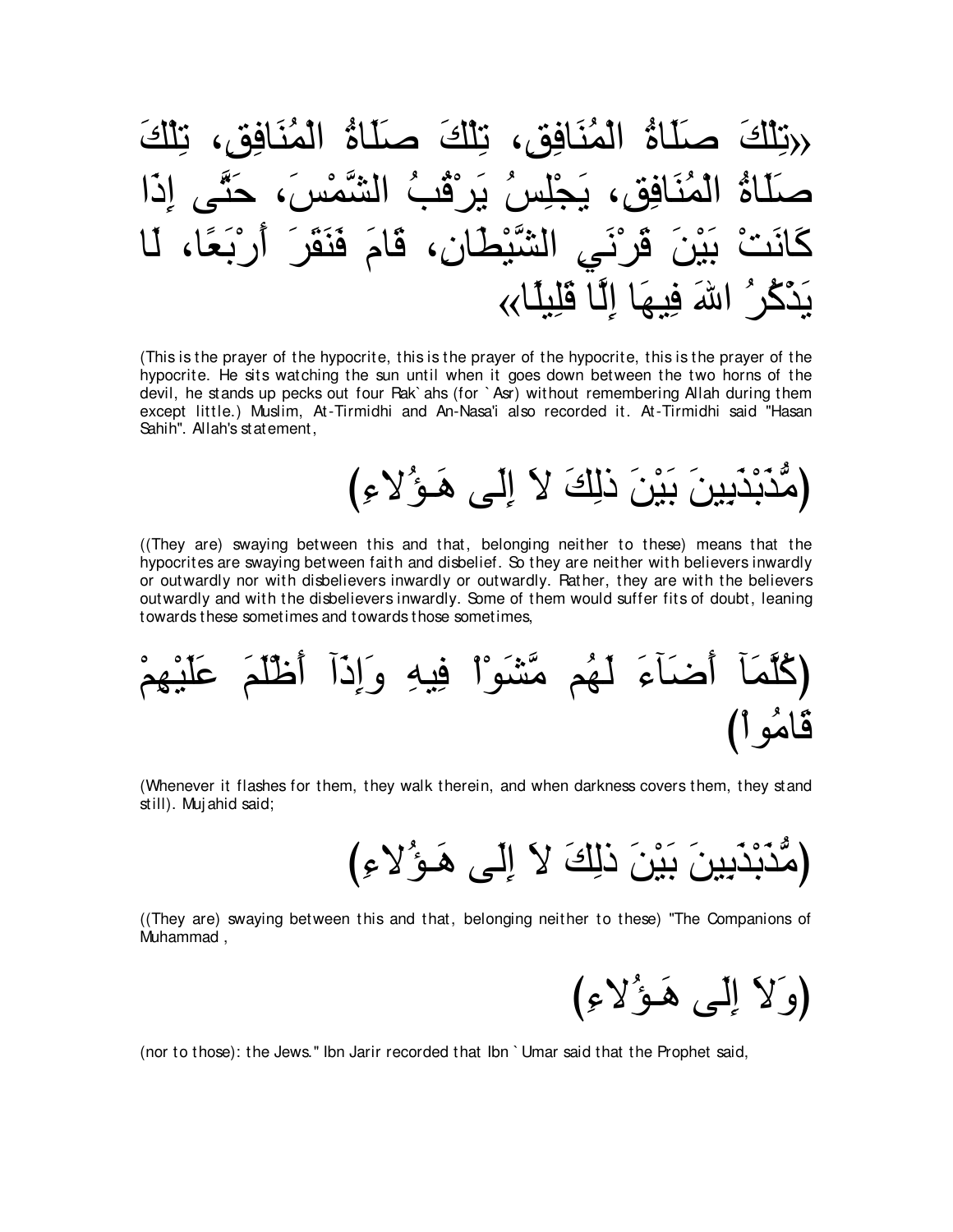(The example of the hypocrite is the example of the sheep wandering between two herds. sometimes she goes to one of them, and sometimes the other, confused over whom she should follow.) Muslim also recorded it. This is why Allah said afterwards,

(وَمَن يُضْلِلِ اللَّهُ فَلَن تَجِدَ لَهُ سَبِيلاً)

(and he whom Allah sends astray, you will not find for him a way.) meaning, whomever He leads astray from the guidance,

(فَلَن تَجِدَ لَهُ وَلِيًّا مُّر ْشْدًا)

(For him you will find no Wali (guiding friend) to lead him (to the right path)) because,

(مَن يُضْلِلِ اللَّهُ فَلا هَادِيَ لَهُ)

(Whomsoever Allah sends astray, none can guide him). So the hypocrites whom Allah has led astray from the paths of safety will never find a guide to direct them, nor someone to save them. There is none who can resist Allah's decision, and He is not asked about what He does. while they all will be asked.

الَّذِينَ ءَامَنُواْ لاَ تَتَّخِذُواْ الْكَـٰفِرِ بِنَ اه ک دْعَلَهِ أَ لَلَّهُ عِلَىٰٓكُمْ اتر بده ن المؤمنين ان اس الْمُنَـفِقِّدِنَ فِي  $\ddot{r}$   $\dot{ }$   $\dot{ }$ ای منبنا تجد لهَمْ نَصبِير أ ـ  $\bullet$ وَأَصْلَحُواْ وَاعْتَصِبَهُواْ بِاللَّهِ وَأَخْلَصُواْ دِينَهُمْ فَأَوْلَـٰئِكَ مَعَ الْمُؤْمِنِينَ وَسَوْفَ يُؤْتِ اللَّهُ الْمُؤْمِنِي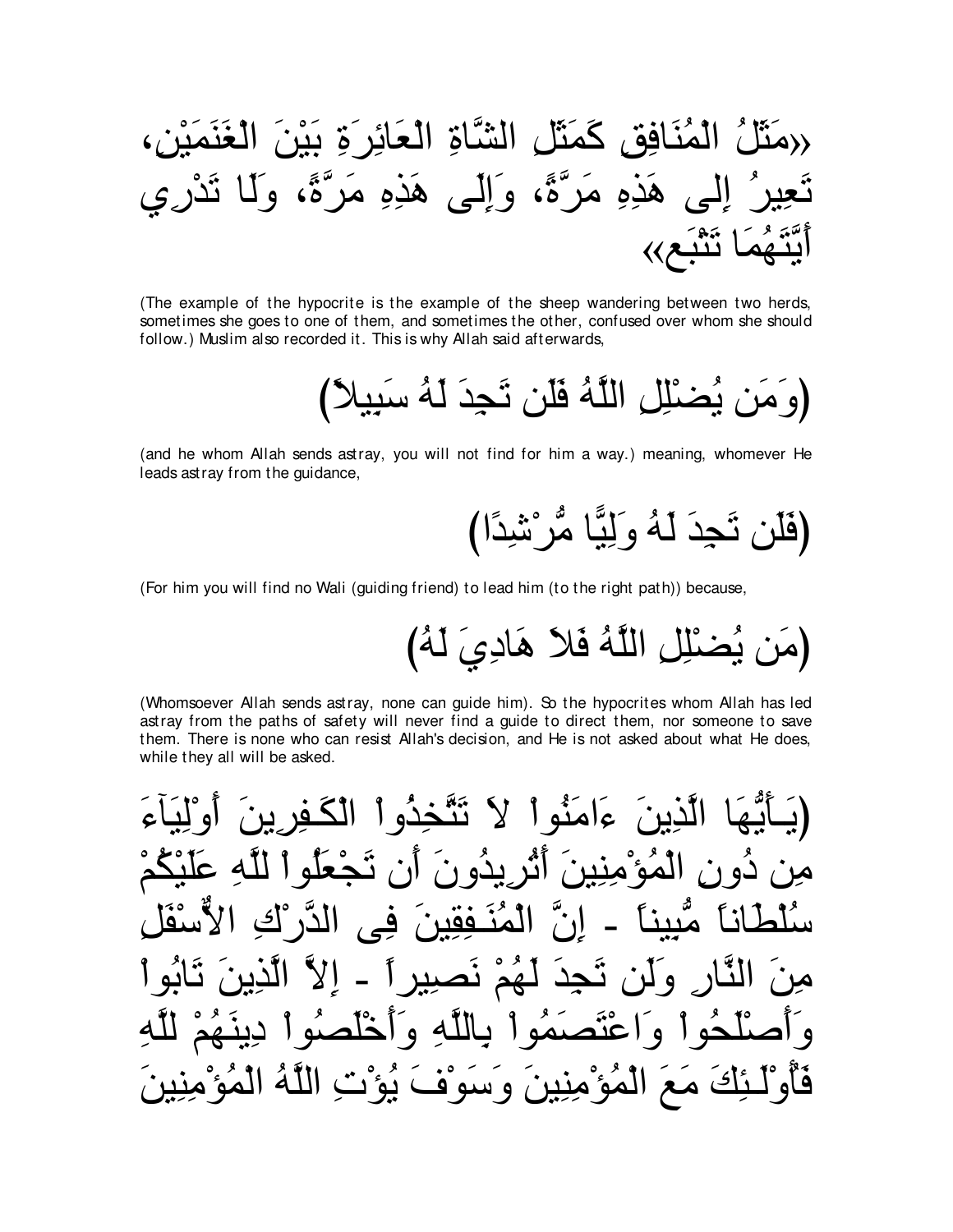(144. O you who believe! Do not take disbelievers as friends instead of believers. Do you wish to offer Allah a manifest Sultan against vourselves) (145. Verily, the hyprocrites will be in the lowest depth (grade) of the Fire; no helper will you find for them.) (146. Except those who repent, do righteous good deeds, depend on Allah, and purify their religion for Allah, then they will be with the believers. And Allah will grant the believers a great reward.) (147. Why should Allah punish you if you have thanked (Him) and have believed in Him. And Allah is Ever All-Appreciative (of good), All-Knowing.)

#### The Prohibition of Wilayah with the Disbelievers

Allah forbids His believing servants from taking the disbelievers as friends instead of the believers. This includes being friends and associates of the disbelievers, advising them, being intimate with them and exposing the secrets of the believers to them. In another Ayah, Allah said.

(Let not the believers take the disbelievers as friends instead of the believers, and whoever does that, will never be helped by Allah in any way, except if you indeed fear a danger from them. And Allah warns you against Himself). meaning, He warns you against His punishment if you fall into what He has prohibited. This is why Allah said here,

(Do you wish to offer Allah a manifest Sultan against yourselves) meaning, proof against you that warrants receiving Historment. Ibn Abi Hatim narrated that Ibn `Abbas commented;

(سُلْطَاناً مُّبِيناً)

(manifest Sultan), "The word Sultan in the Qur'an means proof. "There is an authentic chain of narration for this statement, which is also the saying of Mujahid, `Ikrimah, Sa`id bin Jubayr, Muhammad bin Ka`b Al-Qurazi, Ad-Dahhak, As-Suddi and An-Nadr bin `Arabi.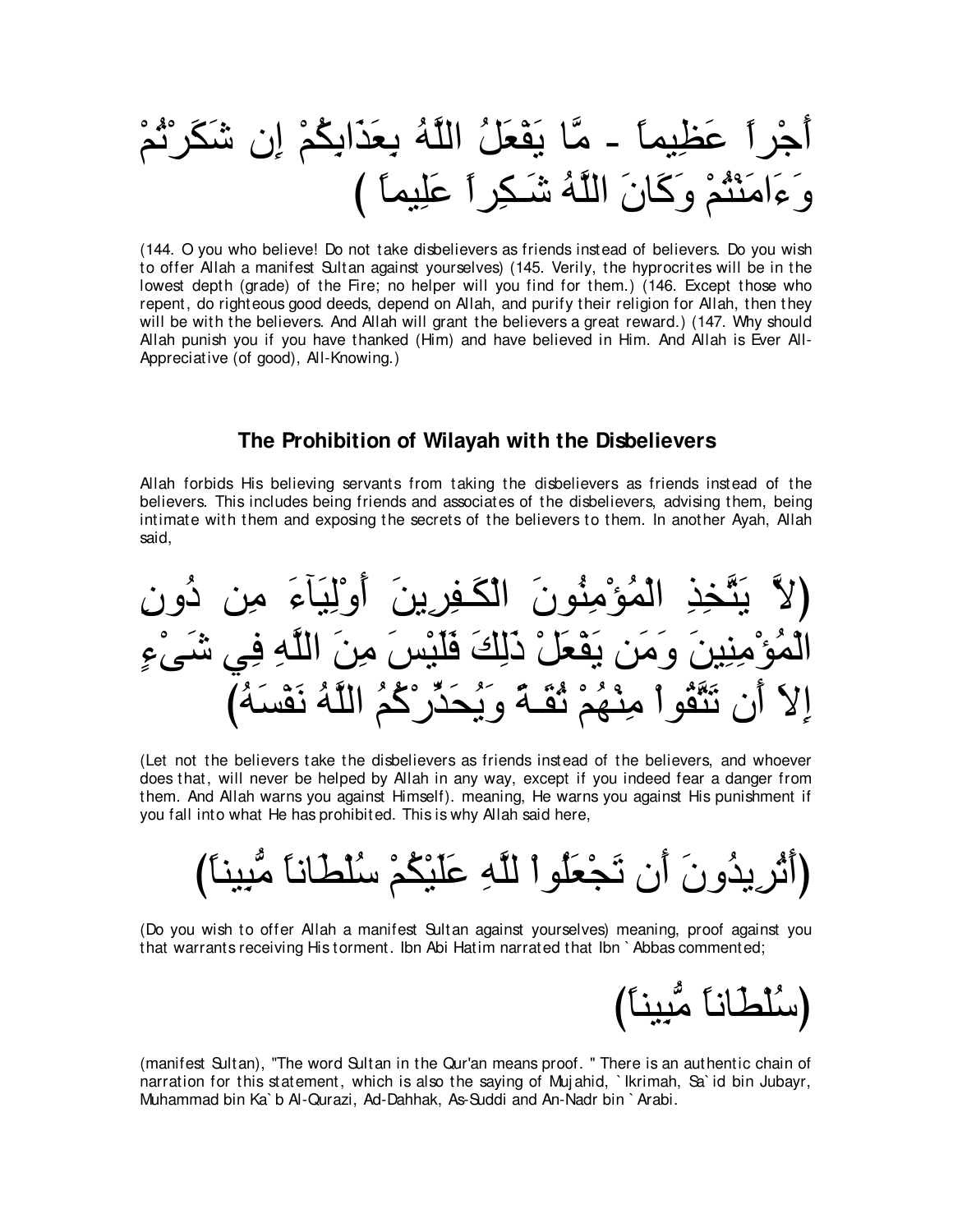# **The Hypocrites and the Friends of Disbelievers are in the Lowest Depth of the Fire, Unless they Repent**

Allah then states that,

び⌒ケゅzレャや ∠リ⌒ョ ⌒モ∠ヘ∇シxΙや ⌒ポ∇ケzギャや ヴ⌒プ ∠リΒ⌒ボ⌒ヘ⇒∠レ⊥ヨ∇ャや zラ⌒まぴ

(Verily, the hypocrites will be in the lowest depths of the Fire;) on the Day of Resurrection due to their tremendous Kufr. Al-Walibi ` Ali bin Abi Talhah said that Ibn ` Abbas said,

(فِي الذَّرِّكِ الأُّسْفَلِ مِنَ النَّارِ )

(in the lowest depths (grade) of the Fire;) means, in the bottom of the Fire. Other scholars said that the Fire has ever lower depths j ust as Paradise had ever higher grades. Ibn Jarir recorded that ` Abdullah bin Mas` ud said that,

び⌒ケゅzレャや ∠リ⌒ョ ⌒モ∠ヘ∇シxΙや ⌒ポ∇ケzギャや ヴ⌒プ ∠リΒ⌒ボ⌒ヘ⇒∠レ⊥ヨ∇ャや zラ⌒まぴ

(Verily, the hypocrites will be in the lowest depths (grade) of the Fire), "Inside coffins of Fire that surround them, for they are closed and sealed in them.'' Ibn Abi Hatim recorded that when Ibn Mas` ud was asked about the hypocrites, he said, "They will be placed in coffins made of fire and they will be closed in them in the lowest depth of the Fire.''

(وَلَن تَجِدَ لَهُمْ نَصبِيرٍ أَ)

(no helper will you find for them. ) to save them from their misery and painful torment. Allah then states that whoever among the hypocrites repents in this life, Allah will accept his repentance and sorrow, if his repentance were sincere and he then follows it by performing righteous deeds, all the while depending on his Lord. Allah said, a

(الِلاَ الَّذِينَ تَابُوا وَأصُلَحُوا وَاعُتَصَمُواٌ بالَلَّهِ
$$
\int_{0}^{\infty}
$$

(Except those who repent (from hypocrisy), do righteous good deeds, depend on Allah, and purify their religion for Allah) replacing showing off with sincerity, so that their good deeds will benefit them, even if they were minute.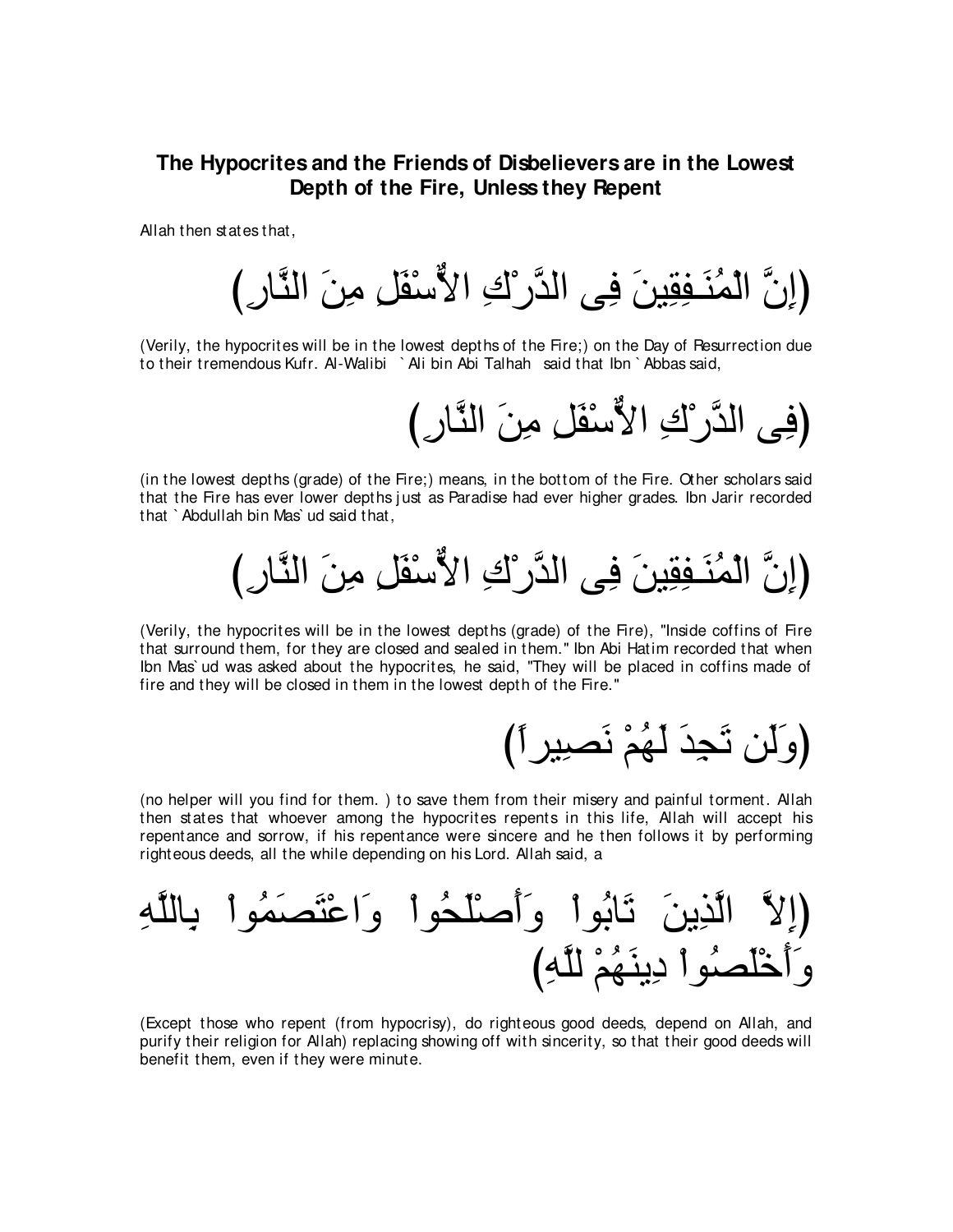(فَأَوْلَـٰئِكَ مَعَ الْمُؤْمِنِينَ)

(then they will be with the believers.) on the Day of Resurrection,

(And Allah will grant to the believers a great reward.) Allah then states that He is too Rich to need anyone and that He only punishes the servants because of their sins,

(Why should Allah punish you if you have thanked (Him) and have believed in Him.) by correcting your actions and having faith in Allah and His Messenger,

# (وَكَانَ اللَّهُ شَكِرٍ أَ عَلِيماً)

(And Allah is Ever All-Appreciative (of good), All-Knowing.) Allah appreciates those who appreciate Him, and has knowledge of those whose hearts believe in Him, and He will give them perfect rewar.

(لاَ يُحِبُّ اللَّهُ الْجَهْرَ بِالسَّوءِ مِنَ الْقَوْلِ إِلاَّ مَن ظَٰلِمَ وَكَانَ اللَّهُ سَمِيعاً عَلِيماً - إِن ثُبْدُواْ خَيْرٍ أَ أَو ثُخْفُوهُ أَوْ نَعْفُواْ عَنِ سُوءٍ فَإِنَّ اللَّهَ كَانَ عَفُوّاً قدِير ا )

(148. Allah does not like that the evil should be uttered in public except by him who has been wronged. And Allah is Ever All-Hearer, All-Knower.) (149. Whether you disclose a good deed or conceal it, or pardon an evil, verily, Allah is Ever Pardoning, All-Powerful.)

#### The Permission to Utter Evil in Public, For One Who Was Wronged

Ali bin Abi Talhah said that Ibn `Abbas commented on the Ayah,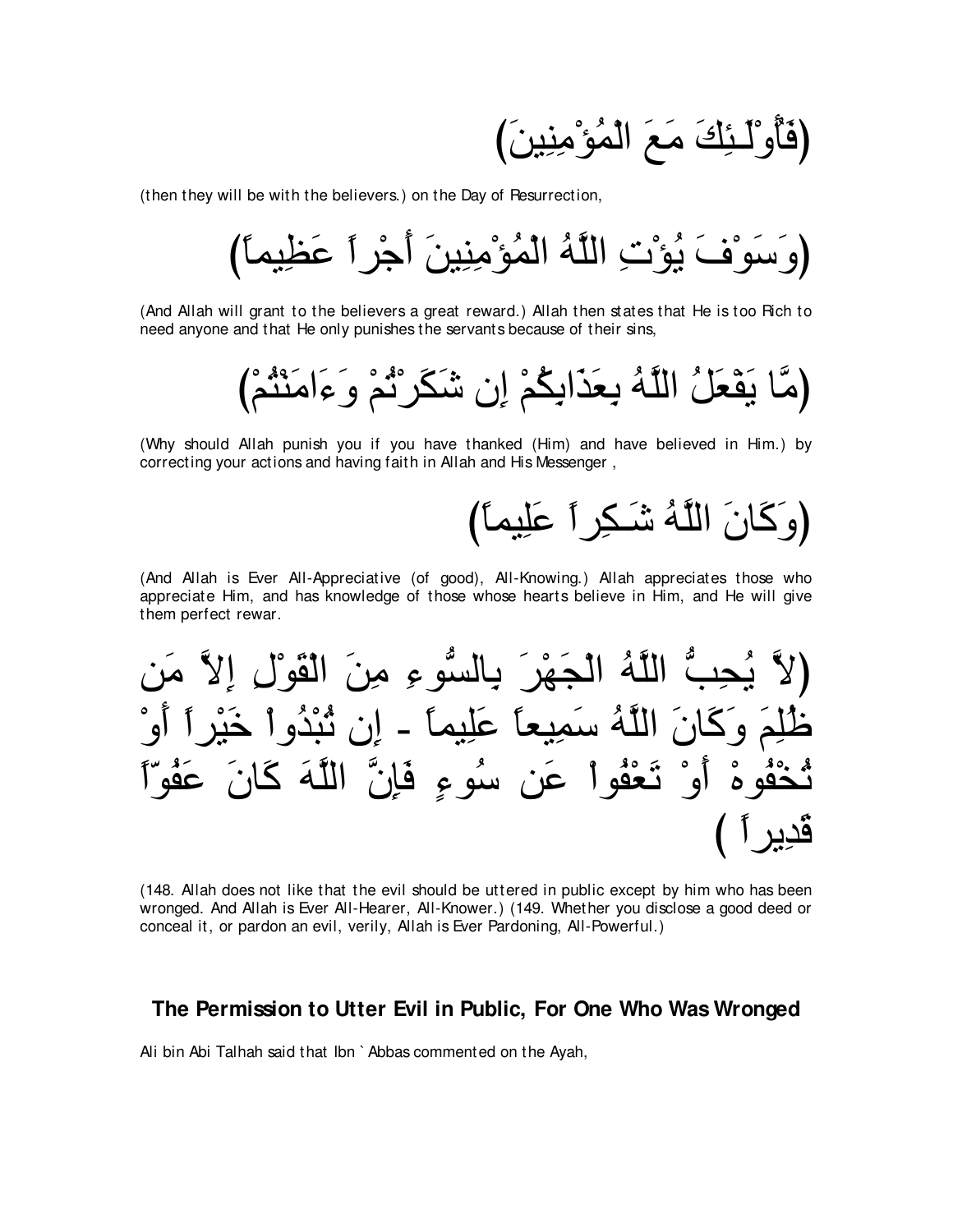(لاَّ يُحِبُّ اللَّهُ الْجَهْرَ بِالسُّوءِ مِنَ الْقَوْلِ)

(Allah does not like that the evil should be uttered in public) "Allah does not like that any one should invoke Him against anyone else, unless one was wronged. In this case, Allah allows one to invoke Him against whoever wronged him. Hence Allah's statement,



(except by him who has been wronged.) Yet, it is better for one if he observes patience." Al-Hasan Al-Basri commented. "One should not invoke Allah (for curses) against whoever wronged him. Pather, he should supplicate, `O Allah! Help me against him and take my right from him." In another narration, Al-Hasan said, "Allah has allowed one to invoke Him against whoever wronged him without transgressing the limits." `Abdul-Karim bin Malik Al-Jazari said about this Ayah; "When a man curses you, you could curse him in retaliation. But if he lies about you, you may not lie about him.



(And indeed whosoever takes revenge after he has suffered wrong, for such there is no way (of blame) against them. )" Abu Dawud recorded that Abu Hurayrah said that the Messenger of Allah said,

(Whatever words are uttered by those who curse each other, then he who started it will carry the burden thereof, unless the one who was wronged transgresses the limit.) Allah said,

(Whether you disclose a good deed, or conceal it, or pardon an evil; verily, Allah is Ever Pardoning, All-Powerful.) Meaning when you, mankind, admit to a good favor done to you, or conceal it, and forgive those who wrong you, then this will bring you closer to Allah and increase your reward with Him. Among Allah's attributes is that He forgives and pardons His servants, although He is able to punish them. Hence Allah's statement.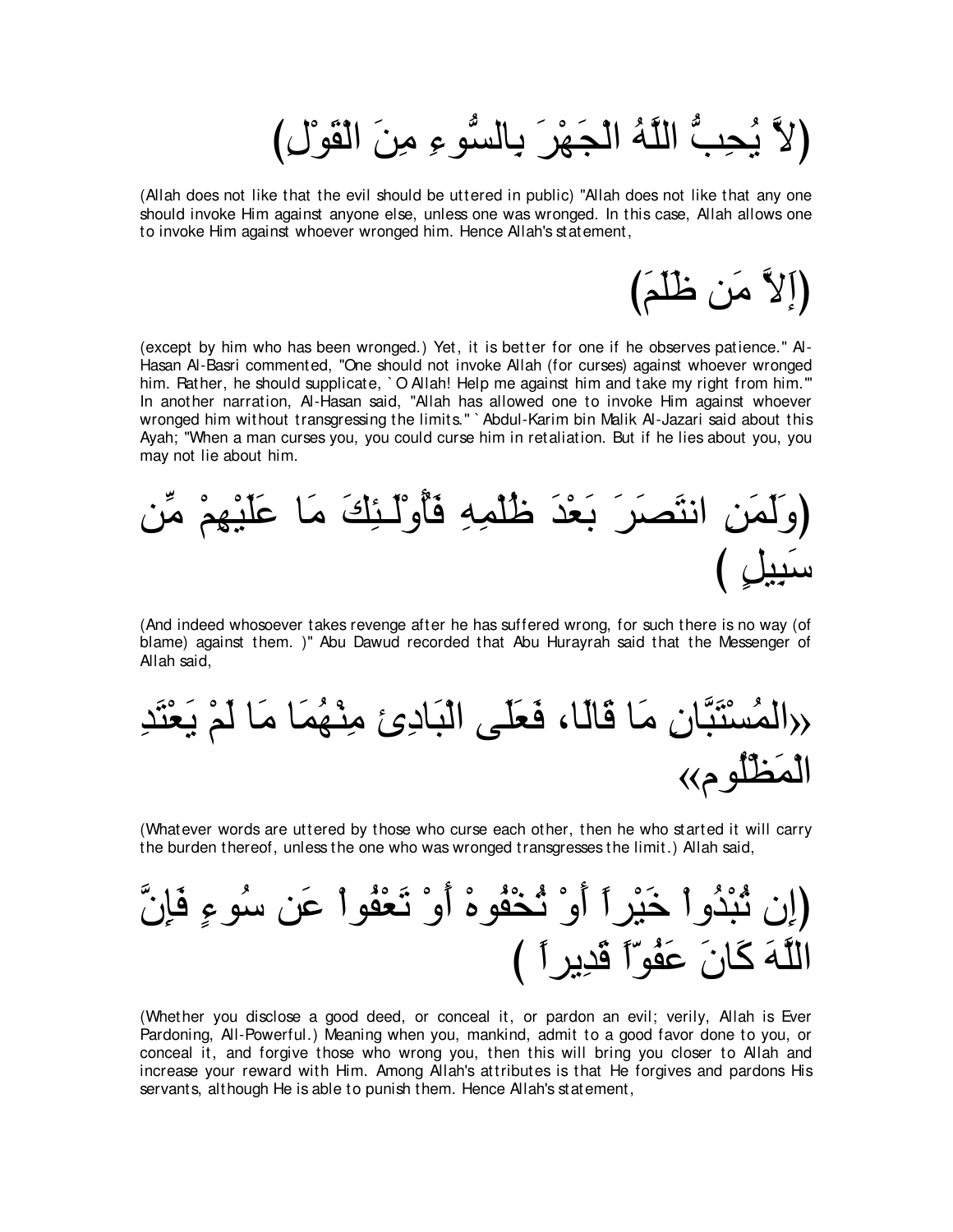(فَإِنَّ اللَّهَ كَانَ عَفُوّاً قَدِيرٍ أَ)

(Verily, Allah is Ever Pardoning, All-Powerful.) It was reported that some of the angels who carry Allah's Throne praise Him saying, "All praise is due to You for Your forbearing even though You have perfect knowledge (in all evil committed)." Some of them supplicate, "All praise is due to You for Your forgiving even though You have perfect ability (to punish)." An authentic Hadith states.

(No charity shall ever decrease wealth, and Allah will only increase the honor of a servant who pardons, and he who is humble for Allah's sake, then Allah will elevate his grade.)

(150. Verily, those who disbelieve in Allah and His Messengers and wish to make distinction between Allah and His Messengers saying, "We believe in some but reject others," and wish to adopt a way in between.) (151. They are in truth disbelievers. And We have prepared for the disbelievers a humiliating torment.) (152. And those who believe in Allah and His Messengers and make no distinction between any of them (Messengers). We shall give them their rewards; and Allah is Ever Forgiving, Most Merciful.)

# Believing in Some Prophets and Rejecting Others is Pure Kufr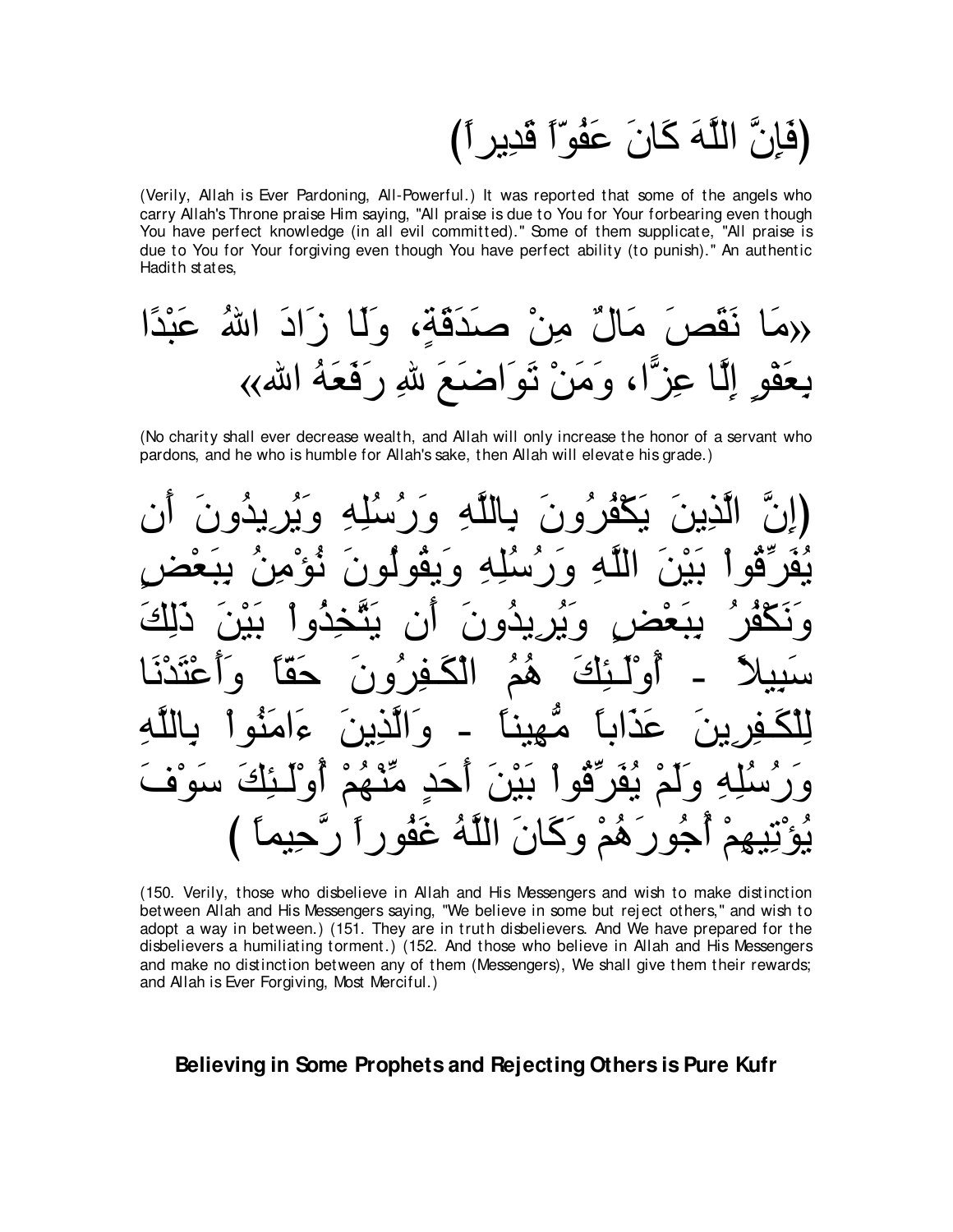Allah threatens those who disbelieve in Him and in His Messengers, such as the Jews and Christians, who differentiate between Allah and His Messengers regarding faith. They believe in some Prophets and reject others, following their desires, lusts and the practices of their forefathers. They do not follow any proof for such distinction, because there is no such proof. Rather, they follow their lusts and prejudices. The Jews, may Allah curse them, believe in the Prophets, except ` Isa and Muhammad, peace be upon them. The Christians believe in the Prophets but reject their Final and Seal, and the most honored among the prophets, Muhammad, peace be upon him. In addition, the Samirah (Samaritans) do not believe in any Prophet after Yuwsha` (Joshua), the successor of Musa bin ` Imran. The Majus (Zoroastrians) are said to believe only in a Prophet called Zoroaster, although they do not believe in the law he brought them casting it behind them, and Allah knows best. Therefore, whoever rej ects only one of Allah's Prophets, he will have disbelieved in all of them, because it is required from mankind to believe in every prophet whom Allah sent to the people of the earth. And whoever rej ects one Prophet, out of envy, bias and personal whim, he only demonstrates that his faith in other Prophets is not valid, but an act of following desire and whim. This is why Allah said,

(إِنَّ الَّذِينَ يَكْفُرُونَ بِاللَّهِ وَرِرُسُلِهِ)

(Verily, those who disbelieve in Allah and His Messengers...) Thus, Allah describes these people as disbelievers in Allah and His Messengers;

(وَيُرِيدُونَ أَن يُفَرِّقُواْ بَيْنَ اللَّهِ وَرُسُلِهِ)

(and wish to make distinction between Allah and His Messengers) in faith,

∠ラヱ⊥ギΑ⌒ゲ⊥Α∠ヱ ∃ヂ∇バ∠ら⌒よ ⊥ゲ⊥ヘ∇ム∠ル∠ヱ ∃ヂ∇バ∠ら⌒よ ⊥リ⌒ョ∇ぽ⊥ル ∠ラヲ⊥ャヲ⊥ボΑ∠ヱぴ び⇔ΚΒ⌒ら∠シ ∠マ⌒ャ∠ク ∠リ∇Β∠よ ∇やヱ⊥グ⌒ガzわ∠Α ラ∠ぺ

(saying, "We believe in some but rej ect others,'' and wish to adopt a way in between.) Allah then describes them;

び⇔ゅ∂ボ∠ェ ∠ラヱ⊥ゲ⌒ヘ⇒∠ム∇ャや ⊥ユ⊥ワ ∠マ⌒ゃ⇒∠ャ∇ヱ⊥ぺぴ

(They are in truth disbelievers.) meaning, their disbelief in the Prophet they claim to believe in is clear. This is because their claimed faith in a certain Messenger is not true, for had they truly believed in him, they would have believed in other Messengers, especially if the other Messenger has a stronger proof for his truthfulness. Or at least, they would have strived hard to acquire knowledge of the truth of the other Messenger. Allah said,

び⇔ゅレΒ⌒ヰぁョ ⇔ゅよや∠グ∠ハ ∠リΑ⌒ゲ⌒ヘ⇒∠ム∇ヤ⌒ャ ゅ∠ル∇ギ∠わ∇ハ∠ぺ∠ヱぴ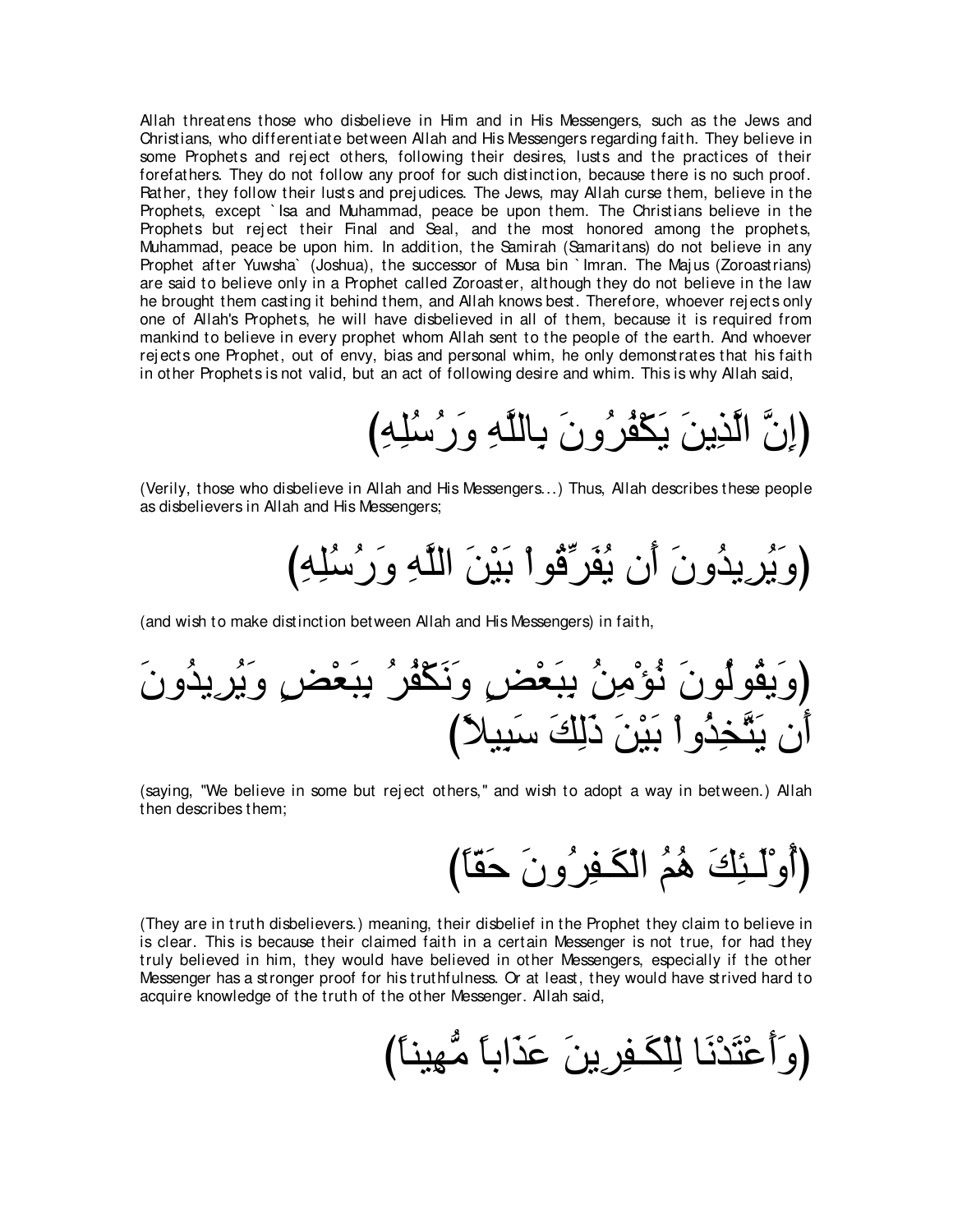(And We have prepared for the disbelievers a humiliating torment.) This is just punishment for belittling the Prophets whom they disbelieved in, by ignoring what the Prophet brought to them from Allah, and because they are interested in the insignificant possessions of this world. Or, their behavior could be the result of their disbelief in the Prophet after they were aware of his truth, just as the Jewish rabbis did during the time of Muhammad, the Messenger of Allah, The Jews envied the Messenger because of the great prophethood that Allah gave him, and as a consequence, they denied the Messenger, defied him, became his enemies and fought against him. Allah sent humiliation upon them in this life, that shall be followed by disgrace in the Hereafter,

∃ょ∠ツ∠ピ⌒よ やヱ⊥¬べ∠よ∠ヱ ⊥る∠レ∠ム∇ジ∠ヨ∇ャや∠ヱ ⊥るzャあグャや ⊥ユ⌒ヰ∇Β∠ヤ∠ハ ∇ろ∠よ⌒ゲ⊥ッ∠ヱぴ び⌒ヮzヤャや ∠リあョ

(And they were covered with humiliation and misery, and they drew on themselves the wrath of Allah.) in this life and the Hereafter. Allah's statement,



(And those who believe in Allah and His Messengers and make no distinction between any of them,) This refers to the Ummah of Muhammad who believe in every Book that Allah has revealed and in every Prophet whom Allah has sent. Allah said,

⌒ヮあよzケ リ⌒ョ ⌒ヮ∇Β∠ャ⌒ま ∠メ⌒ゴル⊥ぺ べ∠ヨ⌒よ ⊥メヲ⊥シzゲャや ∠リ∠ョや∠¬ぴ び⌒ヮzヤャゅ⌒よ ∠リ∠ョや∠¬ xモ⊥ミ ∠ラヲ⊥レ⌒ョ∇ぽ⊥ヨ∇ャや∠ヱ

(The Messenger believes in what has been revealed to him from his Lord, and (so do) the believers. All of them believe in Allah.) (2:285). Allah then states that He has prepared great rewards for them, tremendous favor and a handsome bounty,

び∇ユ⊥ワ∠ケヲ⊥ィ⊥ぺ ∇ユ⌒ヰΒ⌒ゎ∇ぽ⊥Α ∠フ∇ヲ∠シ ∠マ⌒ゃ⇒∠ャ∇ヱ⊥ぺぴ

(We shall give them their rewards;) because of their faith in Allah and His Messengers,

び⇔ゅヨΒ⌒ェzケ ⇔やケヲ⊥ヘ∠ビ ⊥ヮzヤャや ∠ラゅ∠ミ∠ヱぴ

(and Allah is Ever Forgiving, Most Merciful.) for their sin, if they have any.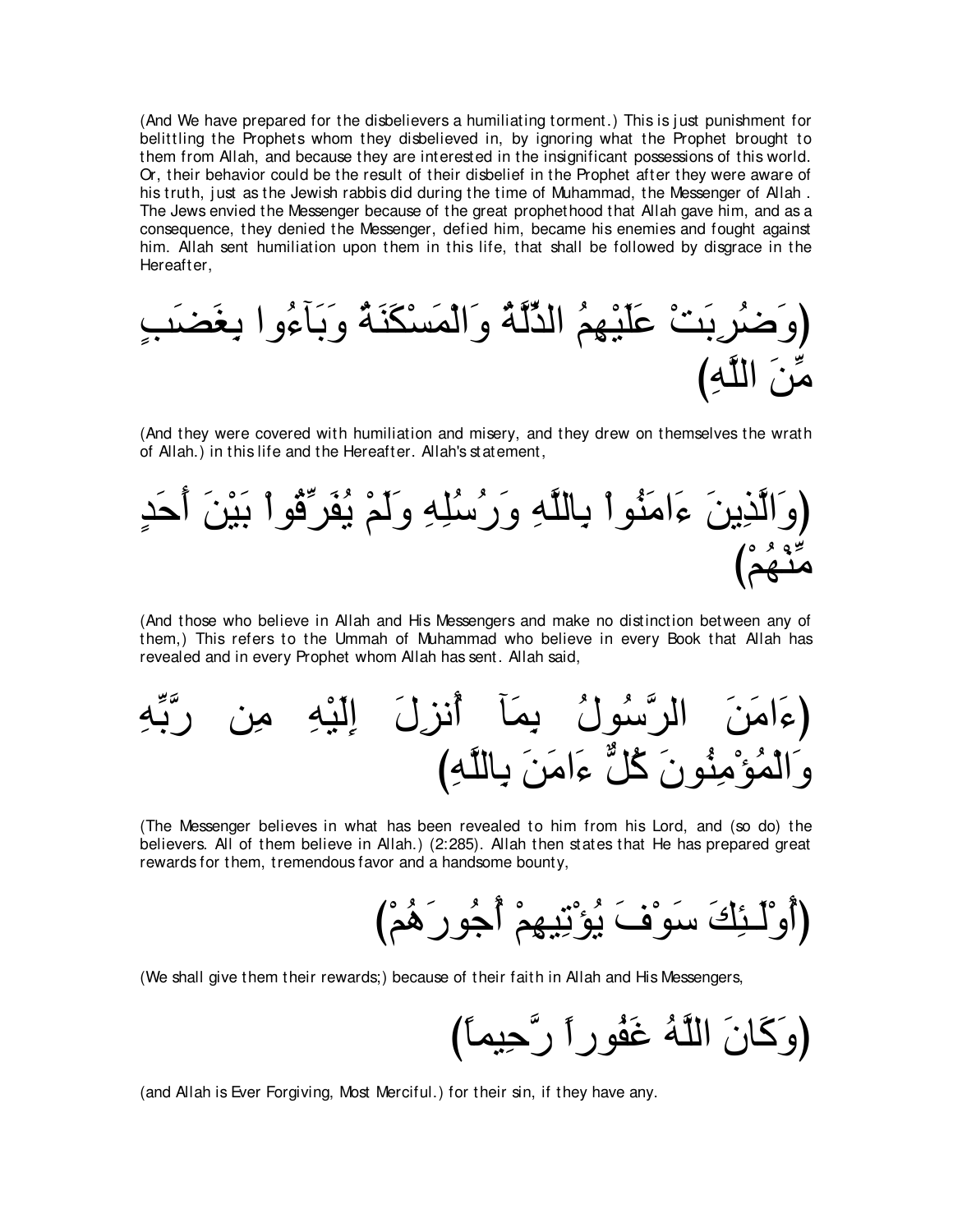(يَسْأَلُكَ أَهْلُ الْكِتَـبِ أَن ثُنَزِّلَ عَلَيْهِمْ كِتَـباً مِّنَ اَّعِ ۖ فَقَدْ سَأَلُو أَ ۖ مُو سَے ِ اكذر من فا لتعف عضه  $\blacktriangle$  $\cdot \cdot$ مو سے ر بِمِينَـقِهِمْ وَقَلْنَا لمعدّ لَّهُمْ لاَ تَعْدُواْ فِي السَّبْتِ وَأَخَذْنَا مِ و قا مِّنثٌ فَا غَلِيظ

(153. The People of the Scripture (Jews) ask you to cause a book to descend upon them from heaven. Indeed, they asked Musa for even greater than that, when they said: "Show us Allah in public," but they were struck with a bolt of lightning for their wickedness. Then they worshipped the calf even after Al-Bayyinat had come to them. (Even) so We forgave them. And We gave Musa a clear proof of authority.) (154. And for their covenant, We raised over them the mount and (on the other occasion) We said: "Enter the gate prostrating (or bowing) with humility;" and We commanded them: "Transgress not on the Sabbath (Saturday)." And We took from them a firm covenant.)

#### The Stubbornness of the Jews

Muhammad bin Ka`b Al-Qurazi, As-Suddi and Qatadah said that the Jews asked the Messenger of Allah to cause a book to come down to them from heaven, just as the Tawrah was sent down to Musa. Ibn Jurayj said that the Jews asked the Messenger to cause books to come down to them addressed to so-and-so among them, testifying to the truth of what he was sent with. The Jews only asked for this because of their stubbornness, defiance, rejection and disbelief. The disbelievers of Quraysh also asked for similar things from the Prophet, as is mentioned in Surat Al-Isra'.

قَالُو أَ لَن نُّوْمِنَ لَكَ حَتَّى تَقْجُرَ لَنَا مِنَ الأُرْضِ يَنْبُو عَا )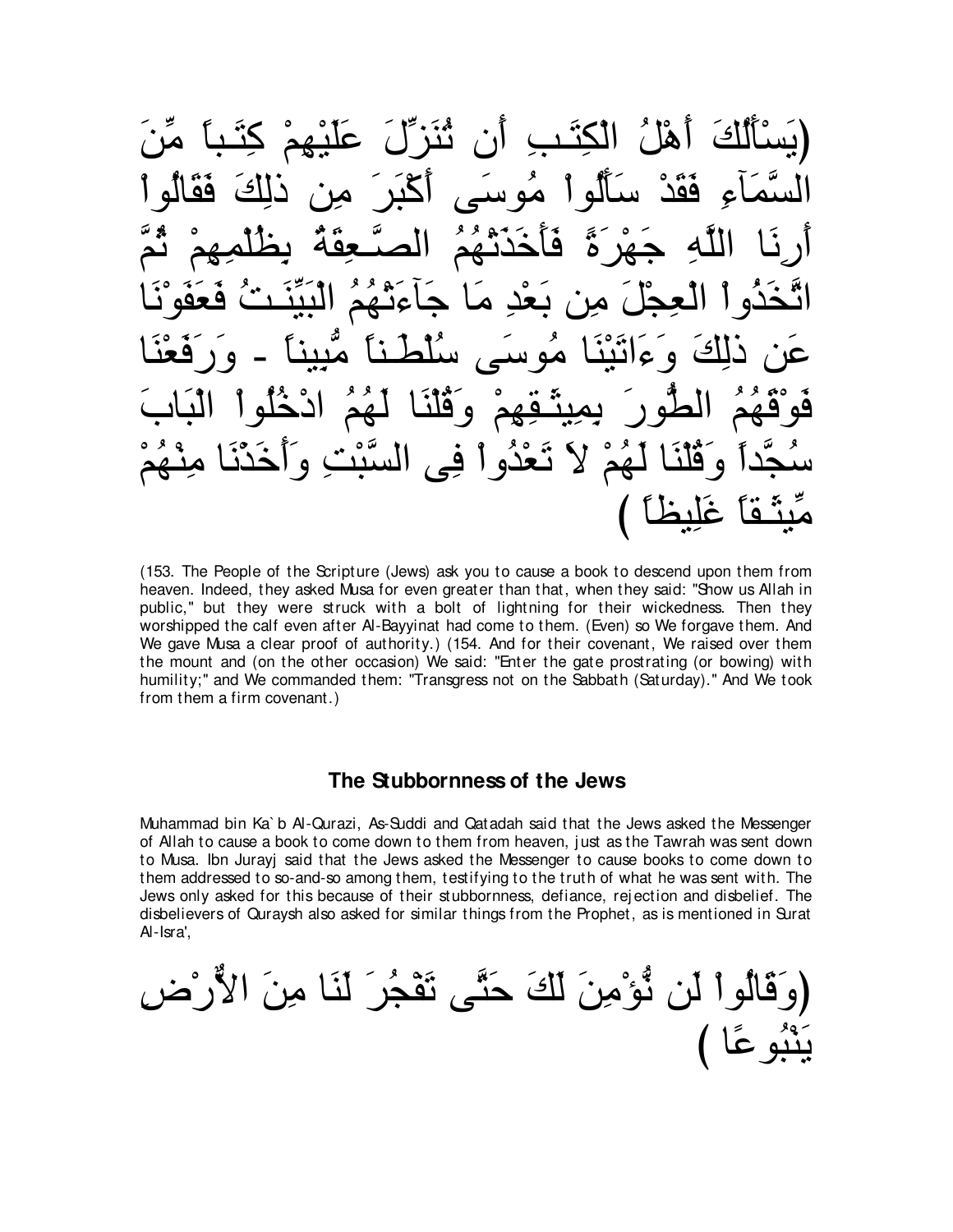(And they say: "We shall not believe in you, until you cause a spring to gush forth from the earth for us;) (17:90) Allah said,

⌒ヮzヤャや ゅ∠ル⌒ケ∠ぺ ∇やヲ⊥ャゅ∠ボ∠プ ∠マ⌒ャク リ⌒ョ ∠ゲ∠ら∇ミ∠ぺ ヴ∠シヲ⊥ョ ∇やヲ⊥ャ∠ほ∠シ ∇ギ∠ボ∠プぴ び∇ユ⌒ヰ⌒ヨ∇ヤ⊥ヌ⌒よ ⊥る∠ボ⌒バ⇒zダャや ⊥ユ⊥ヰ∇ゎ∠グ∠カ∠ほ∠プ ⇔り∠ゲ∇ヰ∠ィ

(Indeed, they asked Musa for even greater than that, when they said, "Show us Allah in public,'' but they were struck with a bolt of lightning for their wickedness.) injustice, transgression, defiance and rebellion. This part was explained in Surat Al-Baqarah,

∠ヮzヤャや ン∠ゲ∠ル ヴzわ∠ェ ∠マ∠ャ ∠リ⌒ョ∇ぽぁル リ∠ャ ヴ∠シヲ⊥ヨ⇒∠Α ∇ユ⊥わ∇ヤ⊥ホ ∇ク⌒ま∠ヱぴ zユ⊥を - ∠ラヱ⊥ゲ⊥ヌレ∠ゎ ∇ユ⊥わル∠ぺ∠ヱ ⊥る∠ボ⌒バ⇒zダャや ⊥ユ⊥ム∇ゎ∠グ∠カ∠ほ∠プ ⇔り∠ゲ∇ヰ∠ィ び ∠ラヱ⊥ゲ⊥ム∇ゼ∠ゎ ∇ユ⊥ムzヤ∠バ∠ャ ∇ユ⊥ム⌒ゎ∇ヲ∠ョ ⌒ギ∇バ∠よ リあョ ユ⊥ム⇒∠レ∇ん∠バ∠よ

(And (remember) when you said: "O Musa! We shall never believe in you until we see Allah plainly.'' But you were struck by a bolt of lightning while you were looking. Then We raised you up after your death, so that you might be grateful.) (2:55,56) Allah's statement,

び⊥ろ⇒∠レあΒ∠ら∇ャや ⊥ユ⊥ヰ∇ゎ∠¬べ∠ィ ゅ∠ョ ⌒ギ∇バ∠よ リ⌒ョ ∠モ∇イ⌒バ∇ャや ∇やヱ⊥グ∠ガzゎや zユ⊥をぴ

(Then they worshipped the calf even after Al-Bayyinat had come to them.) meaning, after they witnessed the tremendous miracles and unequivocal proofs at the hand of Musa in Egypt. They also witnessed the demise of their enemy, Fir` awn and his soldiers, when they all drowned in the sea. Yet soon after, when they passed by a people who were worshipping idols, they said to Musa,

び∀る∠ヰ⌒ャや∠¬ ∇ユ⊥ヰ∠ャ ゅ∠ヨ∠ミ ゅ⇔ヰ⇒∠ャ⌒ま べ∠レzャ ∇モ∠バ∇ィやぴ

(Make for us a god as they have gods.) Allah explains the story of the Jews worshipping the calf in Surat Al-A` raf (7) and Surah Ta Ha (20) after Musa went to meet with his Lord. When Musa returned, Allah decreed that in order for the Jews to earn accepted repentance, then those who did not worship the calf would have to kill those who worshipped it. They complied with this command, and Allah resurrected them afterwards. Allah said here,

び⇔ゅレΒ⌒らぁョ ⇔ゅレ⇒∠ト∇ヤ⊥シ ヴ∠シヲ⊥ョ ゅ∠レ∇Β∠ゎや∠¬∠ヱ ∠マ⌒ャク リ∠ハ ゅ∠ル∇ヲ∠ヘ∠バ∠プぴ

((Even) so We forgave them. And We gave Musa a clear proof of authority. ) Allah then said,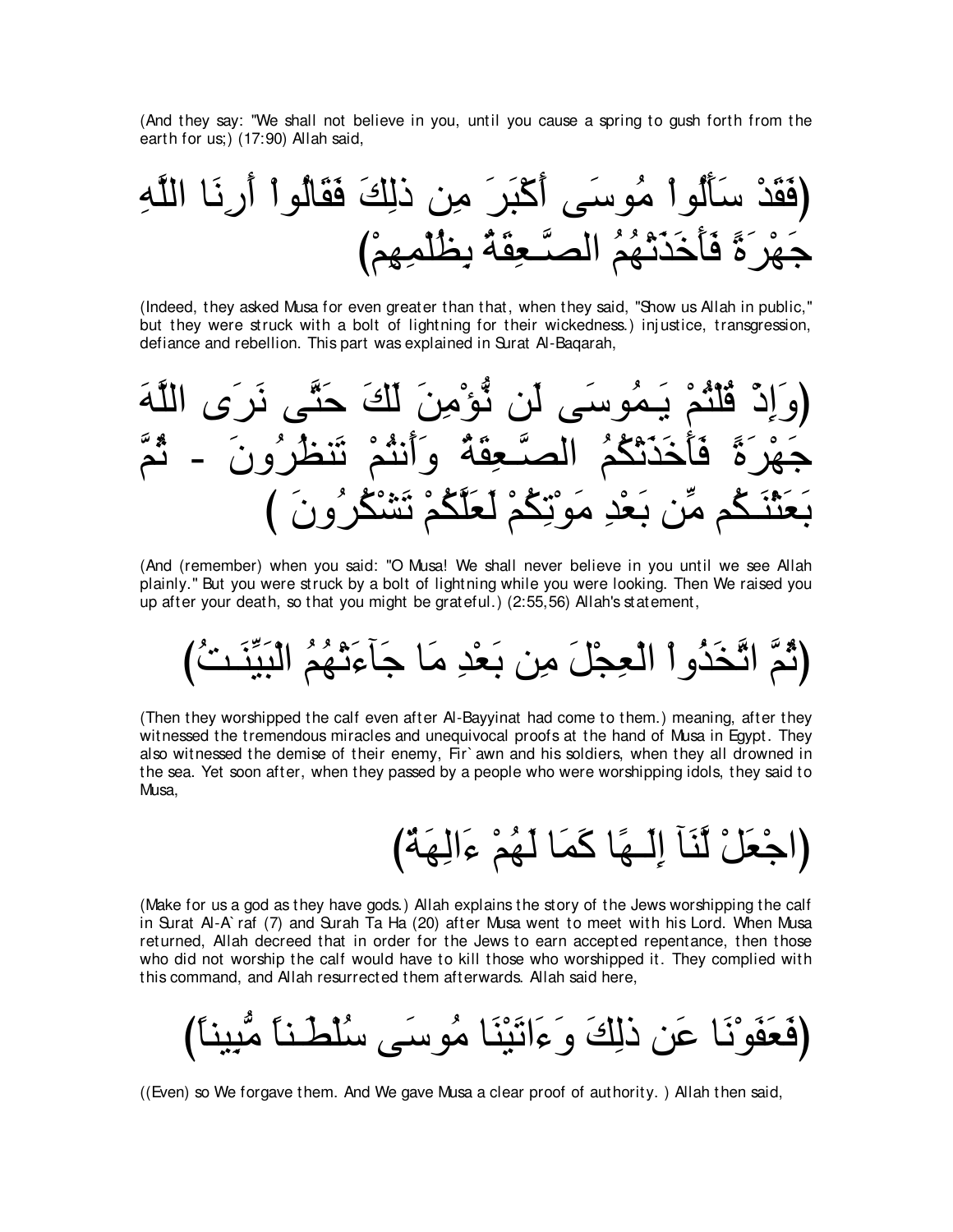び∇ユ⌒ヰ⌒ボ⇒∠んΒ⌒ヨ⌒よ ∠ケヲぁトャや ⊥ユ⊥ヰ∠ホ∇ヲ∠プ ゅ∠レ∇バ∠プ∠ケ∠ヱぴ

(And for their covenant, We raised over them the mount,) This was when they refrained from implementing the rulings of the Tawrah and refused what Musa brought them from Allah. So Allah raised the mountain above their heads and they were ordered to prostrate, which they did. Even so, they were looking above when they were prostrating for fear that the mountain might fall on them,

(وَ إِذَ نَتَقَنَا الَجَبَلَ فَوْقَهُمٌ كَأَنَّهُ ظَلَّلَّهُ وَحَلَنُّو اُاَنَّهُ وَاقَعُ
$$
\frac{1}{2}
$$

(And (remember) when We raised the mountain over them as if it had been a canopy, and they thought that it was going to fall on them. (We said): "Hold firmly to what We have given you.'') Allah then said,

(وَقَلْنَا لَـهُمُ ادْخُلُو اللّبَابَ سُجَّداً)

(and We said, "Enter the gate prostrating (or bowing) with humility;'') meaning that they also defied this command in word and action. They were commanded to enter Bayt Al-Quds (in Jerusalem) while bowing and saying "Hittah'', meaning: ` O Allah! take from us our sin of abandoning Jihad.' This was the cause of their wandering in the desert of Tih for forty years. Yet, they entered the House while crawling on their rear ends and saying ` Hintah (a wheat grain) in Sha` rah (the hair)'.

(وَقُلْنَا لَـهُمْ لاَ تَعْدُواْ فِي السَّبْتِ)

(and We commanded them, "Transgress not the Sabbath (Saturday).'') meaning, We commanded them to honor the Sabbath and honor what Allah prohibited them on that day.

び⇔ゅヌΒ⌒ヤ∠ビ ⇔ゅボ⇒∠んΒあョ ∇ユ⊥ヰ∇レ⌒ョ ゅ∠ル∇グ∠カ∠ぺ∠ヱぴ

t(And We took from them a firm covenant.) meaning, strong covenant. They rebelled, transgressed and committed what Allah prohibited by using deceit and trickery, as is mentioned in Surat Al-A` raf (7),

び⌒ゲ∇エ∠ら∇ャや ∠り∠ゲ⌒ッゅ∠ェ ∇ろ∠ルゅ∠ミ ヴ⌒わzャや ⌒る∠Α∇ゲ∠ボ∇ャや ⌒リ∠ハ ∇ユ⊥ヰ∇ヤ∠ゃ∇シ∠ヱぴ

(And ask them about the town that was by the sea.)